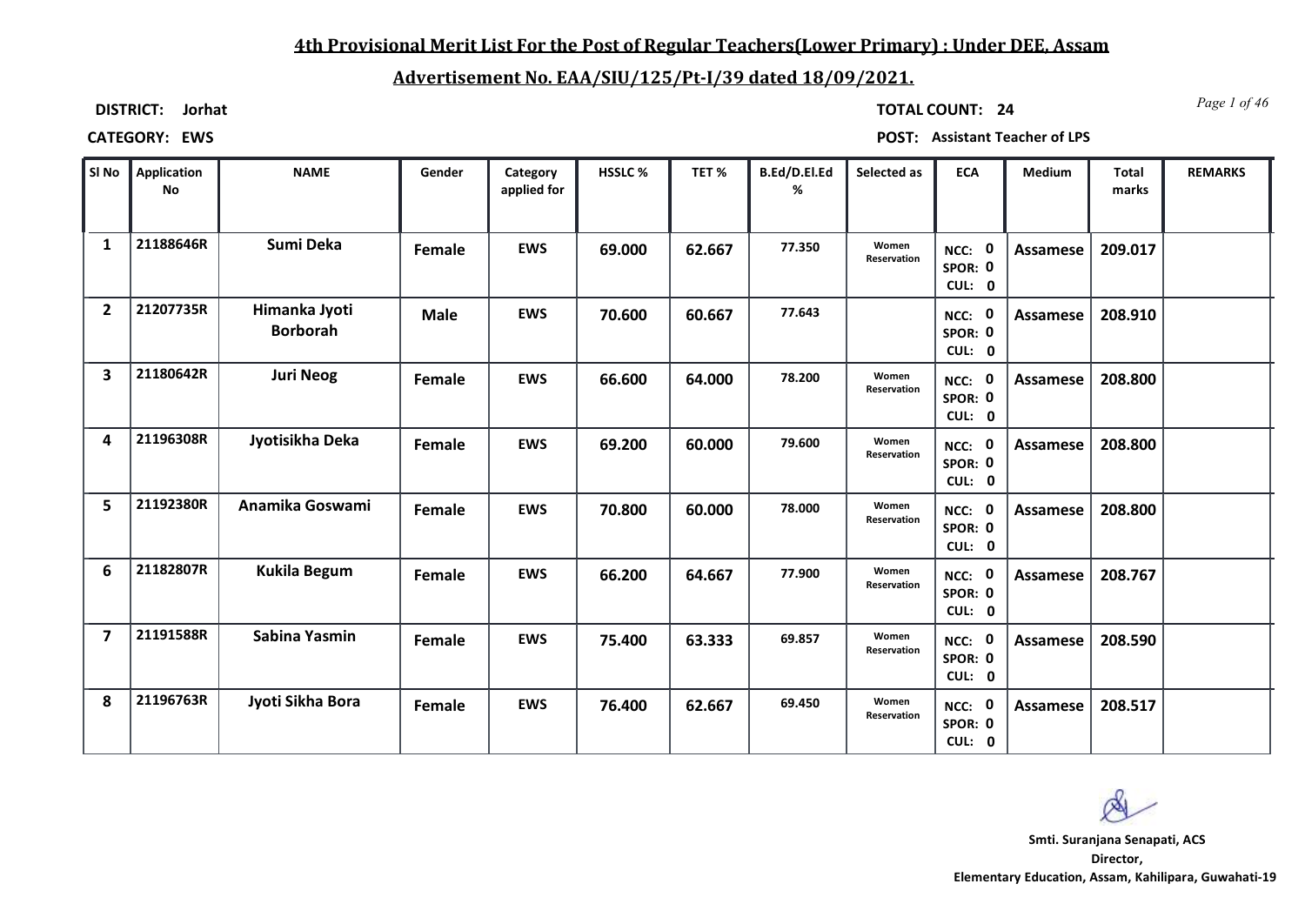| <b>DISTRICT:</b> | Jorhat |
|------------------|--------|
|------------------|--------|

*Page 2 of 46* **TOTAL COUNT: 24**

| SI No | <b>Application</b><br><b>No</b> | <b>NAME</b>                 | Gender      | Category<br>applied for | HSSLC % | TET%   | B.Ed/D.El.Ed<br>% | Selected as | <b>ECA</b>                  | Medium          | <b>Total</b><br>marks | <b>REMARKS</b> |
|-------|---------------------------------|-----------------------------|-------------|-------------------------|---------|--------|-------------------|-------------|-----------------------------|-----------------|-----------------------|----------------|
| 9     | 21180473R                       | Sangita Kalita              | Female      | <b>EWS</b>              | 79.400  | 60.000 | 69.000            |             | NCC: 0<br>SPOR: 0<br>CUL: 0 | <b>Assamese</b> | 208.400               |                |
| 10    | 21202978R                       | Kirtika Hazarika            | Female      | <b>EWS</b>              | 78.600  | 60.000 | 69.786            |             | NCC: 0<br>SPOR: 0<br>CUL: 0 | <b>Assamese</b> | 208.386               |                |
| 11    | 21204102R                       | <b>Rakib Ahmed</b>          | <b>Male</b> | <b>EWS</b>              | 68.400  | 67.333 | 72.650            |             | NCC: 0<br>SPOR: 0<br>CUL: 0 | <b>Assamese</b> | 208.383               |                |
| 12    | 21180759R                       | Surachana Bhuyan            | Female      | <b>EWS</b>              | 64.400  | 60.667 | 83.300            |             | NCC: 0<br>SPOR: 0<br>CUL: 0 | <b>Assamese</b> | 208.367               |                |
| 13    | 21169366R                       | Narayan Saikia              | <b>Male</b> | <b>EWS</b>              | 61.800  | 73.333 | 73.222            |             | NCC: 0<br>SPOR: 0<br>CUL: 0 | <b>Assamese</b> | 208.356               |                |
| 14    | 21206875R                       | <b>Nazrin Yasmin</b>        | Female      | <b>EWS</b>              | 73.600  | 60.000 | 74.714            |             | NCC: 0<br>SPOR: 0<br>CUL: 0 | <b>Assamese</b> | 208.314               |                |
| 15    | 21183601R                       | <b>Syed Murtaza Ahmed</b>   | <b>Male</b> | <b>EWS</b>              | 64.200  | 60.000 | 84.100            |             | NCC: 0<br>SPOR: 0<br>CUL: 0 | <b>Assamese</b> | 208.300               |                |
| 16    | 21189923R                       | <b>Jesmina Nasrin Hoque</b> | Female      | <b>EWS</b>              | 71.400  | 60.000 | 76.900            |             | NCC: 0<br>SPOR: 0<br>CUL: 0 | <b>Assamese</b> | 208.300               |                |
| 17    | 21207702R                       | Atiyara Salfana<br>Rahman   | Female      | <b>EWS</b>              | 75.800  | 61.333 | 71.143            |             | NCC: 0<br>SPOR: 0<br>CUL: 0 | Assamese        | 208.276               |                |

 $\infty$ **Smti. Suranjana Senapati, ACS**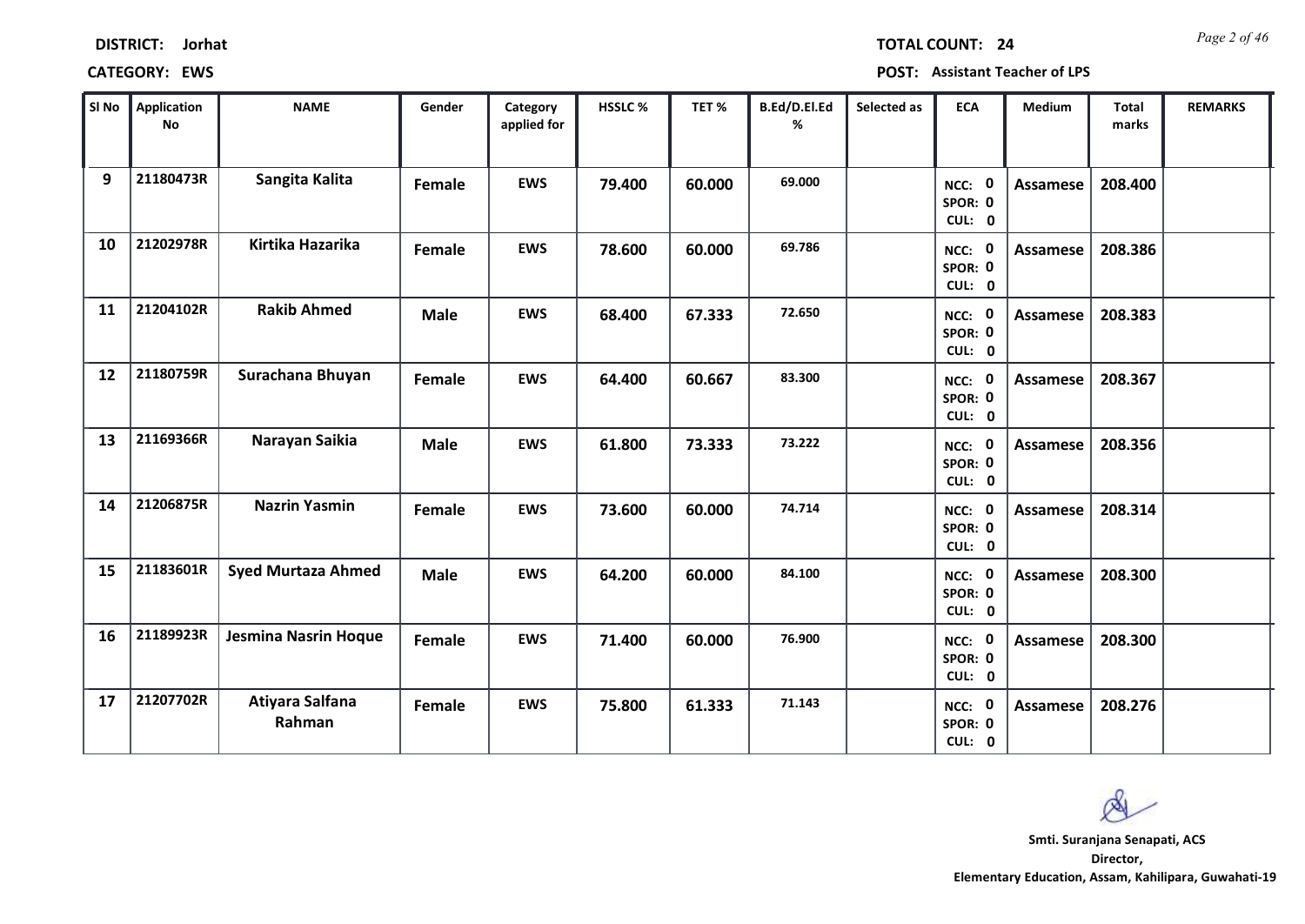| <b>DISTRICT:</b> | Jorhat |
|------------------|--------|
|------------------|--------|

# **CATEGORY: EWS POST: Assistant Teacher of LPS**

| SI No | Application<br>No | <b>NAME</b>                | Gender      | Category<br>applied for | HSSLC% | TET %  | B.Ed/D.El.Ed<br>% | Selected as | <b>ECA</b>                               | Medium          | <b>Total</b><br>marks | <b>REMARKS</b> |
|-------|-------------------|----------------------------|-------------|-------------------------|--------|--------|-------------------|-------------|------------------------------------------|-----------------|-----------------------|----------------|
| 18    | 21197752R         | Pampi Borkatoki            | Female      | <b>EWS</b>              | 71.400 | 60.000 | 76.778            |             | 0<br>NCC:<br>SPOR: 0<br>CUL: 0           | Assamese        | 208.178               |                |
| 19    | 21155213          | Pampi Borkataki            | Female      | <b>EWS</b>              | 71.400 | 60.000 | 76.778            |             | $\mathbf 0$<br>NCC:<br>SPOR: 0<br>CUL: 0 | <b>Assamese</b> | 208.178               |                |
| 20    | 21184841R         | Saidur Rahman<br>Pramanik  | <b>Male</b> | <b>EWS</b>              | 68.200 | 68.000 | 71.950            |             | NCC: 0<br>SPOR: 0<br>CUL: 0              | <b>Assamese</b> | 208.150               |                |
| 21    | 21190774R         | Puja Kalita                | Female      | <b>EWS</b>              | 77.600 | 60.000 | 70.500            |             | $\mathbf 0$<br>NCC:<br>SPOR: 0<br>CUL: 0 | <b>Assamese</b> | 208.100               |                |
| 22    | 21207826R         | Sagarika Saikia            | Female      | <b>EWS</b>              | 70.200 | 60.000 | 77.800            |             | $\mathbf 0$<br>NCC:<br>SPOR: 0<br>CUL: 0 | <b>Assamese</b> | 208.000               |                |
| 23    | 21188263R         | <b>Mirza Masud Hussain</b> | <b>Male</b> | <b>EWS</b>              | 72.200 | 60.000 | 75.800            |             | $\mathbf 0$<br>NCC:<br>SPOR: 0<br>CUL: 0 | Assamese        | 208.000               |                |
| 24    | 21191673R         | Shafiqul Islam             | <b>Male</b> | <b>EWS</b>              | 72.200 | 60.000 | 75.800            |             | $\mathbf 0$<br>NCC:<br>SPOR: 0<br>CUL: 0 | <b>Assamese</b> | 208.000               |                |

 $\infty$ 

**Director, Elementary Education, Assam, Kahilipara, Guwahati-19 Smti. Suranjana Senapati, ACS**

*Page 3 of 46* **TOTAL COUNT: 24**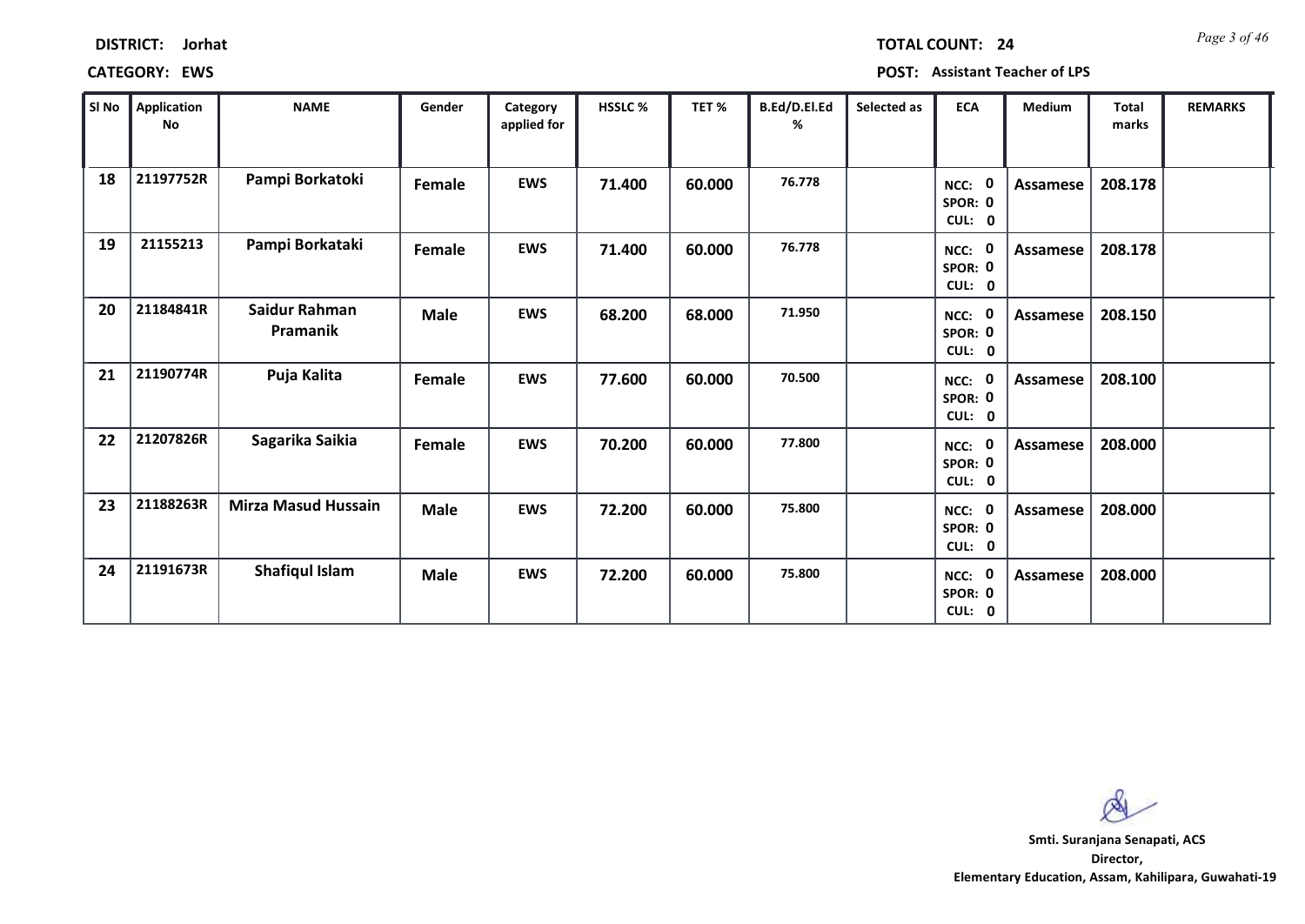| SI No                   | <b>Application</b><br>No | <b>NAME</b>                       | Gender        | Category<br>applied for | HSSLC% | TET %  | B.Ed/D.El.Ed<br>% | Selected as          | <b>ECA</b>                  | Medium          | <b>Total</b><br>marks | <b>REMARKS</b> |
|-------------------------|--------------------------|-----------------------------------|---------------|-------------------------|--------|--------|-------------------|----------------------|-----------------------------|-----------------|-----------------------|----------------|
| $\mathbf{1}$            | 21180298R                | <b>Himadri Nath</b>               | <b>Female</b> | OBC/MOBC                | 86.000 | 57.333 | 79.050            | Women<br>Reservation | NCC: 0<br>SPOR: 0<br>CUL: 0 | <b>Assamese</b> | 222.383               |                |
| $\overline{2}$          | 21175951R                | Himaprova Baruah                  | Female        | OBC/MOBC                | 86.200 | 57.333 | 77.429            | Women<br>Reservation | NCC: 0<br>SPOR: 0<br>CUL: 0 | Assamese        | 220.962               |                |
| $\overline{\mathbf{3}}$ | 21184846R                | <b>Aditi Boruah</b>               | Female        | OBC/MOBC                | 80.200 | 59.333 | 81.100            | Women<br>Reservation | NCC: 0<br>SPOR: 0<br>CUL: 0 | <b>Assamese</b> | 220.633               |                |
| 4                       | 21167810R                | <b>Kakumoni Dutta</b>             | Female        | OBC/MOBC                | 82.000 | 58.000 | 77.550            | Women<br>Reservation | NCC: 0<br>SPOR: 0<br>CUL: 0 | <b>Assamese</b> | 217.550               |                |
| 5                       | 21184013R                | Anamika Borgohain                 | Female        | OBC/MOBC                | 79.600 | 58.000 | 78.650            | Women<br>Reservation | NCC: 0<br>SPOR: 0<br>CUL: 0 | <b>Assamese</b> | 216.250               |                |
| 6                       | 21181762R                | <b>Minu Nath</b>                  | Female        | OBC/MOBC                | 80.000 | 57.333 | 78.750            | Women<br>Reservation | NCC: 0<br>SPOR: 0<br>CUL: 0 | <b>Assamese</b> | 216.083               |                |
| $\overline{\mathbf{z}}$ | 21117112                 | Simi Gogoi                        | Female        | OBC/MOBC                | 81.200 | 56.667 | 77.650            |                      | NCC: 0<br>SPOR: 0<br>CUL: 0 | <b>Assamese</b> | 215.517               |                |
| 8                       | 21174454R                | Popy Moni Chetia                  | Female        | OBC/MOBC                | 83.000 | 56.667 | 75.450            |                      | NCC: 0<br>SPOR: 0<br>CUL: 0 | <b>Assamese</b> | 215.117               |                |
| 9                       | 21173582R                | <b>Prearana Dhekial</b><br>Phukan | Female        | OBC/MOBC                | 80.000 | 59.333 | 75.500            |                      | NCC: 0<br>SPOR: 0<br>CUL: 0 | <b>Assamese</b> | 214.833               |                |

**CATEGORY: OBC/MOBC POST: Assistant Teacher of LPS**

# **DISTRICT: Jorhat**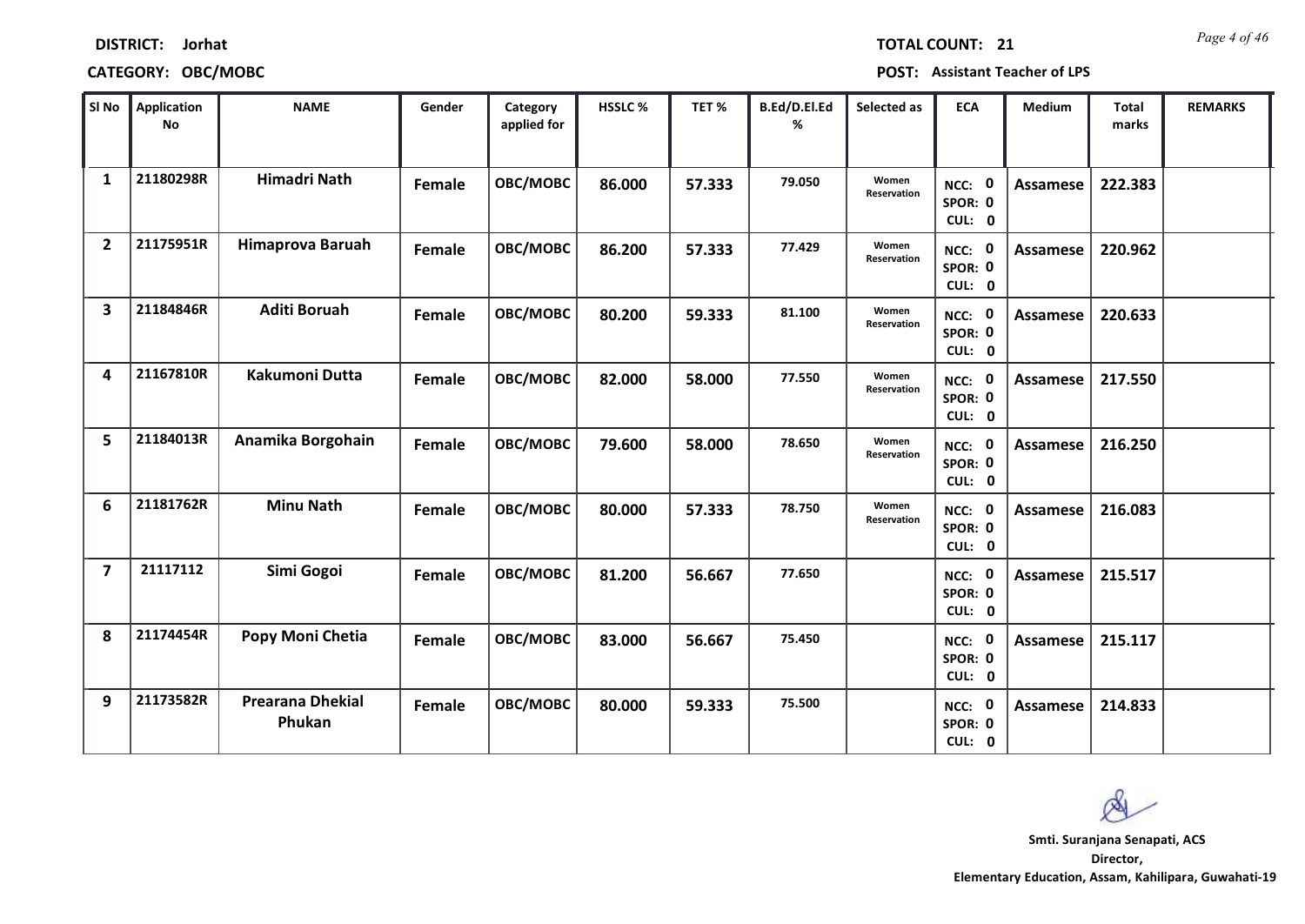| SI No | Application<br><b>No</b> | <b>NAME</b>            | Gender      | Category<br>applied for | HSSLC% | TET%   | B.Ed/D.El.Ed<br>% | Selected as | <b>ECA</b>                               | Medium          | <b>Total</b><br>marks | <b>REMARKS</b> |
|-------|--------------------------|------------------------|-------------|-------------------------|--------|--------|-------------------|-------------|------------------------------------------|-----------------|-----------------------|----------------|
| 10    | 21170412R                | Anamika Bora           | Female      | OBC/MOBC                | 80.200 | 56.000 | 77.300            |             | $\mathbf 0$<br>NCC:<br>SPOR: 0<br>CUL: 0 | <b>Assamese</b> | 213.500               |                |
| 11    | 21198631R                | Jayshree Baruwati      | Female      | OBC/MOBC                | 76.600 | 58.000 | 78.700            |             | NCC: 0<br>SPOR: 0<br>CUL: 0              | Assamese        | 213.300               |                |
| 12    | 21174018R                | Jyotisikha Nath        | Female      | OBC/MOBC                | 76.800 | 56.667 | 79.250            |             | NCC: 0<br>SPOR: 0<br>CUL: 0              | Assamese        | 212.717               |                |
| 13    | 21180089R                | <b>Jinku Borah</b>     | <b>Male</b> | OBC/MOBC                | 77.800 | 56.667 | 78.000            |             | <b>NCC: 0</b><br>SPOR: 0<br>CUL: 0       | Assamese        | 212.467               |                |
| 14    | 21175265R                | Tribani Hazarika       | Female      | OBC/MOBC                | 79.800 | 55.333 | 76.500            |             | <b>NCC: 0</b><br>SPOR: 0<br>CUL: 0       | <b>Assamese</b> | 211.633               |                |
| 15    | 21199563R                | <b>Simpy Hatimuria</b> | Female      | OBC/MOBC                | 82.400 | 59.333 | 69.778            |             | NCC: 0<br>SPOR: 0<br>CUL: 0              | Assamese        | 211.511               |                |
| 16    | 21164841R                | Jamini Gogoi           | Female      | OBC/MOBC                | 80.000 | 58.667 | 72.600            |             | NCC: 0<br>SPOR: 0<br>CUL: 0              | <b>Assamese</b> | 211.267               |                |
| 17    | 21178849R                | Seema Chetia           | Female      | OBC/MOBC                | 68.400 | 56.000 | 76.700            |             | <b>NCC: 10</b><br>SPOR: 0<br>CUL: 0      | <b>Assamese</b> | 211.100               |                |
| 18    | 21203887R                | Lakhimi Dutta          | Female      | OBC/MOBC                | 77.800 | 56.667 | 76.250            |             | NCC: 0<br>SPOR: 0<br>CUL: 0              | <b>Assamese</b> | 210.717               |                |

**DISTRICT: Jorhat**

**CATEGORY: OBC/MOBC POST: Assistant Teacher of LPS**

*Page 5 of 46* **TOTAL COUNT: 21**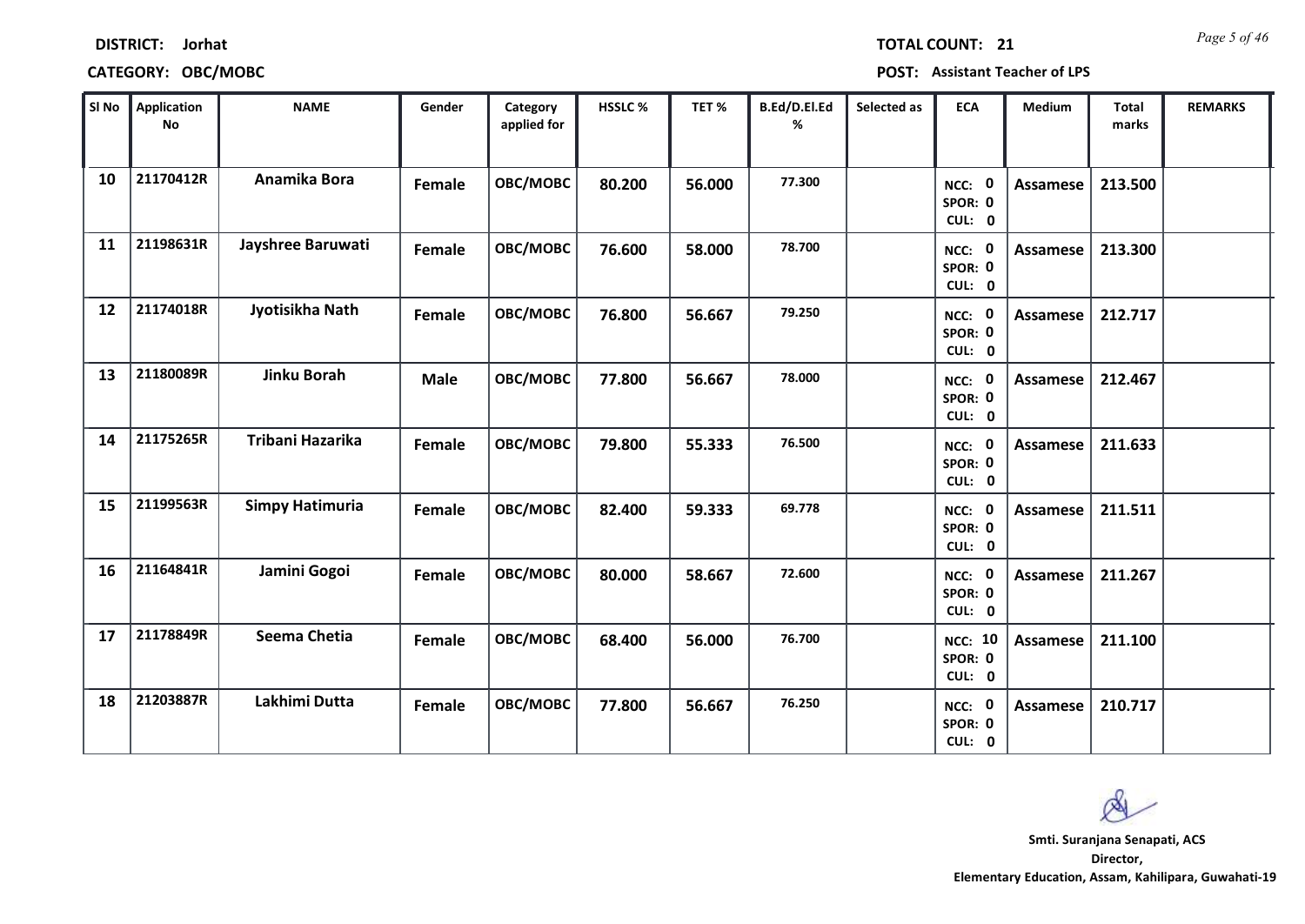**DISTRICT: Jorhat**

**CATEGORY: OBC/MOBC POST: Assistant Teacher of LPS**

| SI No | <b>Application</b><br>No | <b>NAME</b>      | Gender | Category<br>applied for | <b>HSSLC %</b> | TET %  | B.Ed/D.El.Ed<br>% | Selected as | <b>ECA</b>                               | <b>Medium</b> | <b>Total</b><br>marks | <b>REMARKS</b> |
|-------|--------------------------|------------------|--------|-------------------------|----------------|--------|-------------------|-------------|------------------------------------------|---------------|-----------------------|----------------|
| 19    | 21195923R                | Songjukta Konwar | Female | OBC/MOBC                | 76.800         | 55.333 | 78.400            |             | 0<br>NCC:<br>SPOR: 0<br>CUL: 0           | Assamese      | 210.533               |                |
| 20    | 21172142R                | Swopna Bhuyan    | Female | OBC/MOBC                | 75.000         | 56.000 | 78.600            |             | $\mathbf 0$<br>NCC:<br>SPOR: 0<br>CUL: 0 | Assamese      | 209.600               |                |
| 21    | 21176405R                | Karobi Borah     | Female | OBC/MOBC                | 79.400         | 58.000 | 72.143            |             | $\mathbf 0$<br>NCC:<br>SPOR: 0<br>CUL: 0 | Assamese      | 209.543               |                |

 $\infty$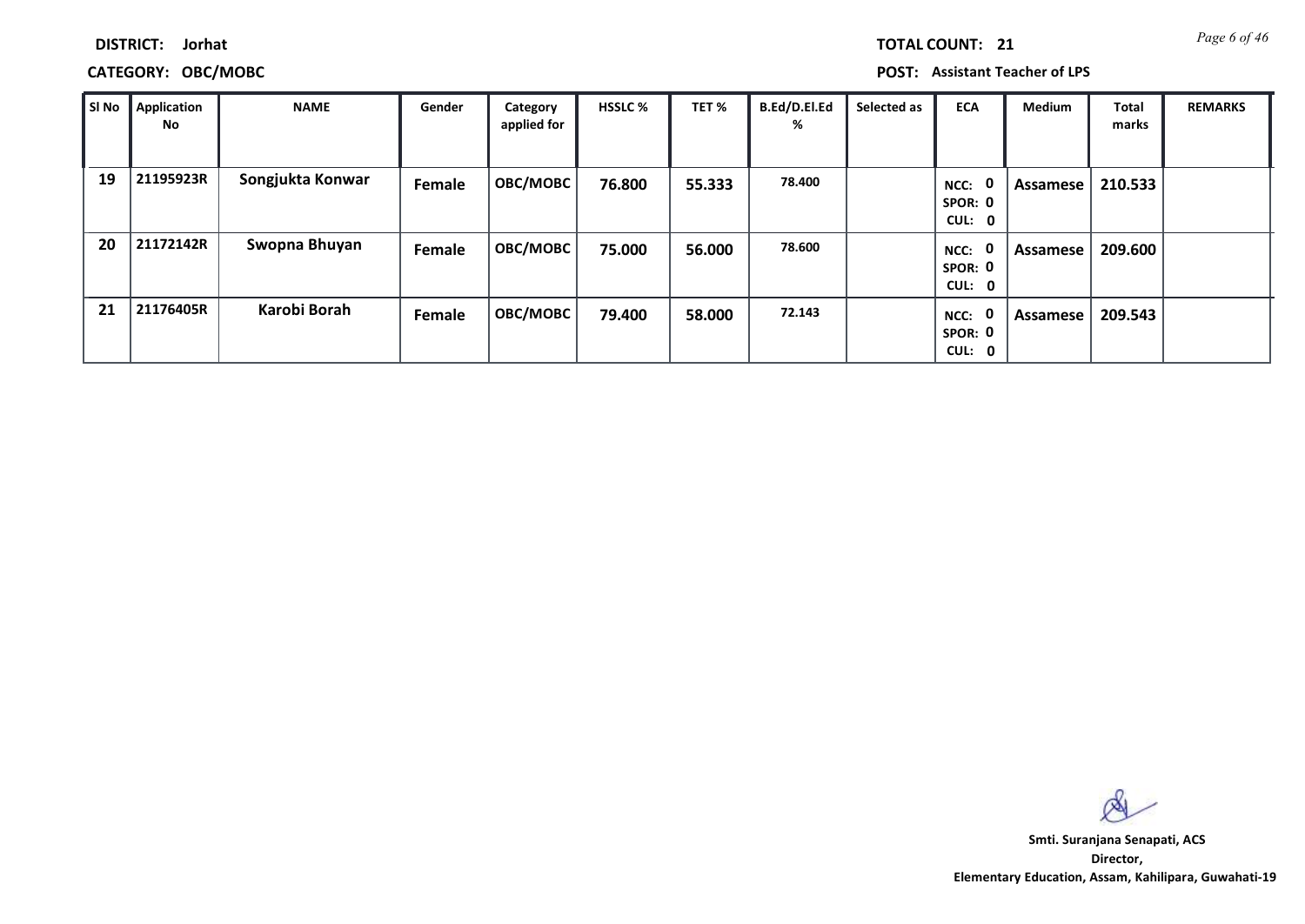| <b>DISTRICT:</b> | Jorhat |
|------------------|--------|
|------------------|--------|

*Page 7 of 46* **TOTAL COUNT: 44**

**CATEGORY: PwD POST: Assistant Teacher of LPS**

| SI No                   | <b>Application</b><br><b>No</b> | <b>NAME</b>                             | Gender      | Category<br>applied for | HSSLC % | TET %  | B.Ed/D.El.Ed<br>% | Selected as                 | <b>ECA</b>                  | <b>Medium</b>   | <b>Total</b><br>marks | <b>REMARKS</b>  |
|-------------------------|---------------------------------|-----------------------------------------|-------------|-------------------------|---------|--------|-------------------|-----------------------------|-----------------------------|-----------------|-----------------------|-----------------|
| $\mathbf{1}$            | 21173135R                       | Rimpimoni Borah                         | Female      | OBC/MOBC<br>PwD         | 85.200  | 57.333 | 78.300            | Women<br>Reservation        | NCC: 0<br>SPOR: 0<br>CUL: 0 | <b>Assamese</b> | 220.833               | PwD<br>Withheld |
| $\overline{2}$          | 21175523R                       | <b>Amrit Sarmah</b>                     | <b>Male</b> | <b>UR</b><br>PwD        | 72.400  | 55.333 | 75.400            |                             | NCC: 0<br>SPOR: 0<br>CUL: 0 | <b>Assamese</b> | 203.133               | PwD<br>Withheld |
| $\overline{\mathbf{3}}$ | 21192412R                       | <b>Yakub Hussain</b>                    | <b>Male</b> | <b>UR</b><br>PwD        | 60.800  | 58.667 | 73.700            |                             | NCC: 0<br>SPOR: 0<br>CUL: 0 | Assamese        | 193.167               | PwD<br>Withheld |
| 4                       | 21115865                        | <b>Md Kutub Uddin</b>                   | <b>Male</b> | <b>UR</b><br>PwD        | 55.000  | 62.667 | 74.278            |                             | NCC: 0<br>SPOR: 0<br>CUL: 0 | <b>Assamese</b> | 191.945               | PwD<br>Withheld |
| 5                       | 21187830R                       | <b>Beauti Borah</b>                     | Female      | <b>EWS</b><br>PwD       | 55.200  | 61.333 | 72.750            | Women<br><b>Reservation</b> | NCC: 0<br>SPOR: 0<br>CUL: 0 | <b>Assamese</b> | 189.283               | PwD<br>Withheld |
| 6                       | 21210029R                       | <b>Siddique Hussain</b>                 | <b>Male</b> | <b>EWS</b><br>PwD       | 55.800  | 62.000 | 71.000            |                             | NCC: 0<br>SPOR: 0<br>CUL: 0 | <b>Assamese</b> | 188.800               | PwD<br>Withheld |
| $\overline{\mathbf{z}}$ | 21160826                        | <b>Bishnu Ram Borah</b>                 | <b>Male</b> | OBC/MOBC<br>PwD         | 52.000  | 71.333 | 64.800            |                             | NCC: 0<br>SPOR: 0<br>CUL: 0 | <b>Assamese</b> | 188.133               | PwD<br>Withheld |
| 8                       | 21165243R                       | <b>Budha Ranjan Das</b>                 | <b>Male</b> | <b>SC</b><br>PwD        | 59.000  | 58.000 | 70.650            |                             | NCC: 0<br>SPOR: 0<br>CUL: 0 | Assamese        | 187.650               | PwD<br>Withheld |
| 9                       | 21126780                        | <b>Merry Barbaruah</b><br><b>Duarah</b> | Female      | OBC/MOBC<br>PwD         | 55.800  | 64.667 | 65.657            | Women<br>Reservation        | NCC: 0<br>SPOR: 0<br>CUL: 0 | Assamese        | 186.124               | PwD<br>Withheld |

Ø **Smti. Suranjana Senapati, ACS**

**Director, Elementary Education, Assam, Kahilipara, Guwahati-19**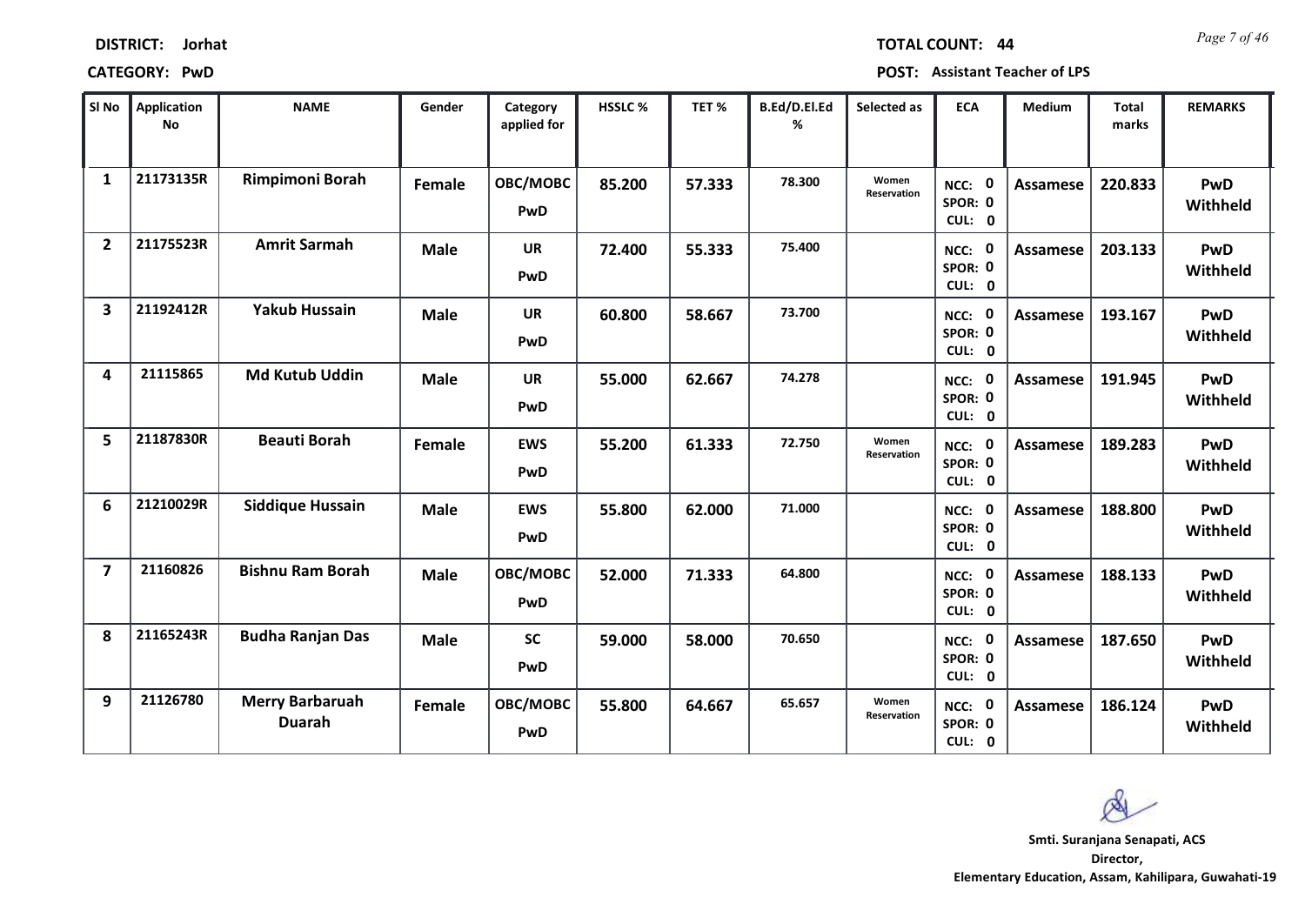| <b>DISTRICT:</b> | Jorhat |
|------------------|--------|
|------------------|--------|

*Page 8 of 46* **TOTAL COUNT: 44**

**CATEGORY: PwD POST: Assistant Teacher of LPS**

| SI <sub>No</sub> | Application<br>No | <b>NAME</b>                           | Gender      | Category<br>applied for | <b>HSSLC %</b> | TET %  | B.Ed/D.El.Ed<br>% | Selected as                 | <b>ECA</b>                     | Medium          | <b>Total</b><br>marks | <b>REMARKS</b>         |
|------------------|-------------------|---------------------------------------|-------------|-------------------------|----------------|--------|-------------------|-----------------------------|--------------------------------|-----------------|-----------------------|------------------------|
| 10               | 21177986R         | <b>Shohidul Islam</b>                 | <b>Male</b> | <b>UR</b><br>PwD        | 56.600         | 56.000 | 72.214            |                             | NCC: 0<br>SPOR: 0<br>CUL: 0    | Assamese        | 184.814               | <b>PwD</b><br>Withheld |
| 11               | 21174908R         | Rajib Gogoi                           | <b>Male</b> | OBC/MOBC<br>PwD         | 60.200         | 58.667 | 65.857            |                             | NCC: 0<br>SPOR: 0<br>CUL: 0    | <b>Assamese</b> | 184.724               | PwD<br>Withheld        |
| 12               | 21209778R         | <b>Shahrukh Khan</b>                  | <b>Male</b> | <b>EWS</b><br>PwD       | 52.600         | 60.000 | 71.700            |                             | NCC: 0<br>SPOR: 0<br>CUL: 0    | <b>Assamese</b> | 184.300               | <b>PwD</b><br>Withheld |
| 13               | 21185061R         | <b>Mamu Moni Phukan</b>               | Female      | OBC/MOBC<br>PwD         | 52.600         | 58.000 | 71.714            | Women<br><b>Reservation</b> | 0<br>NCC:<br>SPOR: 0<br>CUL: 0 | <b>Assamese</b> | 182.314               | <b>PwD</b><br>Withheld |
| 14               | 21198756R         | <b>Baharul Islam</b>                  | <b>Male</b> | <b>EWS</b><br>PwD       | 51.000         | 63.333 | 67.850            |                             | NCC: 0<br>SPOR: 0<br>CUL: 0    | <b>Assamese</b> | 182.183               | <b>PwD</b><br>Withheld |
| 15               | 21174762R         | <b>Bimal Bhuyan</b>                   | <b>Male</b> | <b>SC</b><br>PwD        | 50.400         | 62.000 | 68.100            |                             | NCC: 0<br>SPOR: 0<br>CUL: 0    | <b>Assamese</b> | 180.500               | <b>PwD</b><br>Withheld |
| 16               | 21130430          | <b>Putuli Deka</b>                    | Female      | <b>EWS</b><br>PwD       | 52.200         | 60.667 | 67.500            | Women<br><b>Reservation</b> | NCC: 0<br>SPOR: 0<br>CUL: 0    | <b>Assamese</b> | 180.367               | PwD<br>Withheld        |
| 17               | 21154217          | <b>Mamumoni Phukan</b>                | Female      | OBC/MOBC<br>PwD         | 52.600         | 56.000 | 71.714            | Women<br>Reservation        | NCC: 0<br>SPOR: 0<br>CUL: 0    | <b>Assamese</b> | 180.314               | PwD<br>Withheld        |
| 18               | 21208623R         | <b>Jahangir Alom</b><br><b>Mondal</b> | <b>Male</b> | <b>EWS</b><br>PwD       | 54.800         | 60.000 | 64.900            |                             | NCC: 0<br>SPOR: 0<br>CUL: 0    | <b>Assamese</b> | 179.700               | <b>PwD</b><br>Withheld |

**Director, Smti. Suranjana Senapati, ACS**

 $\infty$ 

**Elementary Education, Assam, Kahilipara, Guwahati-19**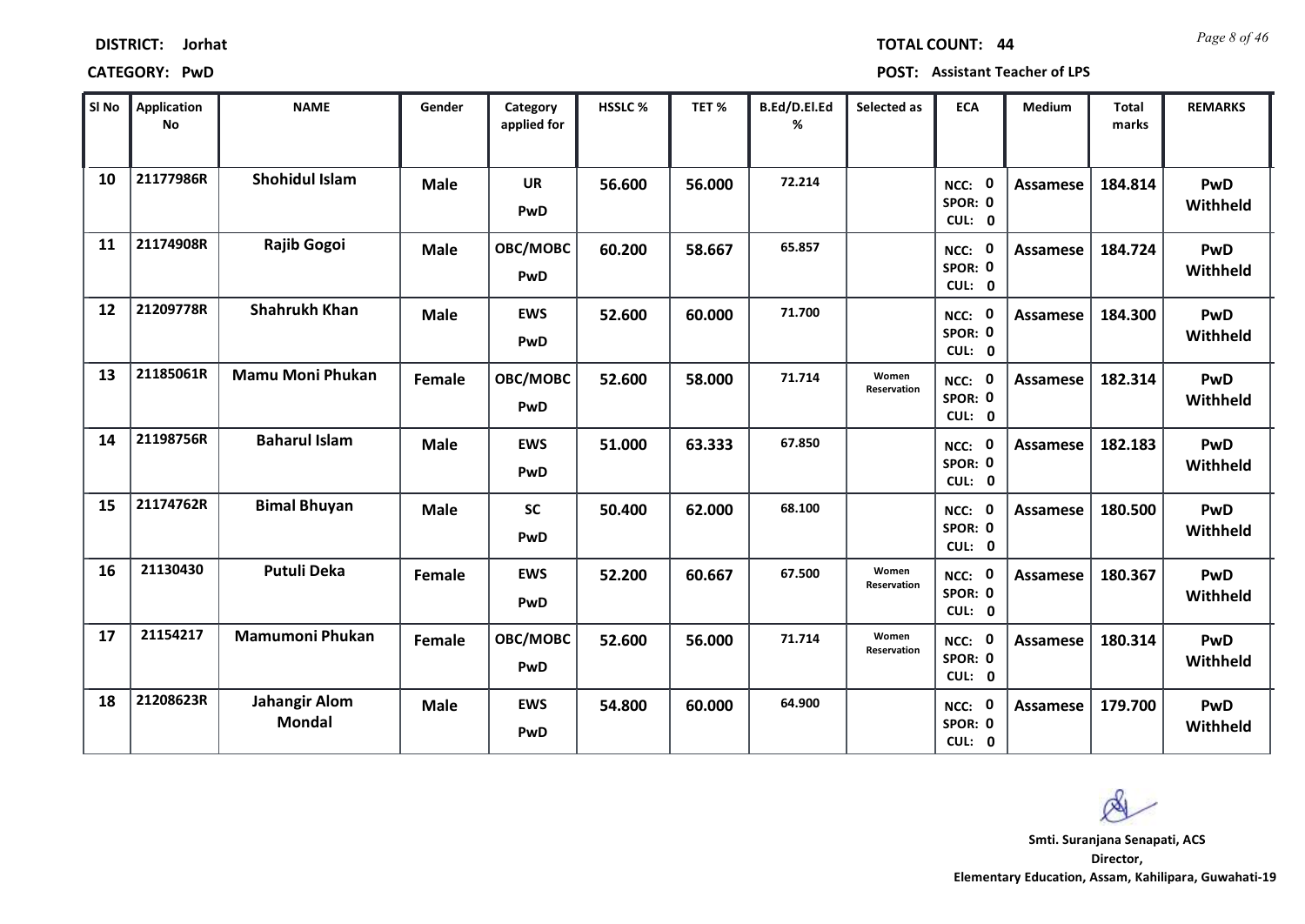| <b>DISTRICT:</b> | Jorhat |
|------------------|--------|
|------------------|--------|

*Page 9 of 46* **TOTAL COUNT: 44**

| SI No | <b>Application</b><br><b>No</b> | <b>NAME</b>             | Gender      | Category<br>applied for | HSSLC % | TET %  | B.Ed/D.El.Ed<br>% | Selected as | <b>ECA</b>                  | <b>Medium</b>   | <b>Total</b><br>marks | <b>REMARKS</b>  |
|-------|---------------------------------|-------------------------|-------------|-------------------------|---------|--------|-------------------|-------------|-----------------------------|-----------------|-----------------------|-----------------|
| 19    | 21193526R                       | <b>Abdul Mazid</b>      | <b>Male</b> | <b>EWS</b><br>PwD       | 53.000  | 56.667 | 69.823            |             | NCC: 0<br>SPOR: 0<br>CUL: 0 | Assamese        | 179.489               | PwD<br>Withheld |
| 20    | 21182369R                       | Dipankar Saha           | <b>Male</b> | <b>UR</b><br>PwD        | 50.000  | 60.667 | 68.786            |             | NCC: 0<br>SPOR: 0<br>CUL: 0 | Assamese        | 179.452               | PwD<br>Withheld |
| 21    | 21177567R                       | Soidur Rahman           | <b>Male</b> | <b>UR</b><br>PwD        | 52.600  | 60.667 | 65.500            |             | NCC: 0<br>SPOR: 0<br>CUL: 0 | Assamese        | 178.767               | PwD<br>Withheld |
| 22    | 21188932R                       | <b>Md Nazir Ali</b>     | <b>Male</b> | <b>UR</b><br>PwD        | 53.000  | 56.000 | 69.450            |             | NCC: 0<br>SPOR: 0<br>CUL: 0 | Assamese        | 178.450               | PwD<br>Withheld |
| 23    | 21111543                        | <b>Abdur Rafique</b>    | <b>Male</b> | <b>EWS</b><br>PwD       | 50.600  | 56.667 | 71.143            |             | NCC: 0<br>SPOR: 0<br>CUL: 0 | Assamese        | 178.410               | PwD<br>Withheld |
| 24    | 21209623R                       | <b>Kusha Ram Hajong</b> | <b>Male</b> | <b>STP</b><br>PwD       | 52.000  | 55.333 | 70.929            |             | NCC: 0<br>SPOR: 0<br>CUL: 0 | <b>Assamese</b> | 178.262               | PwD<br>Withheld |
| 25    | 21182830R                       | Saiful Islam            | <b>Male</b> | <b>UR</b><br>PwD        | 48.200  | 55.333 | 74.532            |             | NCC: 0<br>SPOR: 0<br>CUL: 0 | Assamese        | 178.065               | PwD<br>Withheld |
| 26    | 21165127R                       | Dipangkar Gayan         | <b>Male</b> | OBC/MOBC<br>PwD         | 48.200  | 58.000 | 71.286            |             | NCC: 0<br>SPOR: 0<br>CUL: 0 | <b>Assamese</b> | 177.486               | PwD<br>Withheld |
| 27    | 21128625                        | <b>Malek Ostor</b>      | <b>Male</b> | UR<br>PwD               | 52.600  | 62.000 | 62.700            |             | NCC: 0<br>SPOR: 0<br>CUL: 0 | Assamese        | 177.300               | PwD<br>Withheld |

Ø **Smti. Suranjana Senapati, ACSDirector,**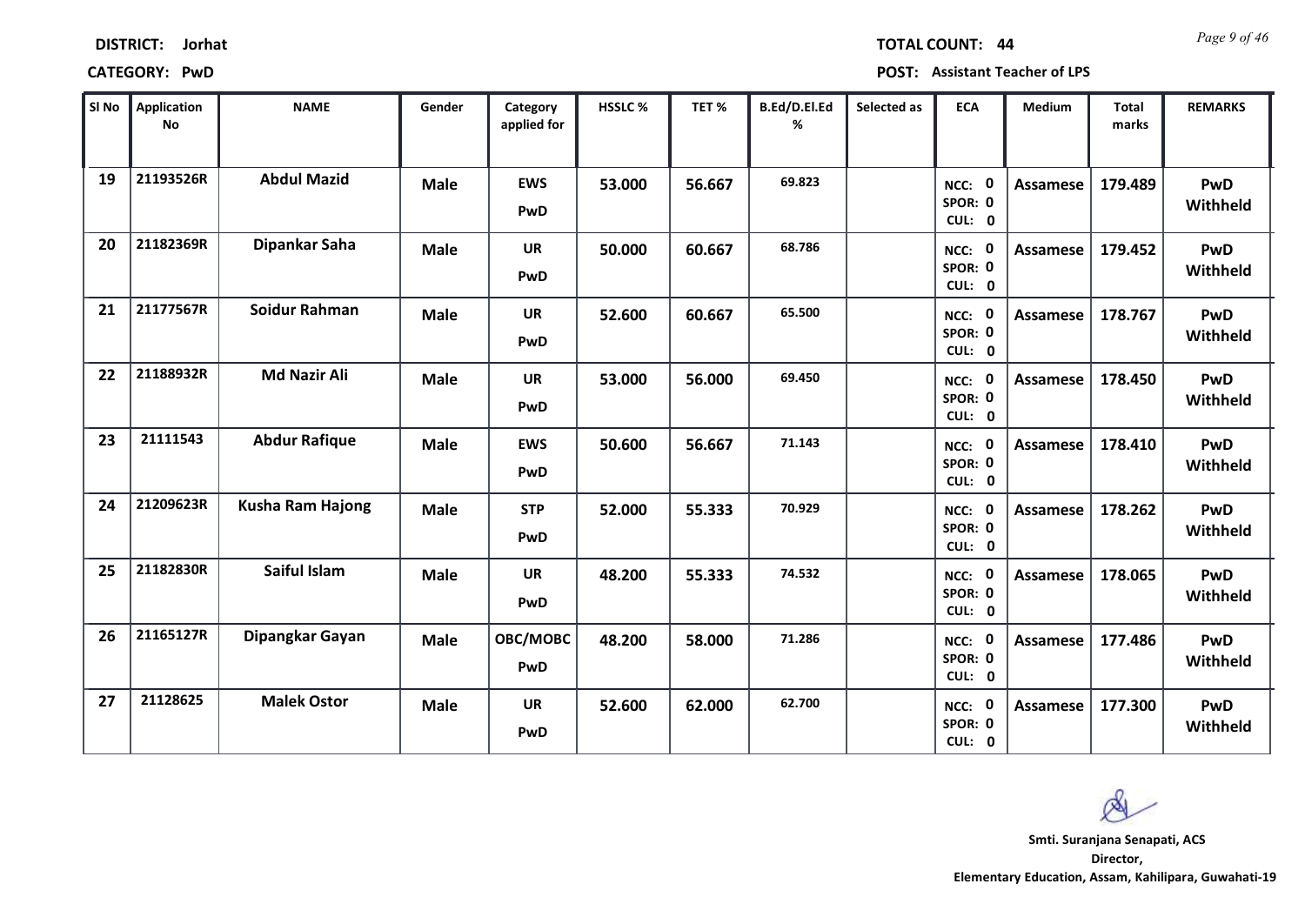| <b>DISTRICT:</b> | Jorhat |
|------------------|--------|
|------------------|--------|

*Page 10 of 46* **TOTAL COUNT: 44**

**CATEGORY: PwD POST: Assistant Teacher of LPS**

| SI No | <b>Application</b><br><b>No</b> | <b>NAME</b>                | Gender      | Category<br>applied for | HSSLC % | TET %  | B.Ed/D.El.Ed<br>% | Selected as          | <b>ECA</b>                       | <b>Medium</b>   | <b>Total</b><br>marks | <b>REMARKS</b>         |
|-------|---------------------------------|----------------------------|-------------|-------------------------|---------|--------|-------------------|----------------------|----------------------------------|-----------------|-----------------------|------------------------|
| 28    | 21206877R                       | <b>Amrit Kalita</b>        | <b>Male</b> | <b>UR</b><br>PwD        | 54.400  | 57.333 | 65.257            |                      | NCC: 0<br>SPOR: 0<br>CUL: 0      | <b>Assamese</b> | 176.990               | PwD<br>Withheld        |
| 29    | 21166792R                       | <b>Enamul Hoque</b>        | <b>Male</b> | <b>UR</b><br>PwD        | 50.600  | 58.000 | 68.200            |                      | NCC: 0<br>SPOR: 0<br>CUL: 0      | <b>Assamese</b> | 176.800               | PwD<br>Withheld        |
| 30    | 21182172R                       | <b>Sumanta Dewri</b>       | <b>Male</b> | <b>STP</b><br>PwD       | 50.600  | 58.667 | 66.500            |                      | NCC: 0<br>SPOR: 0<br>CUL: 0      | Assamese        | 175.767               | <b>PwD</b><br>Withheld |
| 31    | 21110803                        | <b>Binoy Kumar Roy</b>     | <b>Male</b> | <b>SC</b><br>PwD        | 46.400  | 56.000 | 73.071            |                      | - 0<br>NCC:<br>SPOR: 0<br>CUL: 0 | Assamese        | 175.471               | PwD<br>Withheld        |
| 32    | 21109567                        | <b>Rathin Kumar Biswas</b> | <b>Male</b> | <b>SC</b><br>PwD        | 45.600  | 55.333 | 74.143            |                      | NCC: 0<br>SPOR: 0<br>CUL: 0      | Assamese        | 175.076               | PwD<br>Withheld        |
| 33    | 21166590R                       | <b>Jintu Kumar Nath</b>    | <b>Male</b> | OBC/MOBC<br>PwD         | 48.600  | 58.000 | 68.300            |                      | NCC: 0<br>SPOR: 0<br>CUL: 0      | Assamese        | 174.900               | PwD<br>Withheld        |
| 34    | 21208934R                       | Lutfa Hassan               | Female      | OBC/MOBC<br>PwD         | 51.000  | 60.667 | 63.050            | Women<br>Reservation | NCC: 0<br>SPOR: 0<br>CUL: 0      | <b>Assamese</b> | 174.717               | PwD<br>Withheld        |
| 35    | 21183814R                       | <b>Mashidur Rahman</b>     | <b>Male</b> | <b>EWS</b><br>PwD       | 53.400  | 58.667 | 62.550            |                      | NCC: 0<br>SPOR: 0<br>CUL: 0      | Assamese        | 174.617               | PwD<br>Withheld        |
| 36    | 21191697R                       | <b>Faruk Abdulla</b>       | <b>Male</b> | <b>UR</b><br>PwD        | 53.000  | 56.000 | 65.571            |                      | NCC: 0<br>SPOR: 0<br>CUL: 0      | Assamese        | 174.571               | PwD<br>Withheld        |

Ø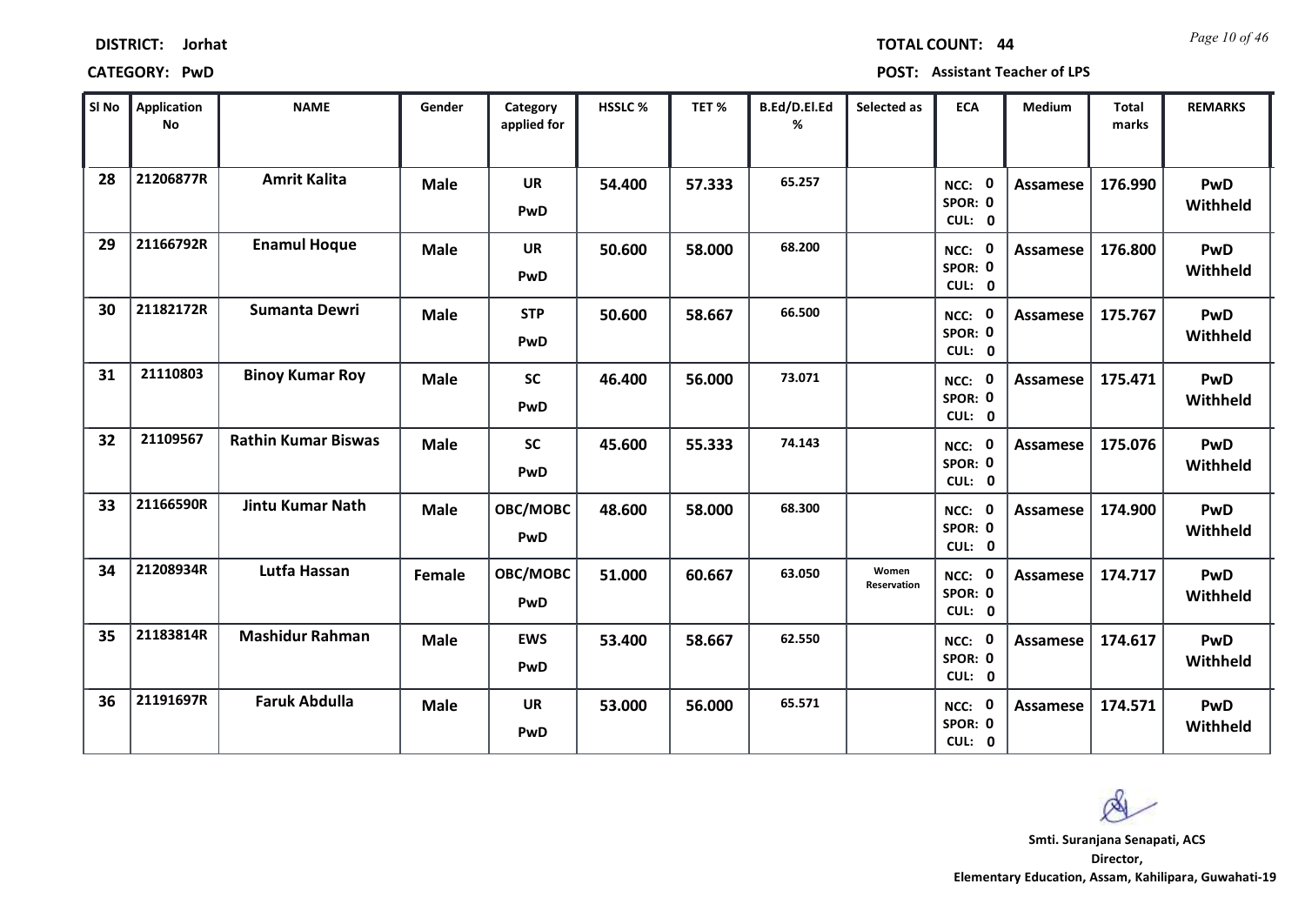*Page 11 of 46* **TOTAL COUNT: 44**

**CATEGORY: PwD POST: Assistant Teacher of LPS**

| SI No | Application<br><b>No</b> | <b>NAME</b>                  | Gender      | Category<br>applied for | <b>HSSLC %</b> | TET %  | B.Ed/D.El.Ed<br>% | Selected as          | <b>ECA</b>                               | <b>Medium</b>   | <b>Total</b><br>marks | <b>REMARKS</b>         |
|-------|--------------------------|------------------------------|-------------|-------------------------|----------------|--------|-------------------|----------------------|------------------------------------------|-----------------|-----------------------|------------------------|
| 37    | 21117578                 | <b>Krishna Das</b>           | <b>Male</b> | <b>SC</b><br>PwD        | 46.000         | 56.667 | 71.000            |                      | $\mathbf 0$<br>NCC:<br>SPOR: 0<br>CUL: 0 | <b>Assamese</b> | 173.667               | <b>PwD</b><br>Withheld |
| 38    | 21197454R                | <b>Baharul Islam</b>         | <b>Male</b> | <b>UR</b><br>PwD        | 46.600         | 56.000 | 71.000            |                      | NCC: 0<br>SPOR: 0<br>CUL: 0              | Assamese        | 173.600               | PwD<br>Withheld        |
| 39    | 21199059R                | <b>Goutam Medhi</b>          | <b>Male</b> | <b>UR</b><br>PwD        | 52.400         | 55.333 | 65.400            |                      | NCC: 0<br>SPOR: 0<br>CUL: 0              | <b>Assamese</b> | 173.133               | PwD<br>Withheld        |
| 40    | 21192487R                | <b>Yousuf Ali</b>            | <b>Male</b> | <b>UR</b><br>PwD        | 42.000         | 63.333 | 66.900            |                      | 0<br>$NCC$ :<br>SPOR: 0<br>CUL: 0        | <b>Assamese</b> | 172.233               | <b>PwD</b><br>Withheld |
| 41    | 21155287                 | Pompi Devi                   | Female      | <b>UR</b><br>PwD        | 62.800         | 58.667 | 50.667            | Women<br>Reservation | NCC: 0<br>SPOR: 0<br>CUL: 0              | <b>Assamese</b> | 172.133               | PwD<br>Withheld        |
| 42    | 21189618R                | <b>Md Jahirul Islam Kazi</b> | <b>Male</b> | <b>EWS</b><br>PwD       | 48.200         | 60.000 | 63.714            |                      | - 0<br>NCC:<br>SPOR: 0<br>CUL: 0         | <b>Assamese</b> | 171.914               | <b>PwD</b><br>Withheld |
| 43    | 21189892R                | <b>Kohinur Islam</b>         | <b>Male</b> | <b>UR</b><br>PwD        | 51.800         | 55.333 | 64.050            |                      | 0<br>$NCC$ :<br>SPOR: 0<br>CUL: 0        | <b>Assamese</b> | 171.183               | <b>PwD</b><br>Withheld |
| 44    | 21191666R                | <b>Pranab Barman</b>         | <b>Male</b> | <b>UR</b><br>PwD        | 45.800         | 58.000 | 63.714            |                      | 0<br>NCC:<br>SPOR: 0<br>CUL: 0           | Assamese        | 167.514               | PwD<br>Withheld        |

 $\infty$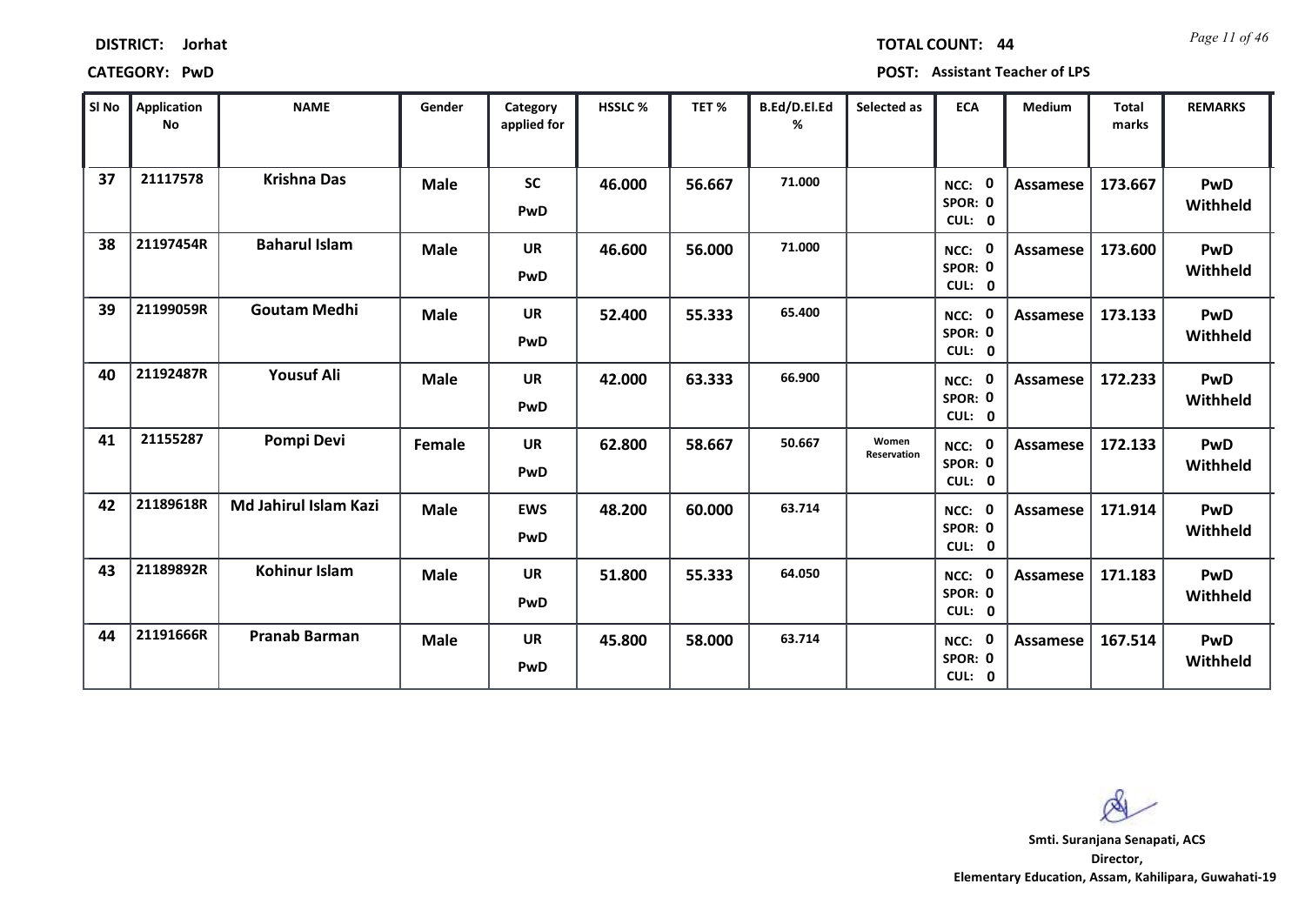*Page 12 of 46* **TOTAL COUNT: 26**

| SI No                   | <b>Application</b><br>No | <b>NAME</b>                  | Gender      | Category<br>applied for | <b>HSSLC%</b> | TET%   | B.Ed/D.El.Ed<br>% | Selected as          | <b>ECA</b>                  | <b>Medium</b>   | <b>Total</b><br>marks | <b>REMARKS</b> |
|-------------------------|--------------------------|------------------------------|-------------|-------------------------|---------------|--------|-------------------|----------------------|-----------------------------|-----------------|-----------------------|----------------|
| $\mathbf{1}$            | 21183681R                | <b>Ashim Jyoti Das</b>       | <b>Male</b> | <b>SC</b>               | 63.600        | 71.333 | 74.250            |                      | NCC: 0<br>SPOR: 0<br>CUL: 0 | <b>Assamese</b> | 209.183               |                |
| $\overline{2}$          | 21171015R                | Himangshu Sekhar<br>Hazarika | <b>Male</b> | <b>SC</b>               | 76.000        | 64.000 | 68.786            |                      | NCC: 0<br>SPOR: 0<br>CUL: 0 | Assamese        | 208.786               |                |
| 3                       | 21182203R                | <b>Tarun Das</b>             | <b>Male</b> | <b>SC</b>               | 71.600        | 66.667 | 68.643            |                      | NCC: 0<br>SPOR: 0<br>CUL: 0 | <b>Assamese</b> | 206.910               |                |
| 4                       | 21178798R                | <b>Asinta Das</b>            | <b>Male</b> | <b>SC</b>               | 67.600        | 64.000 | 74.900            |                      | NCC: 0<br>SPOR: 0<br>CUL: 0 | Assamese        | 206.500               |                |
| 5                       | 21109884                 | <b>Kabita Biswas</b>         | Female      | <b>SC</b>               | 61.400        | 69.333 | 74.286            | Women<br>Reservation | NCC: 0<br>SPOR: 0<br>CUL: 0 | <b>Assamese</b> | 205.019               |                |
| 6                       | 21166773R                | Pinki Bharali                | Female      | SC                      | 71.000        | 55.333 | 78.350            | Women<br>Reservation | NCC: 0<br>SPOR: 0<br>CUL: 0 | <b>Assamese</b> | 204.683               |                |
| $\overline{\mathbf{z}}$ | 21173892R                | <b>Uttam Bharali</b>         | <b>Male</b> | <b>SC</b>               | 65.600        | 60.667 | 76.800            |                      | NCC: 0<br>SPOR: 0<br>CUL: 0 | Assamese        | 203.067               |                |
| 8                       | 21109235                 | <b>Anima Mandal</b>          | Female      | <b>SC</b>               | 63.800        | 65.333 | 73.850            | Women<br>Reservation | NCC: 0<br>SPOR: 0<br>CUL: 0 | <b>Assamese</b> | 202.983               |                |
| 9                       | 21187046R                | <b>Sudipta Das</b>           | Female      | <b>SC</b>               | 67.800        | 58.667 | 76.350            | Women<br>Reservation | NCC: 0<br>SPOR: 0<br>CUL: 0 | Assamese        | 202.817               |                |

 $\infty$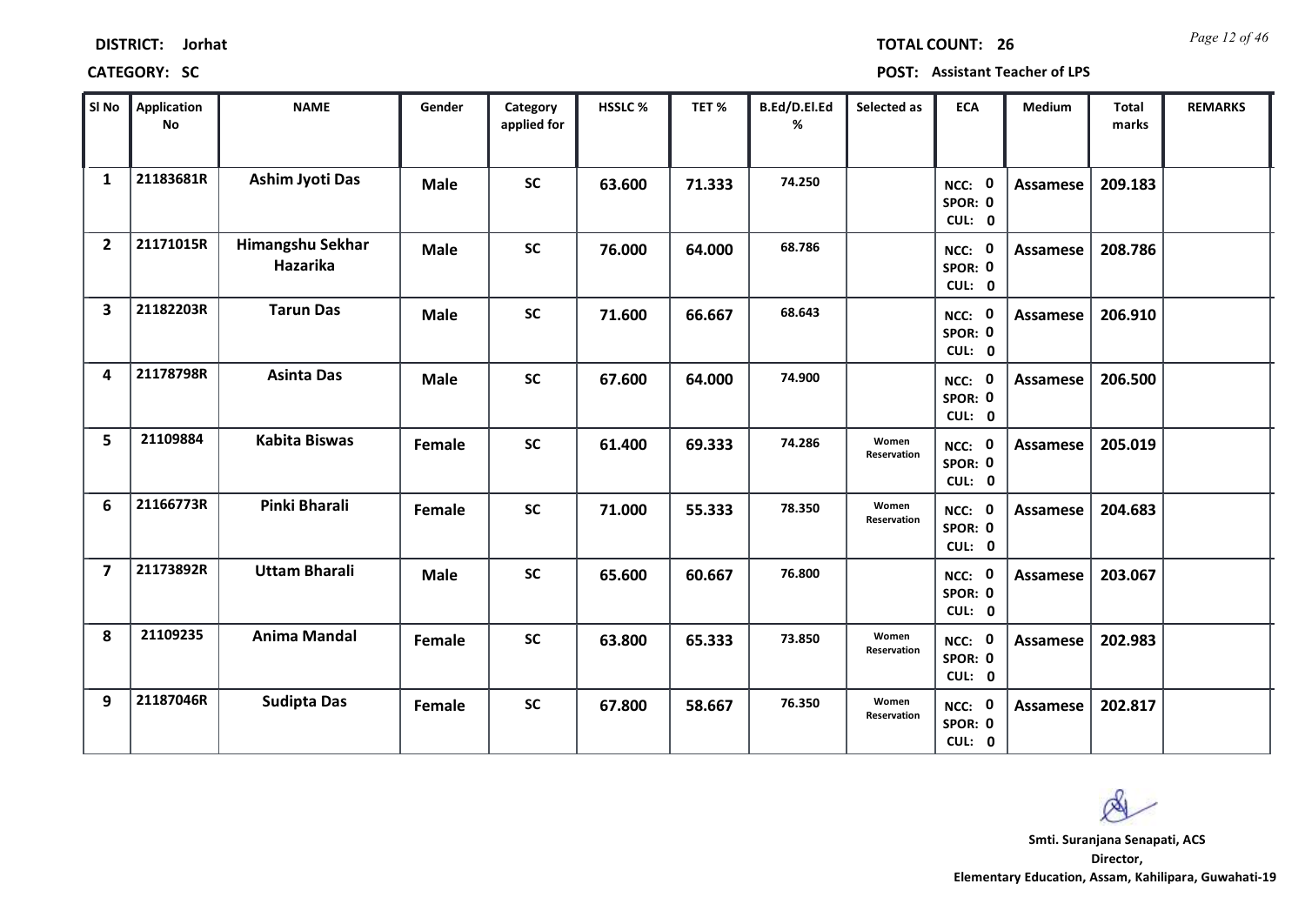*Page 13 of 46* **TOTAL COUNT: 26**

| SI No | <b>Application</b><br>No | <b>NAME</b>             | Gender      | Category<br>applied for | <b>HSSLC%</b> | TET %  | B.Ed/D.El.Ed<br>% | Selected as          | <b>ECA</b>                  | <b>Medium</b>   | <b>Total</b><br>marks | <b>REMARKS</b> |
|-------|--------------------------|-------------------------|-------------|-------------------------|---------------|--------|-------------------|----------------------|-----------------------------|-----------------|-----------------------|----------------|
| 10    | 21196011R                | Priya Sarkar            | Female      | <b>SC</b>               | 68.400        | 58.000 | 76.400            | Women<br>Reservation | NCC: 0<br>SPOR: 0<br>CUL: 0 | <b>Assamese</b> | 202.800               |                |
| 11    | 21167444R                | <b>Madhusmita Das</b>   | Female      | <b>SC</b>               | 66.000        | 59.333 | 77.450            | Women<br>Reservation | NCC: 0<br>SPOR: 0<br>CUL: 0 | Assamese        | 202.783               |                |
| 12    | 21189825R                | <b>Purabi Das</b>       | Female      | <b>SC</b>               | 76.000        | 56.000 | 70.714            | Women<br>Reservation | NCC: 0<br>SPOR: 0<br>CUL: 0 | <b>Assamese</b> | 202.714               |                |
| 13    | 21198289R                | <b>Champa Das</b>       | Female      | <b>SC</b>               | 79.400        | 57.333 | 65.667            | Women<br>Reservation | NCC: 0<br>SPOR: 0<br>CUL: 0 | Assamese        | 202.400               |                |
| 14    | 21108266                 | <b>Brojen Das</b>       | <b>Male</b> | <b>SC</b>               | 49.200        | 80.000 | 73.071            |                      | NCC: 0<br>SPOR: 0<br>CUL: 0 | Assamese        | 202.271               |                |
| 15    | 21170062R                | <b>Barnali Das</b>      | Female      | <b>SC</b>               | 79.000        | 55.333 | 67.350            |                      | NCC: 0<br>SPOR: 0<br>CUL: 0 | Assamese        | 201.683               |                |
| 16    | 21204342R                | <b>Dulal Biswas</b>     | <b>Male</b> | <b>SC</b>               | 66.200        | 70.000 | 65.300            |                      | NCC: 0<br>SPOR: 0<br>CUL: 0 | Assamese        | 201.500               |                |
| 17    | 21167307R                | <b>Subhankar Mandal</b> | <b>Male</b> | <b>SC</b>               | 69.400        | 58.667 | 73.100            |                      | NCC: 0<br>SPOR: 0<br>CUL: 0 | <b>Assamese</b> | 201.167               |                |
| 18    | 21126996                 | Priyaranjan Das         | <b>Male</b> | <b>SC</b>               | 57.800        | 66.667 | 76.500            |                      | NCC: 0<br>SPOR: 0<br>CUL: 0 | Assamese        | 200.967               |                |

 $\infty$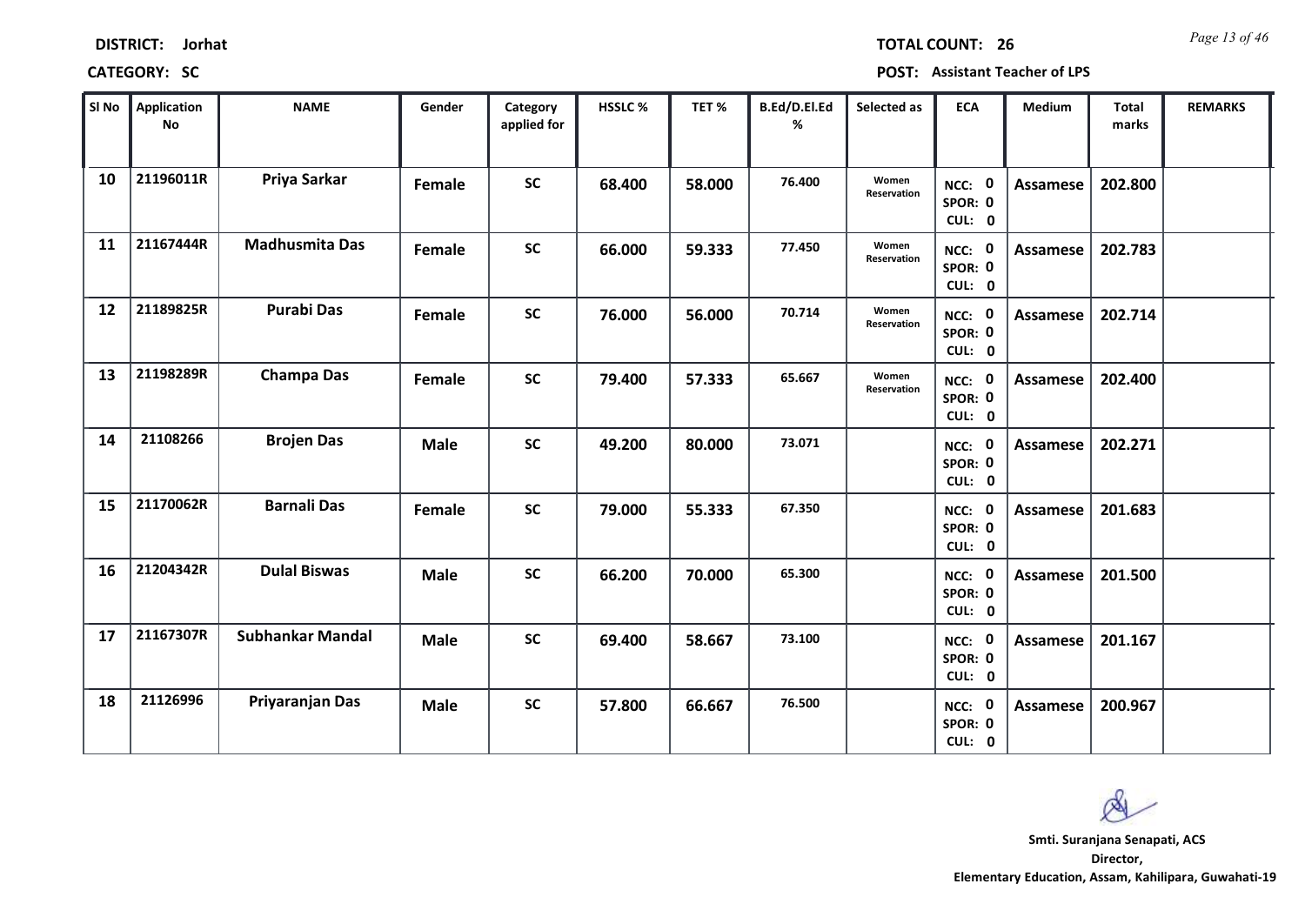| <b>DISTRICT:</b> | Jorhat |
|------------------|--------|
|------------------|--------|

*Page 14 of 46* **TOTAL COUNT: 26**

**CATEGORY: SC POST: Assistant Teacher of LPS**

| SI No | <b>Application</b><br>No | <b>NAME</b>         | Gender      | Category<br>applied for | <b>HSSLC %</b> | TET %  | B.Ed/D.El.Ed<br>% | Selected as | <b>ECA</b>                  | <b>Medium</b>   | <b>Total</b><br>marks | <b>REMARKS</b> |
|-------|--------------------------|---------------------|-------------|-------------------------|----------------|--------|-------------------|-------------|-----------------------------|-----------------|-----------------------|----------------|
| 19    | 21105920                 | Raj Kumar Das       | <b>Male</b> | <b>SC</b>               | 70.200         | 56.667 | 73.857            |             | NCC: 0<br>SPOR: 0<br>CUL: 0 | <b>Assamese</b> | 200.724               |                |
| 20    | 21114430                 | Naba Prakash Das    | <b>Male</b> | <b>SC</b>               | 77.600         | 61.333 | 61.778            |             | NCC: 0<br>SPOR: 0<br>CUL: 0 | Assamese        | 200.711               |                |
| 21    | 21179609R                | <b>Upashana Das</b> | Female      | <b>SC</b>               | 66.200         | 58.667 | 75.556            |             | NCC: 0<br>SPOR: 0<br>CUL: 0 | Assamese        | 200.422               |                |
| 22    | 21131391                 | <b>Kabita Hira</b>  | Female      | <b>SC</b>               | 65.200         | 62.000 | 73.214            |             | NCC: 0<br>SPOR: 0<br>CUL: 0 | Assamese        | 200.414               |                |
| 23    | 21105929                 | <b>Bitupan Das</b>  | <b>Male</b> | <b>SC</b>               | 77.400         | 60.667 | 62.000            |             | NCC: 0<br>SPOR: 0<br>CUL: 0 | Assamese        | 200.067               |                |
| 24    | 21185208R                | Kalpa Jyoti Das     | <b>Male</b> | <b>SC</b>               | 66.600         | 61.333 | 72.000            |             | NCC: 0<br>SPOR: 0<br>CUL: 0 | Assamese        | 199.933               |                |
| 25    | 21187709R                | Sushma Sutradhar    | Female      | <b>SC</b>               | 58.400         | 67.333 | 74.200            |             | NCC: 0<br>SPOR: 0<br>CUL: 0 | Assamese        | 199.933               |                |
| 26    | 21171306R                | <b>Debojit Das</b>  | <b>Male</b> | <b>SC</b>               | 62.600         | 62.667 | 74.350            |             | NCC: 0<br>SPOR: 0<br>CUL: 0 | Assamese        | 199.617               |                |

 $\infty$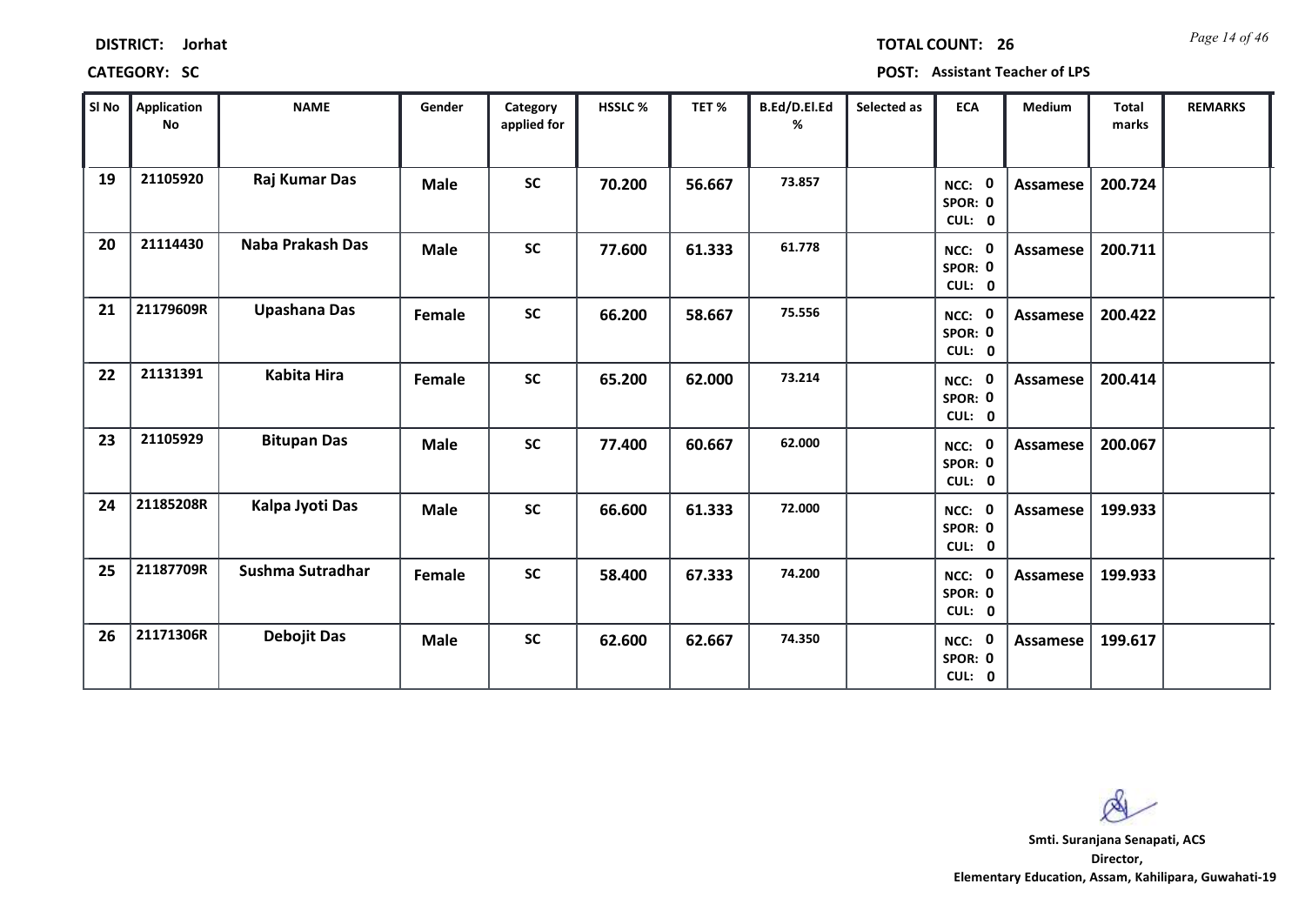*Page 15 of 46* **TOTAL COUNT: 1**

**DISTRICT: Jorhat**

**CATEGORY: STH POST: Assistant Teacher of LPS**

| ∥ SI No | Application<br>No | NAME                 | Gender | Category<br>applied for | <b>HSSLC %</b> | TET %  | B.Ed/D.El.Ed<br>% | Selected as          | <b>ECA</b>                  | Medium   | Total<br>marks | <b>REMARKS</b> |
|---------|-------------------|----------------------|--------|-------------------------|----------------|--------|-------------------|----------------------|-----------------------------|----------|----------------|----------------|
|         | 21151950          | <b>Bornali Marak</b> | Female | <b>STH</b>              | 53.800         | 56.667 | 67.850            | Women<br>Reservation | NCC: 0<br>SPOR: 0<br>CUL: 0 | Assamese | 178.317        |                |

 $\infty$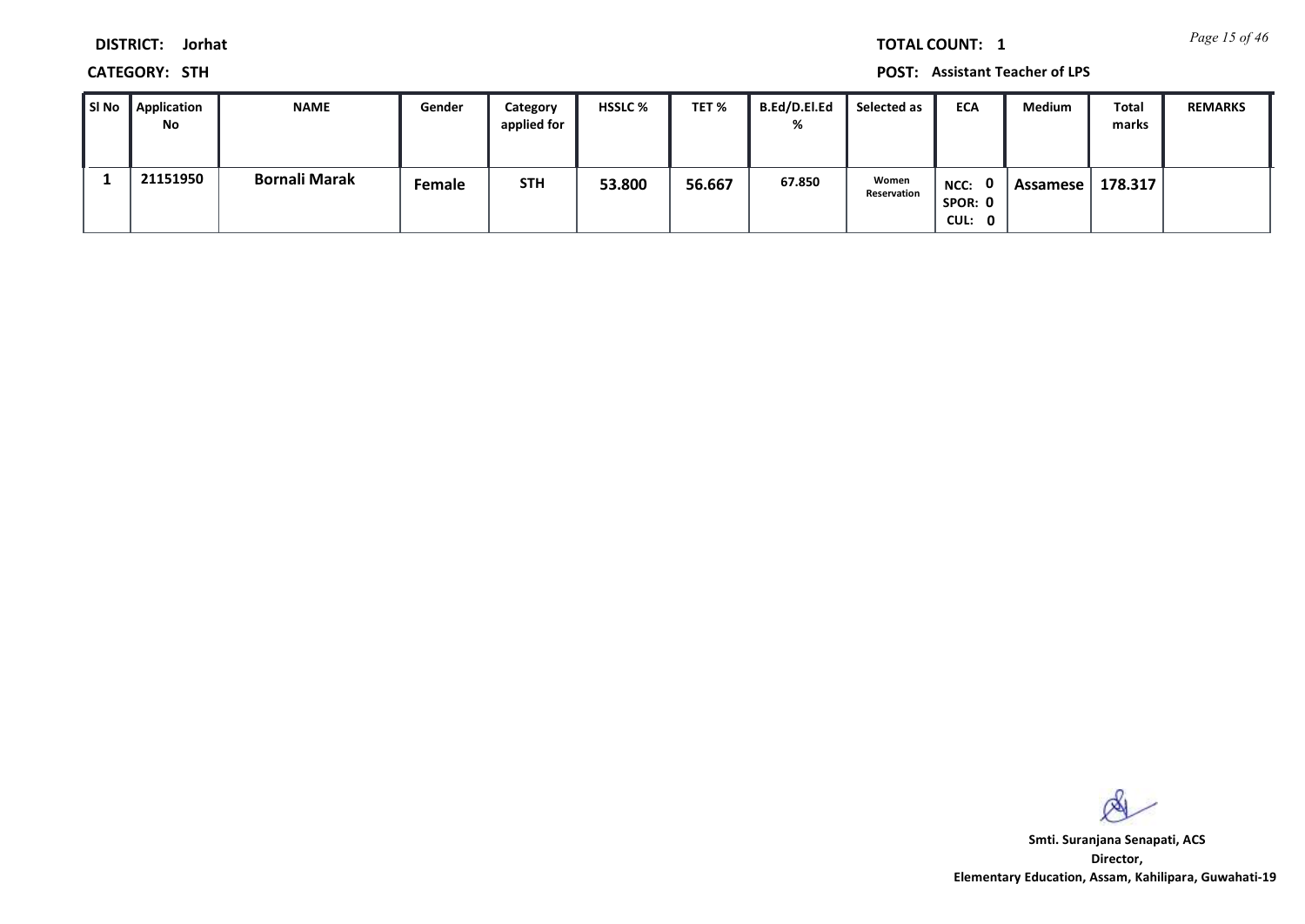| <b>DISTRICT:</b> | Jorhat |
|------------------|--------|
|------------------|--------|

*Page 16 of 46* **TOTAL COUNT: 29**

| SI No                   | Application<br>No | <b>NAME</b>          | Gender      | Category<br>applied for | HSSLC% | TET%   | B.Ed/D.El.Ed<br>% | Selected as          | <b>ECA</b>                          | <b>Medium</b>   | <b>Total</b><br>marks | <b>REMARKS</b> |
|-------------------------|-------------------|----------------------|-------------|-------------------------|--------|--------|-------------------|----------------------|-------------------------------------|-----------------|-----------------------|----------------|
| $\mathbf{1}$            | 21210665R         | Priyanki Kaman       | Female      | <b>STP</b>              | 72.600 | 57.333 | 78.200            | Women<br>Reservation | NCC: 0<br>SPOR: 0<br>CUL: 0         | Assamese        | 208.133               |                |
| $\overline{2}$          | 21107203          | <b>Anna Doley</b>    | Female      | <b>STP</b>              | 78.000 | 58.667 | 71.050            | Women<br>Reservation | NCC: 0<br>SPOR: 0<br>CUL: 0         | Assamese        | 207.717               |                |
| $\overline{\mathbf{3}}$ | 21108082          | <b>Kaveri Saikia</b> | Female      | <b>STP</b>              | 76.400 | 59.333 | 71.857            | Women<br>Reservation | NCC: 0<br>SPOR: 0<br>CUL: 0         | Assamese        | 207.590               |                |
| 4                       | 21107117          | Madhurjya Payun      | <b>Male</b> | <b>STP</b>              | 73.400 | 60.000 | 73.600            |                      | NCC: 0<br>SPOR: 0<br>CUL: 0         | Assamese        | 207.000               |                |
| 5                       | 21188906R         | <b>Rahul Mili</b>    | <b>Male</b> | <b>STP</b>              | 72.200 | 55.333 | 78.850            |                      | NCC: 0<br>SPOR: 0<br>CUL: 0         | <b>Assamese</b> | 206.383               |                |
| 6                       | 21166191R         | <b>Bhobesh Doley</b> | <b>Male</b> | <b>STP</b>              | 64.600 | 63.333 | 67.450            |                      | NCC: 0<br>SPOR: 0<br><b>CUL: 10</b> | Assamese        | 205.383               |                |
| $\overline{7}$          | 21172863R         | Dayamai Pegu         | Female      | <b>STP</b>              | 65.800 | 69.333 | 70.222            | Women<br>Reservation | NCC: 0<br>SPOR: 0<br>CUL: 0         | <b>Assamese</b> | 205.356               |                |
| 8                       | 21108281          | <b>Abhigyan Das</b>  | <b>Male</b> | <b>STP</b>              | 62.800 | 63.333 | 78.100            |                      | NCC: 0<br>SPOR: 0<br>CUL: 0         | <b>Assamese</b> | 204.233               |                |
| 9                       | 21207582R         | <b>Dhiren Pegu</b>   | <b>Male</b> | <b>STP</b>              | 68.600 | 62.000 | 72.850            |                      | NCC: 0<br>SPOR: 0<br>CUL: 0         | Assamese        | 203.450               |                |

 $\infty$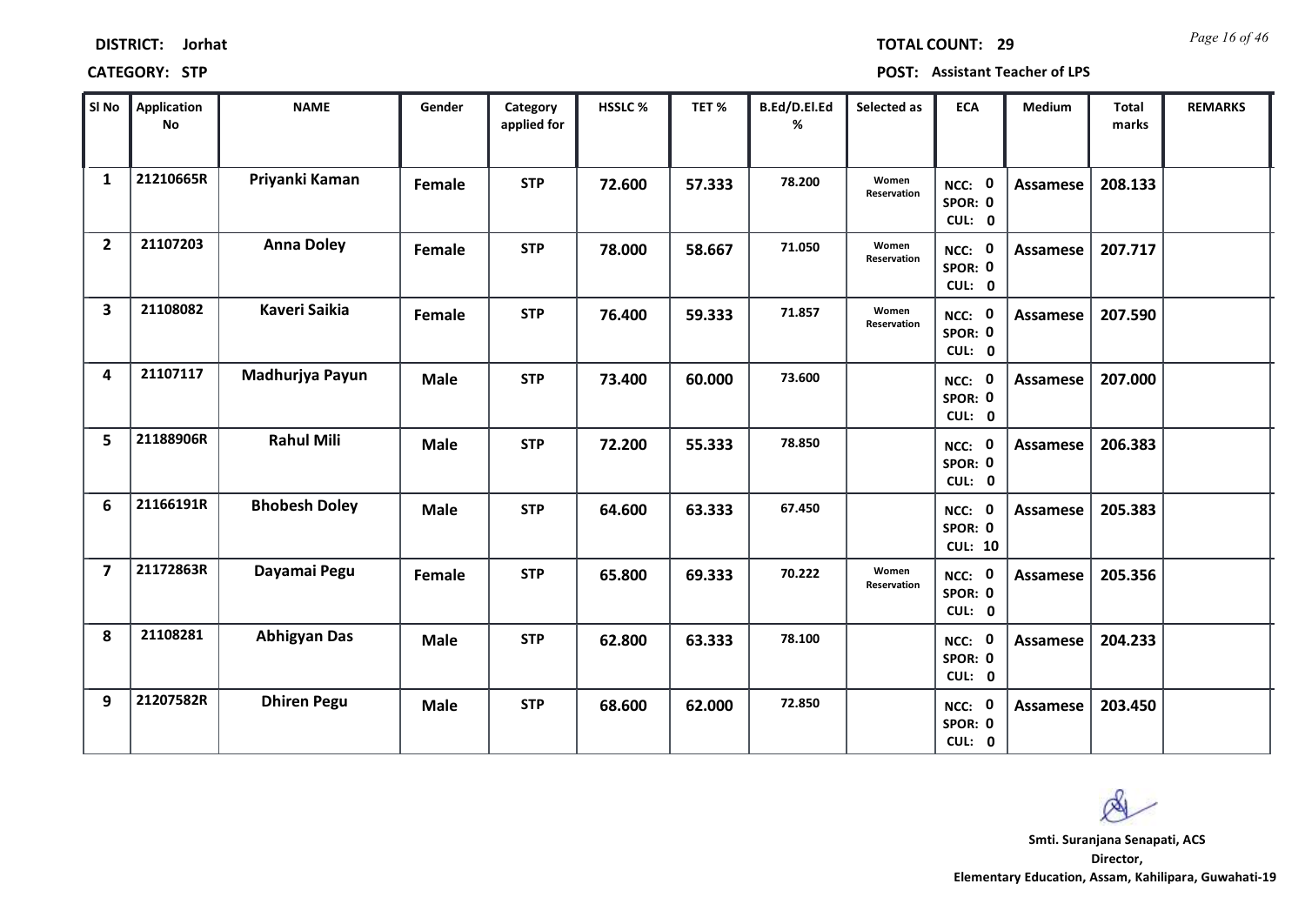|       | <b>CATEGORY: STP</b> | <b>POST: Assistant Teacher of LPS</b> |             |                         |                |        |                          |             |                           |          |                |                |
|-------|----------------------|---------------------------------------|-------------|-------------------------|----------------|--------|--------------------------|-------------|---------------------------|----------|----------------|----------------|
| SI No | Application<br>No    | NAME                                  | Gender      | Category<br>applied for | <b>HSSLC %</b> | TET %  | <b>B.Ed/D.El.Ed</b><br>% | Selected as | <b>ECA</b>                | Medium   | Total<br>marks | <b>REMARKS</b> |
| 10    | 21185693R            | <b>Tulan Payeng</b>                   | <b>Male</b> | <b>STP</b>              | 59.000         | 66.667 | 76.850                   |             | NCC:<br>SPOR: 0<br>CUL: 0 | Assamese | 202.517        |                |

**% marks 10 21185693R Tulan Payeng Male STP 59.000 66.667 76.850 0 Assamese 202.517 0 SPOR: 0 CUL: NCC: 21179539R Jimi Kumbang 11 Female STP 76.800 55.333 69.500 0 Assamese 201.633 0 SPOR: 0 CUL: NCC: Women Reservation 21173758R Nizara Pegu 12 Female STP 67.000 58.667 75.700 0 Assamese 201.367 0 SPOR: 0 CUL: NCC: Women Reservation 21187491R Priyanka Pegu 13 Female STP 78.600 66.667 53.778 0 Assamese 199.044 0 SPOR: 0 CUL: NCC: Women Reservation 14 21127245 Jodumoni Doley Male STP 83.000 55.333 60.286 0 Assamese 198.619 0 SPOR: 0 CUL: NCC: 15 21103953 Simanta Narah Male STP 55.600 67.333 74.786 0 Assamese 197.719 0 SPOR: 0 CUL: NCC: 16 21180970R Pinku Hazarika Male STP 57.200 63.333 76.900 0 Assamese 197.433 0 SPOR: 0 CUL: NCC: 21176964R Krishna Kachari 17 Female STP 60.800 59.333 77.300 0 Assamese 197.433 0 SPOR: 0 CUL: NCC: Women Reservation**

**21176379R Jonali Kachari 18 Female STP 58.600 58.667 79.450 0 Assamese 196.717**

**Director, Elementary Education, Assam, Kahilipara, Guwahati-19 Smti. Suranjana Senapati, ACS**

*Page 17 of 46* **TOTAL COUNT: 29**

**0 SPOR: 0 CUL:**

**NCC:**

**Women Reservation**

## **DISTRICT: Jorhat**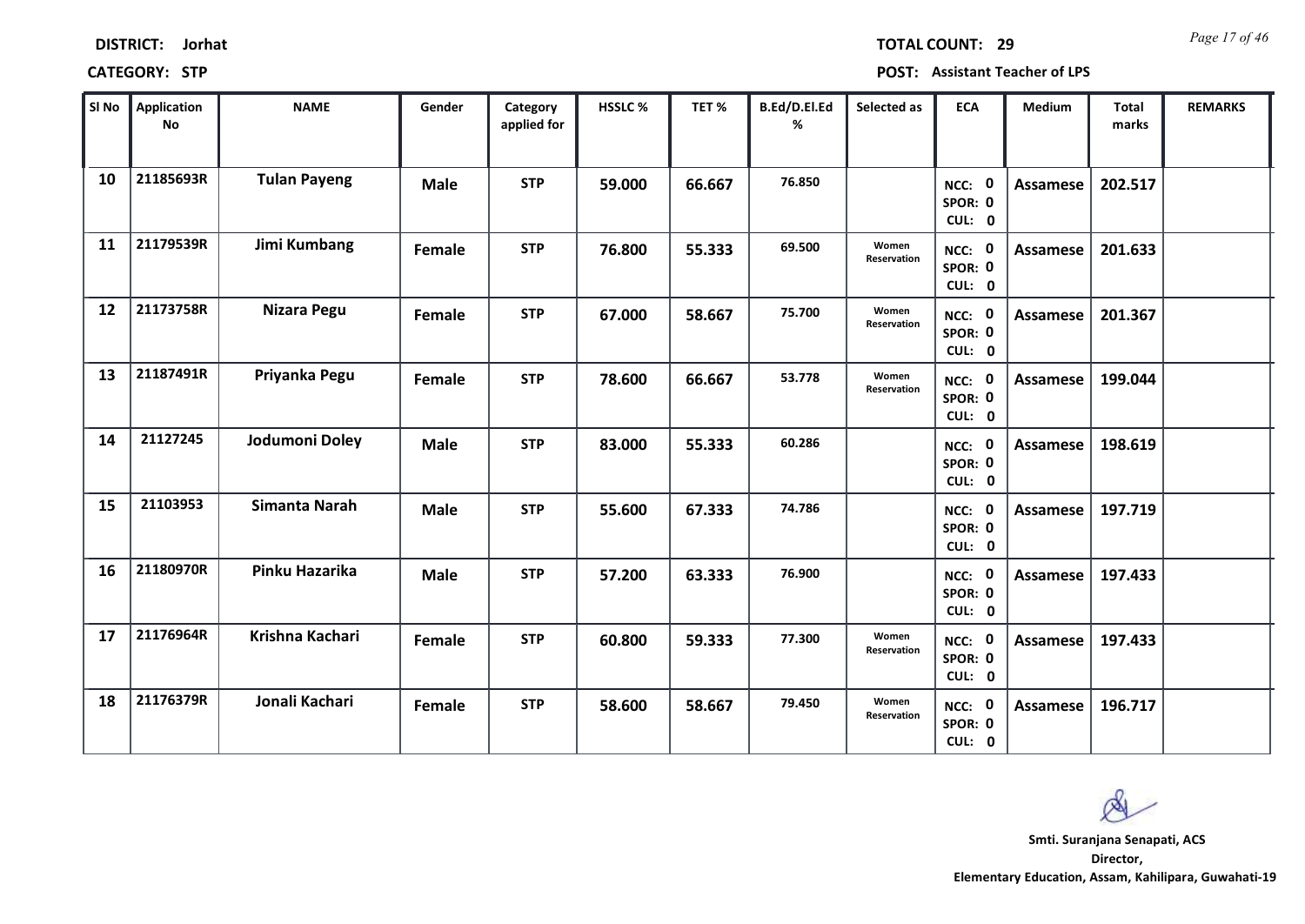|    | SI No $\parallel$ Application<br><b>No</b> | <b>NAME</b>            | Gender      | Category<br>applied for | HSSLC% | TET %  | B.Ed/D.El.Ed<br>% | Selected as | <b>ECA</b>                          | Medium          | <b>Total</b><br>marks | <b>REMARKS</b> |
|----|--------------------------------------------|------------------------|-------------|-------------------------|--------|--------|-------------------|-------------|-------------------------------------|-----------------|-----------------------|----------------|
| 19 | 21179318R                                  | <b>Rabijit Deuri</b>   | <b>Male</b> | <b>STP</b>              | 65.600 | 58.667 | 72.100            |             | NCC: 0<br>SPOR: 0<br>CUL: 0         | Assamese        | 196.367               |                |
| 20 | 21108910                                   | Samikshya Neog         | Female      | <b>STP</b>              | 58.600 | 62.000 | 75.500            |             | NCC: 0<br>SPOR: 0<br>CUL: 0         | Assamese        | 196.100               |                |
| 21 | 21163898                                   | <b>Bitupon Kachari</b> | <b>Male</b> | <b>STP</b>              | 60.400 | 58.000 | 72.500            |             | <b>NCC: 5</b><br>SPOR: 0<br>CUL: 0  | Assamese        | 195.900               |                |
| 22 | 21189967R                                  | Trishna Rani Deori     | Female      | <b>STP</b>              | 57.800 | 64.000 | 73.700            |             | NCC: 0<br>SPOR: 0<br>CUL: 0         | Assamese        | 195.500               |                |
| 23 | 21166163R                                  | <b>Tileswari Pegu</b>  | Female      | <b>STP</b>              | 62.400 | 55.333 | 77.250            |             | NCC: 0<br>SPOR: 0<br>CUL: 0         | Assamese        | 194.983               |                |
| 24 | 21179634R                                  | <b>Pubali Bora</b>     | Female      | <b>STP</b>              | 72.400 | 55.333 | 56.778            |             | <b>NCC: 10</b><br>SPOR: 0<br>CUL: 0 | Assamese        | 194.511               |                |
| 25 | 21201047R                                  | Karabi Saikia          | Female      | <b>STP</b>              | 53.400 | 59.333 | 81.215            |             | NCC: 0<br>SPOR: 0<br>CUL: 0         | Assamese        | 193.949               |                |
| 26 | 21189220R                                  | <b>Rumi Manta</b>      | Female      | <b>STP</b>              | 71.800 | 58.000 | 64.111            |             | NCC: 0<br>SPOR: 0<br>CUL: 0         | Assamese        | 193.911               |                |
| 27 | 21126387                                   | <b>Dikhita Doley</b>   | Female      | <b>STP</b>              | 63.000 | 57.333 | 72.714            |             | NCC: 0<br>SPOR: 0<br>CUL: 0         | <b>Assamese</b> | 193.048               |                |

# **DISTRICT: Jorhat CATEGORY: STP POST: Assistant Teacher of LPS**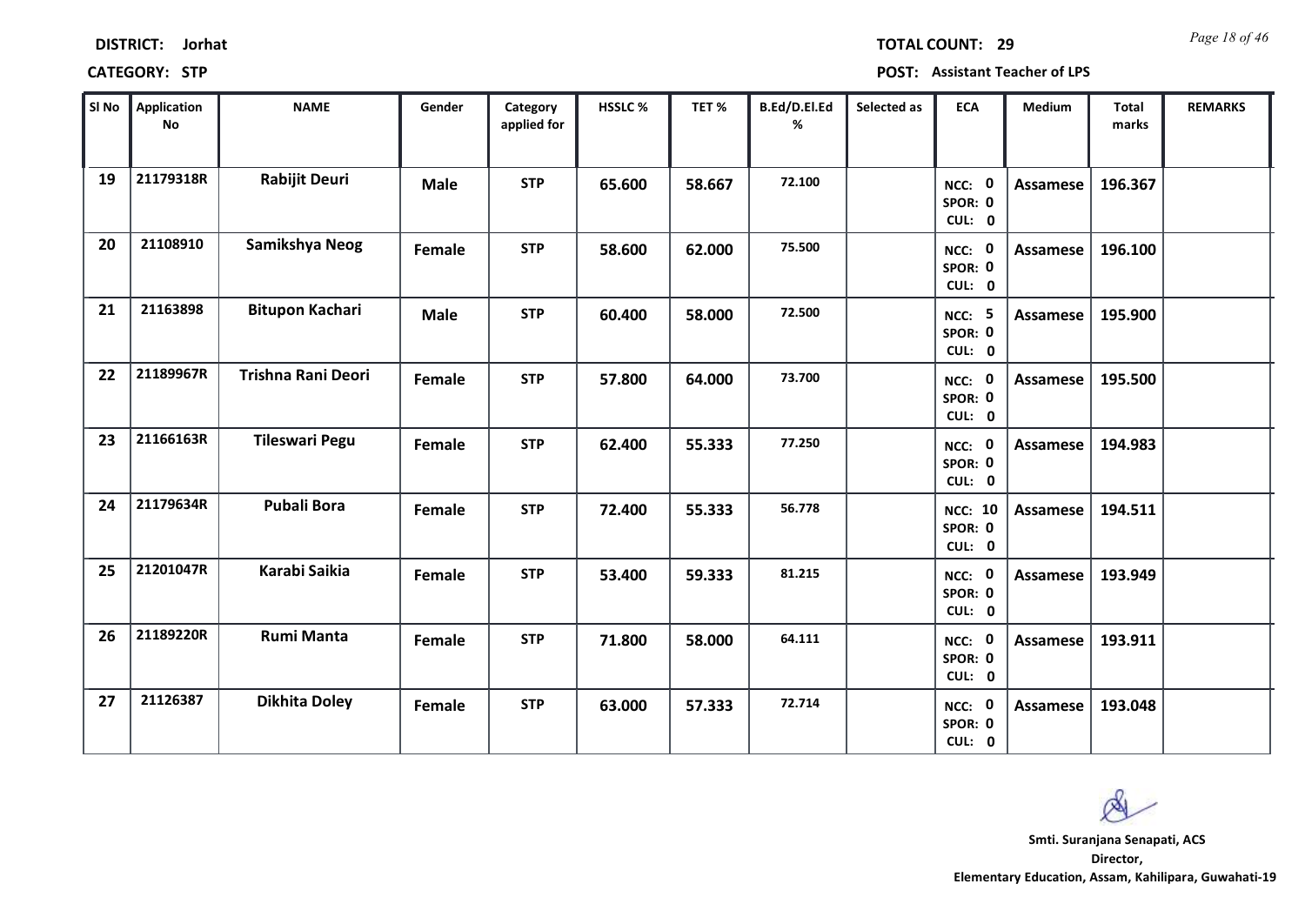**DISTRICT: Jorhat**

**CATEGORY: STP POST: Assistant Teacher of LPS**

| SI No | <b>Application</b><br>No | <b>NAME</b>       | Gender      | Category<br>applied for | <b>HSSLC %</b> | TET %  | <b>B.Ed/D.El.Ed</b><br>% | Selected as | <b>ECA</b>                          | <b>Medium</b> | Total<br>marks | <b>REMARKS</b> |
|-------|--------------------------|-------------------|-------------|-------------------------|----------------|--------|--------------------------|-------------|-------------------------------------|---------------|----------------|----------------|
| 28    | 21104467                 | <b>Ajoy Doley</b> | <b>Male</b> | <b>STP</b>              | 66.400         | 57.333 | 69.143                   |             | 0<br>NCC:<br>SPOR: 0<br>CUL: 0      | Assamese      | 192.876        |                |
| 29    | 21107088                 | <b>Amal Regon</b> | <b>Male</b> | <b>STP</b>              | 51.600         | 68.667 | 72.500                   |             | - 0<br>NCC:<br>SPOR: 0<br>CUL:<br>0 | Assamese      | 192.767        |                |

 $\infty$ 

**Director, Elementary Education, Assam, Kahilipara, Guwahati-19 Smti. Suranjana Senapati, ACS**

*Page 19 of 46* **TOTAL COUNT: 29**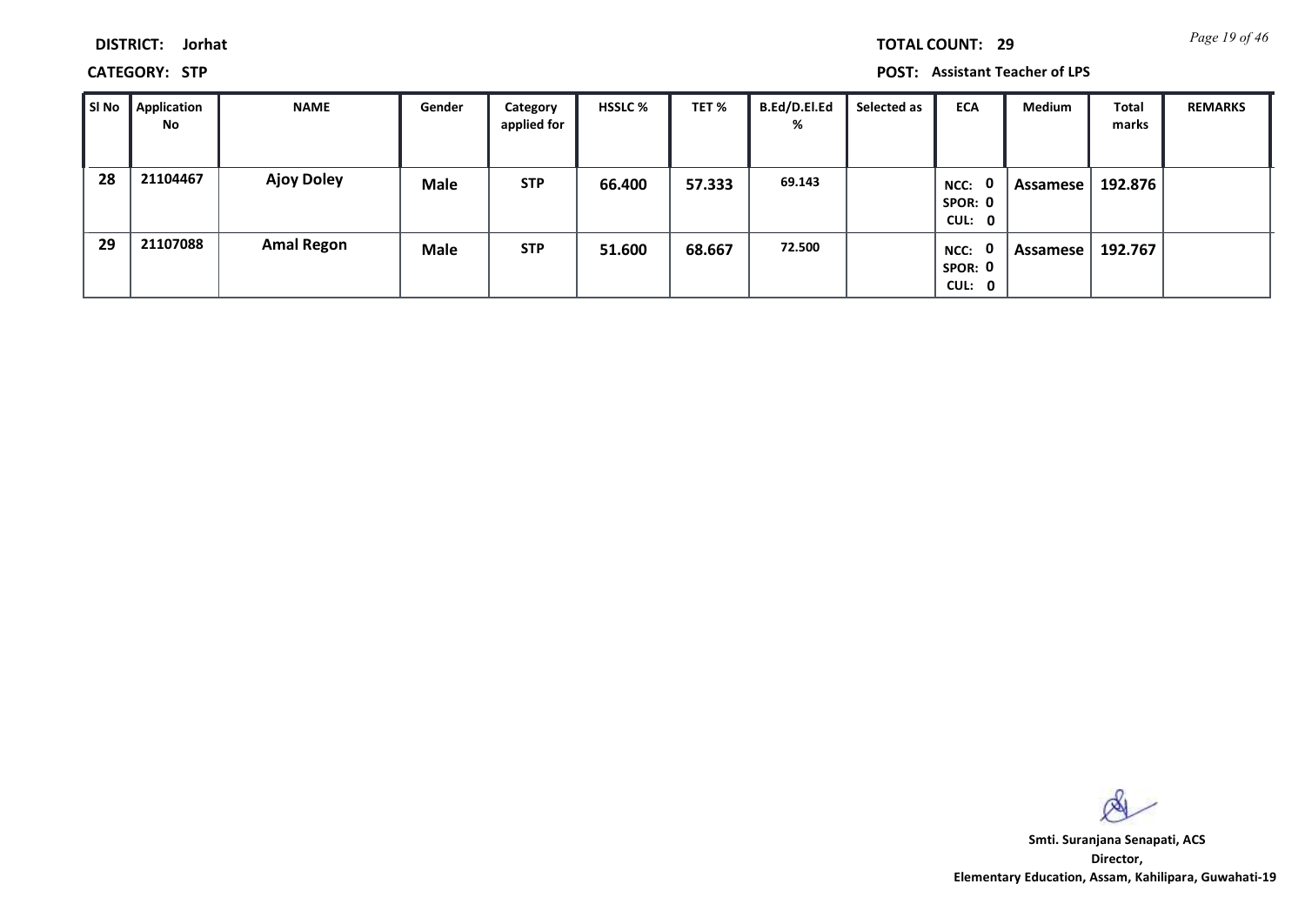| <b>DISTRICT:</b> | Jorhat |
|------------------|--------|
|------------------|--------|

*Page 20 of 46* **TOTAL COUNT: 240**

| SI No                   | Application<br>No | <b>NAME</b>             | Gender      | Category<br>applied for | <b>HSSLC%</b> | TET %  | B.Ed/D.El.Ed<br>% | Selected as          | <b>ECA</b>                         | <b>Medium</b>   | <b>Total</b><br>marks | <b>REMARKS</b> |
|-------------------------|-------------------|-------------------------|-------------|-------------------------|---------------|--------|-------------------|----------------------|------------------------------------|-----------------|-----------------------|----------------|
| $\mathbf{1}$            | 21174408R         | <b>Merajuddin Ahmed</b> | <b>Male</b> | OBC/MOBC                | 81.000        | 73.333 | 76.900            |                      | NCC: 0<br>SPOR: 0<br>CUL: 0        | Assamese        | 231.233               |                |
| $\overline{2}$          | 21181495R         | Pallabi Borgohain       | Female      | OBC/MOBC                | 86.200        | 64.667 | 80.200            | Women<br>Reservation | NCC: 0<br>SPOR: 0<br>CUL: 0        | Assamese        | 231.067               |                |
| $\overline{\mathbf{3}}$ | 21182614R         | Debashree Shingha       | Female      | OBC/MOBC                | 86.000        | 64.667 | 78.150            | Women<br>Reservation | NCC: 0<br>SPOR: 0<br>CUL: 0        | <b>Assamese</b> | 228.817               |                |
| 4                       | 21188739R         | Nikumoni Borah          | Female      | <b>OBC/MOBC</b>         | 88.000        | 73.333 | 66.778            | Women<br>Reservation | NCC: 0<br>SPOR: 0<br>CUL: 0        | Assamese        | 228.111               |                |
| 5                       | 21179768R         | Salma Ahmed             | Female      | <b>UR</b>               | 83.200        | 66.000 | 77.950            | Women<br>Reservation | NCC: 0<br>SPOR: 0<br>CUL: 0        | <b>Assamese</b> | 227.150               |                |
| 6                       | 21192726R         | Madhujya Borah          | <b>Male</b> | OBC/MOBC                | 75.600        | 67.333 | 79.000            |                      | <b>NCC: 5</b><br>SPOR: 0<br>CUL: 0 | Assamese        | 226.933               |                |
| $\overline{\mathbf{z}}$ | 21174432R         | <b>Nilutpal Bora</b>    | <b>Male</b> | OBC/MOBC                | 84.400        | 64.667 | 77.550            |                      | NCC: 0<br>SPOR: 0<br>CUL: 0        | Assamese        | 226.617               |                |
| 8                       | 21164870R         | Aditya Chamuah          | <b>Male</b> | <b>UR</b>               | 80.333        | 68.667 | 77.571            |                      | NCC: 0<br>SPOR: 0<br>CUL: 0        | <b>Assamese</b> | 226.571               |                |
| 9                       | 21175850R         | <b>Trishna Saikia</b>   | Female      | <b>EWS</b>              | 79.800        | 66.667 | 79.900            | Women<br>Reservation | NCC: 0<br>SPOR: 0<br>CUL: 0        | Assamese        | 226.367               |                |

 $\infty$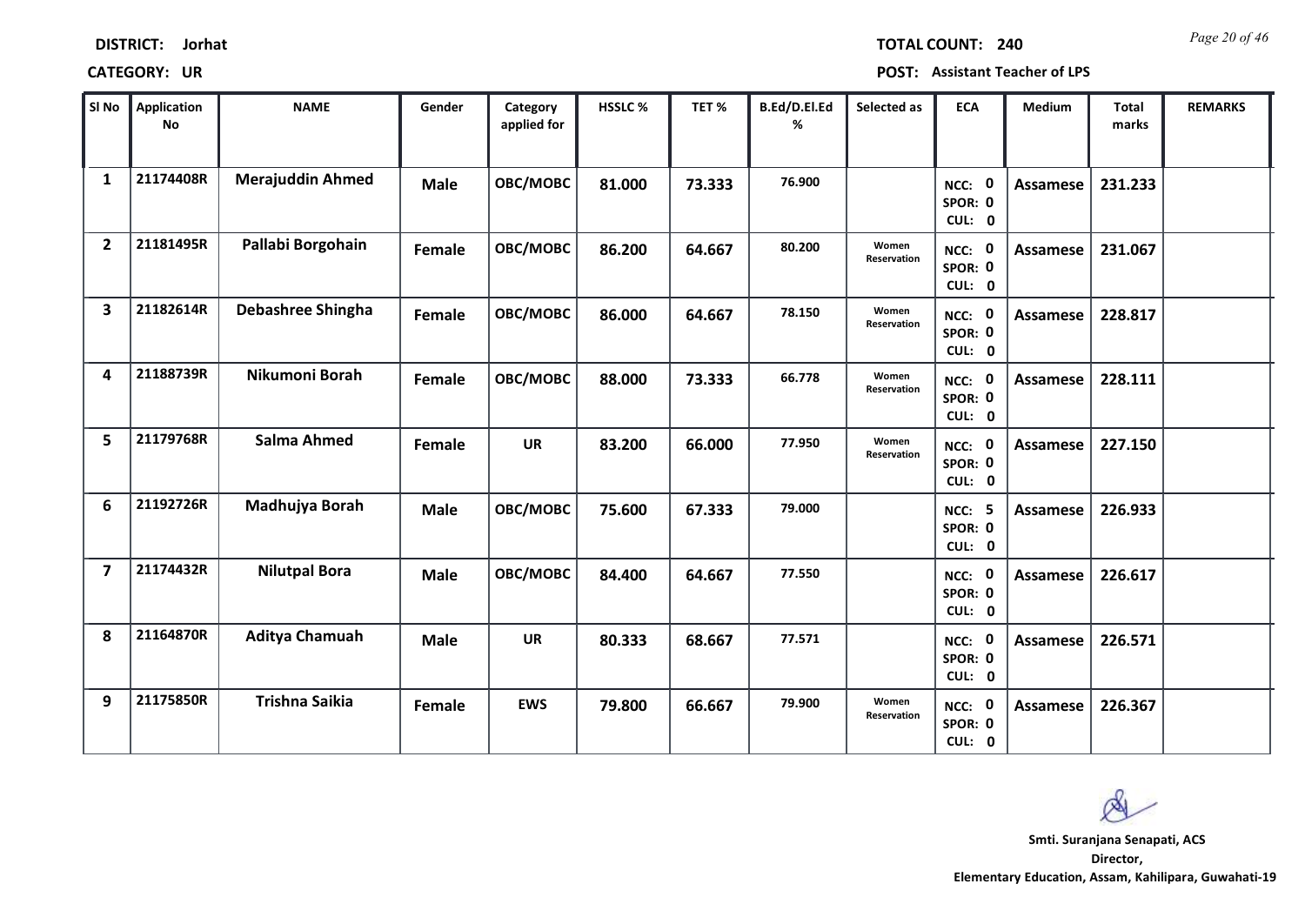| SI No | <b>Application</b><br>No | <b>NAME</b>                 | Gender      | Category<br>applied for | <b>HSSLC %</b> | TET %  | B.Ed/D.El.Ed<br>% | Selected as          | <b>ECA</b>                  | <b>Medium</b>   | <b>Total</b><br>marks | <b>REMARKS</b> |
|-------|--------------------------|-----------------------------|-------------|-------------------------|----------------|--------|-------------------|----------------------|-----------------------------|-----------------|-----------------------|----------------|
| 10    | 21179499R                | <b>Bisitra Saikia</b>       | <b>Male</b> | <b>EWS</b>              | 81.400         | 70.000 | 74.900            |                      | NCC: 0<br>SPOR: 0<br>CUL: 0 | <b>Assamese</b> | 226.300               |                |
| 11    | 21172466R                | <b>Miss Gitashree Gogoi</b> | Female      | OBC/MOBC                | 85.800         | 62.667 | 77.600            | Women<br>Reservation | NCC: 0<br>SPOR: 0<br>CUL: 0 | Assamese        | 226.067               |                |
| 12    | 21193603R                | <b>Shravani Choudhury</b>   | Female      | <b>UR</b>               | 86.000         | 68.667 | 70.444            | Women<br>Reservation | NCC: 0<br>SPOR: 0<br>CUL: 0 | Assamese        | 225.111               |                |
| 13    | 21108154                 | <b>Upen Saikia</b>          | <b>Male</b> | <b>EWS</b>              | 82.200         | 62.000 | 80.700            |                      | NCC: 0<br>SPOR: 0<br>CUL: 0 | Assamese        | 224.900               |                |
| 14    | 21185251R                | <b>Biplab Borah</b>         | <b>Male</b> | <b>EWS</b>              | 82.800         | 64.667 | 77.350            |                      | NCC: 0<br>SPOR: 0<br>CUL: 0 | <b>Assamese</b> | 224.817               |                |
| 15    | 21185167R                | <b>Mridusporsa Borah</b>    | Female      | <b>UR</b>               | 87.600         | 68.000 | 69.111            | Women<br>Reservation | NCC: 0<br>SPOR: 0<br>CUL: 0 | Assamese        | 224.711               |                |
| 16    | 21208155R                | Dimpee Hazarika             | Female      | OBC/MOBC                | 82.800         | 62.000 | 79.450            | Women<br>Reservation | NCC: 0<br>SPOR: 0<br>CUL: 0 | <b>Assamese</b> | 224.250               |                |
| 17    | 21187215R                | <b>Kashmiri Boruah</b>      | Female      | OBC/MOBC                | 81.800         | 61.333 | 80.950            | Women<br>Reservation | NCC: 0<br>SPOR: 0<br>CUL: 0 | <b>Assamese</b> | 224.083               |                |
| 18    | 21185967R                | Sagarika Mudoi              | Female      | <b>UR</b>               | 80.200         | 66.667 | 76.950            | Women<br>Reservation | NCC: 0<br>SPOR: 0<br>CUL: 0 | Assamese        | 223.817               |                |

 $\infty$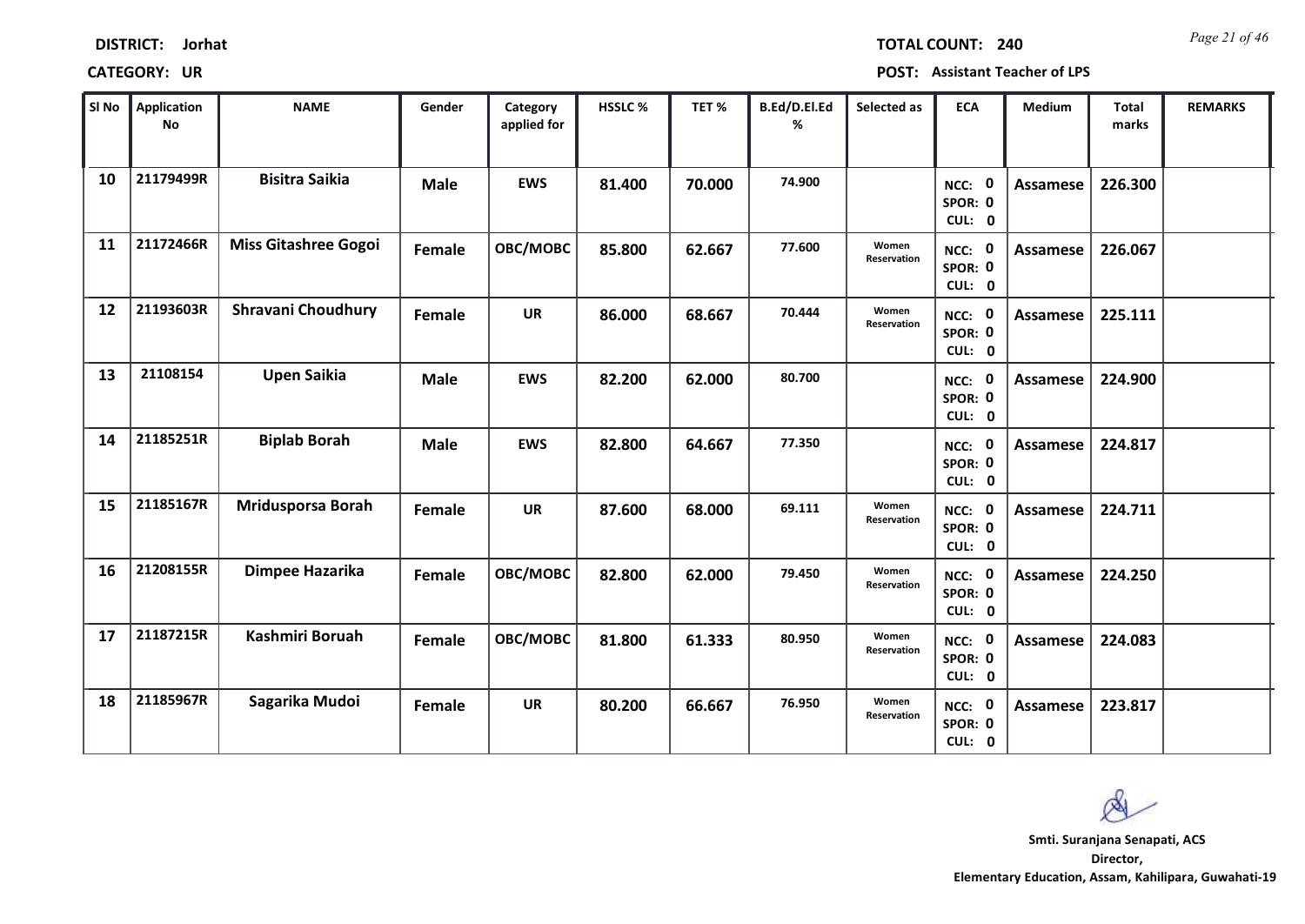| <b>DISTRICT:</b> | Jorhat |
|------------------|--------|
|------------------|--------|

*Page 22 of 46* **TOTAL COUNT: 240**

| SI No | <b>Application</b><br><b>No</b> | <b>NAME</b>                              | Gender        | Category<br>applied for | <b>HSSLC%</b> | TET %  | B.Ed/D.El.Ed<br>% | Selected as                 | <b>ECA</b>                  | Medium          | <b>Total</b><br>marks | <b>REMARKS</b> |
|-------|---------------------------------|------------------------------------------|---------------|-------------------------|---------------|--------|-------------------|-----------------------------|-----------------------------|-----------------|-----------------------|----------------|
| 19    | 21181251R                       | Surjya Kamal Boruah                      | <b>Male</b>   | <b>UR</b>               | 87.000        | 66.000 | 70.444            |                             | NCC: 0<br>SPOR: 0<br>CUL: 0 | Assamese        | 223.444               |                |
| 20    | 21101381                        | <b>Probindra Nath</b><br><b>Bezbaroa</b> | <b>Male</b>   | <b>UR</b>               | 78.800        | 66.000 | 78.150            |                             | NCC: 0<br>SPOR: 0<br>CUL: 0 | Assamese        | 222.950               |                |
| 21    | 21104052                        | Deepshikha Chutia                        | <b>Female</b> | OBC/MOBC                | 77.800        | 65.333 | 79.550            | Women<br>Reservation        | NCC: 0<br>SPOR: 0<br>CUL: 0 | <b>Assamese</b> | 222.683               |                |
| 22    | 21165217R                       | <b>Samiran Dutta</b>                     | <b>Male</b>   | <b>EWS</b>              | 80.400        | 66.667 | 75.444            |                             | NCC: 0<br>SPOR: 0<br>CUL: 0 | <b>Assamese</b> | 222.511               |                |
| 23    | 21167573R                       | Mousumi Saikia                           | Female        | <b>EWS</b>              | 78.600        | 66.000 | 77.900            | Women<br>Reservation        | NCC: 0<br>SPOR: 0<br>CUL: 0 | <b>Assamese</b> | 222.500               |                |
| 24    | 21186732R                       | Purabi Kalita                            | Female        | OBC/MOBC                | 75.200        | 64.000 | 82.550            | Women<br>Reservation        | NCC: 0<br>SPOR: 0<br>CUL: 0 | <b>Assamese</b> | 221.750               |                |
| 25    | 21172308R                       | Pranamika Dutta                          | Female        | <b>OBC/MOBC</b>         | 81.000        | 62.667 | 78.000            | Women<br><b>Reservation</b> | NCC: 0<br>SPOR: 0<br>CUL: 0 | <b>Assamese</b> | 221.667               |                |
| 26    | 21115117                        | Pinkujit Bharali                         | <b>Male</b>   | <b>UR</b>               | 71.600        | 67.333 | 82.700            |                             | NCC: 0<br>SPOR: 0<br>CUL: 0 | <b>Assamese</b> | 221.633               |                |
| 27    | 21184777R                       | Joynur Ali                               | <b>Male</b>   | UR                      | 77.000        | 71.333 | 73.286            |                             | NCC: 0<br>SPOR: 0<br>CUL: 0 | <b>Assamese</b> | 221.619               |                |

 $\infty$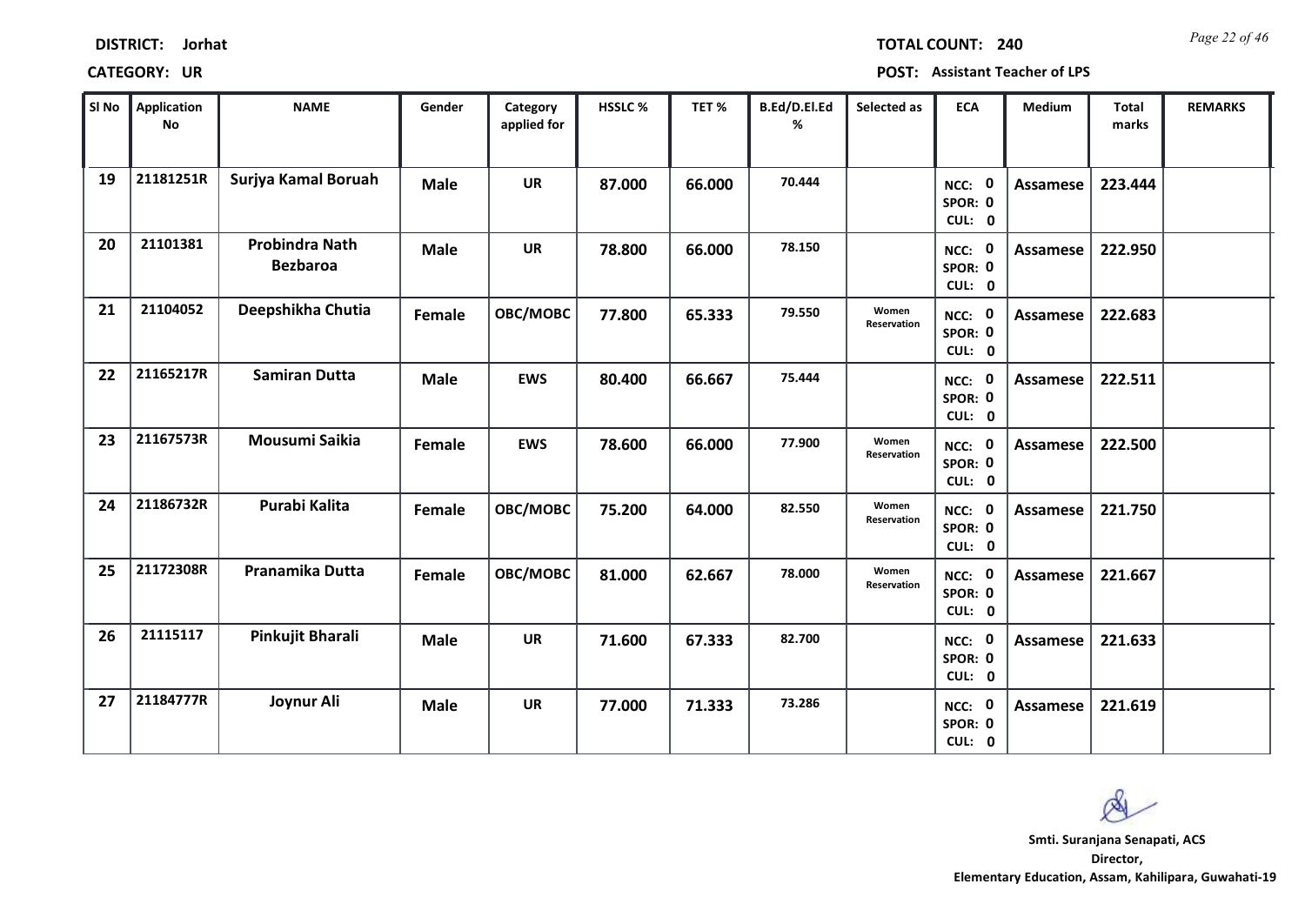| <b>DISTRICT:</b><br>Jorhat |
|----------------------------|
|----------------------------|

*Page 23 of 46* **TOTAL COUNT: 240**

| SI <sub>No</sub> | <b>Application</b><br><b>No</b> | <b>NAME</b>                             | Gender      | Category<br>applied for | HSSLC % | TET%   | B.Ed/D.El.Ed<br>% | Selected as          | <b>ECA</b>                                | Medium          | <b>Total</b><br>marks | <b>REMARKS</b> |
|------------------|---------------------------------|-----------------------------------------|-------------|-------------------------|---------|--------|-------------------|----------------------|-------------------------------------------|-----------------|-----------------------|----------------|
| 28               | 21170333R                       | <b>Udesna Nath</b>                      | Female      | OBC/MOBC                | 81.000  | 63.333 | 77.150            | Women<br>Reservation | NCC: 0<br>SPOR: 0<br>CUL: 0               | <b>Assamese</b> | 221.483               |                |
| 29               | 21164859R                       | <b>Mrinmoy Jyoti</b><br><b>Hazarika</b> | <b>Male</b> | <b>UR</b>               | 81.800  | 62.667 | 76.750            |                      | NCC: 0<br>SPOR: 0<br>CUL: 0               | Assamese        | 221.217               |                |
| 30               | 21166274R                       | Kakali Kalita                           | Female      | <b>EWS</b>              | 82.400  | 63.333 | 75.429            | Women<br>Reservation | NCC: 0<br>SPOR: 0<br>CUL: 0               | <b>Assamese</b> | 221.162               |                |
| 31               | 21110201                        | Shyamoli<br>Bhattacharyya               | Female      | <b>UR</b>               | 77.800  | 60.000 | 83.350            | Women<br>Reservation | NCC: 0<br>SPOR: 0<br>CUL: 0               | <b>Assamese</b> | 221.150               |                |
| 32               | 21181236R                       | <b>Bhupali Deka</b>                     | Female      | <b>UR</b>               | 78.000  | 60.000 | 82.850            | Women<br>Reservation | NCC: 0<br>SPOR: 0<br>CUL: 0               | <b>Assamese</b> | 220.850               |                |
| 33               | 21181308R                       | Aparajita Dutta                         | Female      | <b>EWS</b>              | 81.200  | 64.000 | 75.571            | Women<br>Reservation | NCC: 0<br>SPOR: 0<br>CUL: 0               | <b>Assamese</b> | 220.771               |                |
| 34               | 21117119                        | Partha Jyoti Boruah                     | <b>Male</b> | OBC/MOBC                | 87.400  | 63.333 | 69.667            |                      | NCC: 0<br>SPOR: 0<br>CUL: 0               | <b>Assamese</b> | 220.400               |                |
| 35               | 21179886R                       | Priyanka Deka                           | Female      | <b>UR</b>               | 71.200  | 68.667 | 80.357            | Women<br>Reservation | $\mathbf{0}$<br>NCC:<br>SPOR: 0<br>CUL: 0 | <b>Assamese</b> | 220.224               |                |
| 36               | 21174075R                       | <b>Amrit Kumar Saikia</b>               | <b>Male</b> | OBC/MOBC                | 75.000  | 64.000 | 81.100            |                      | NCC: 0<br>SPOR: 0<br>CUL: 0               | <b>Assamese</b> | 220.100               |                |

 $\infty$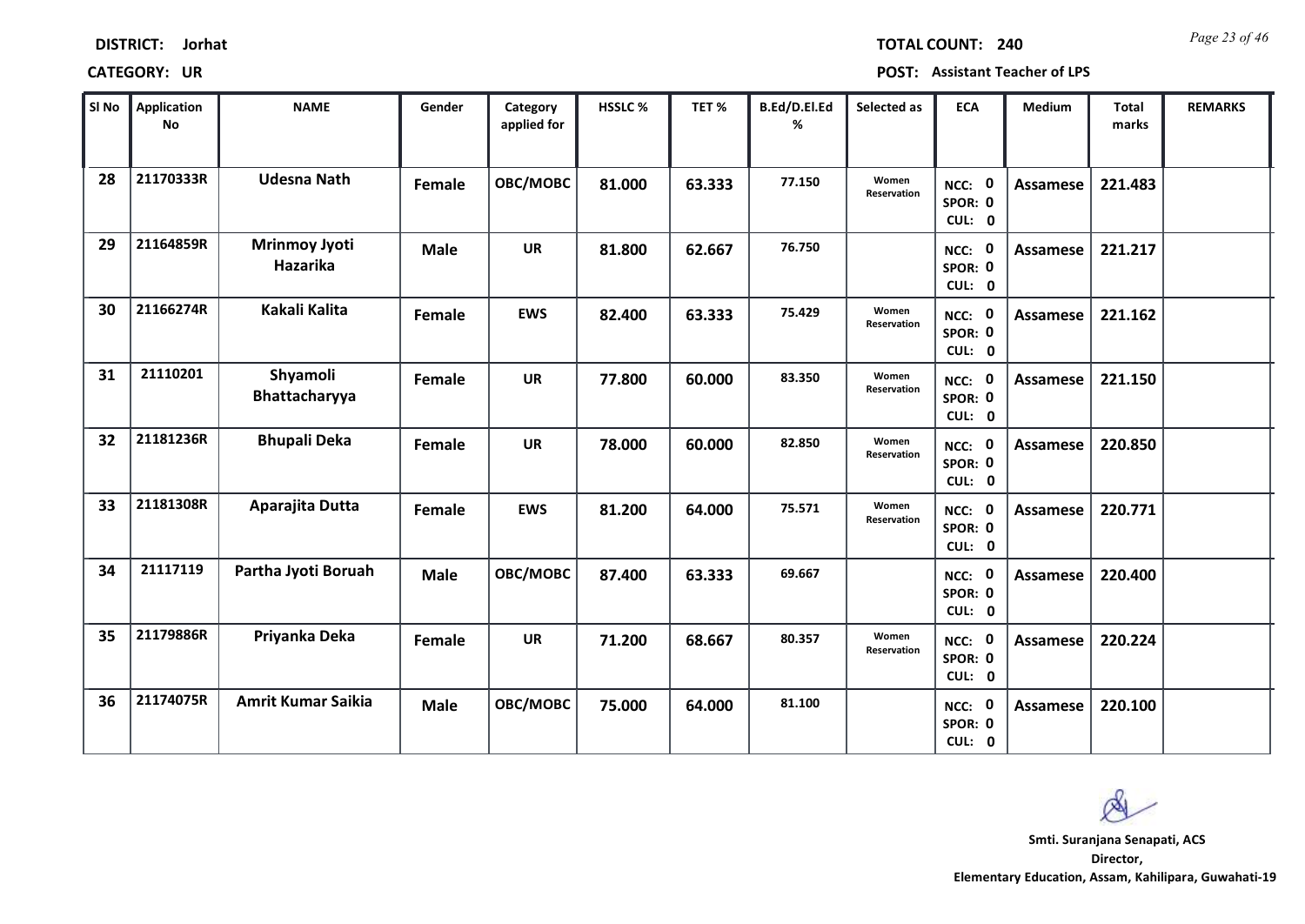| <b>DISTRICT:</b> | Jorhat |
|------------------|--------|
|------------------|--------|

*Page 24 of 46* **TOTAL COUNT: 240**

| SI No | Application<br><b>No</b> | <b>NAME</b>              | Gender      | Category<br>applied for | <b>HSSLC %</b> | TET %  | B.Ed/D.El.Ed<br>% | Selected as                 | <b>ECA</b>                       | Medium          | <b>Total</b><br>marks | <b>REMARKS</b> |
|-------|--------------------------|--------------------------|-------------|-------------------------|----------------|--------|-------------------|-----------------------------|----------------------------------|-----------------|-----------------------|----------------|
| 37    | 21176192R                | <b>Prarthana Bora</b>    | Female      | OBC/MOBC                | 79.800         | 63.333 | 76.950            | Women<br>Reservation        | NCC: 0<br>SPOR: 0<br>CUL: 0      | <b>Assamese</b> | 220.083               |                |
| 38    | 21179844R                | <b>Ripon Doloi</b>       | <b>Male</b> | <b>EWS</b>              | 76.600         | 68.000 | 75.250            |                             | NCC: 0<br>SPOR: 0<br>CUL: 0      | Assamese        | 219.850               |                |
| 39    | 21168445R                | <b>Manashpratim Nath</b> | <b>Male</b> | OBC/MOBC                | 81.200         | 61.333 | 77.200            |                             | NCC: 0<br>SPOR: 0<br>CUL: 0      | <b>Assamese</b> | 219.733               |                |
| 40    | 21196355R                | Pompi Khound             | Female      | <b>EWS</b>              | 72.000         | 66.667 | 80.900            | Women<br>Reservation        | - 0<br>NCC:<br>SPOR: 0<br>CUL: 0 | <b>Assamese</b> | 219.567               |                |
| 41    | 21206560R                | <b>Kasturi Dutta</b>     | Female      | OBC/MOBC                | 80.400         | 65.333 | 73.778            | Women<br>Reservation        | NCC: 0<br>SPOR: 0<br>CUL: 0      | <b>Assamese</b> | 219.511               |                |
| 42    | 21118594                 | <b>Kaberi Chetia</b>     | Female      | OBC/MOBC                | 78.000         | 60.667 | 80.800            | Women<br>Reservation        | NCC: 0<br>SPOR: 0<br>CUL: 0      | <b>Assamese</b> | 219.467               |                |
| 43    | 21175014R                | Krishna Gogoi            | Female      | <b>OBC/MOBC</b>         | 83.600         | 61.333 | 74.400            | Women<br><b>Reservation</b> | NCC: 0<br>SPOR: 0<br>CUL: 0      | <b>Assamese</b> | 219.333               |                |
| 44    | 21179563R                | <b>Rimpee Borah</b>      | Female      | OBC/MOBC                | 73.800         | 64.667 | 80.850            | Women<br>Reservation        | NCC: 0<br>SPOR: 0<br>CUL: 0      | <b>Assamese</b> | 219.317               |                |
| 45    | 21186050R                | Pinaki Sarmah            | Female      | <b>EWS</b>              | 83.400         | 63.333 | 72.500            | Women<br>Reservation        | NCC: 0<br>SPOR: 0<br>CUL: 0      | Assamese        | 219.233               |                |

 $\infty$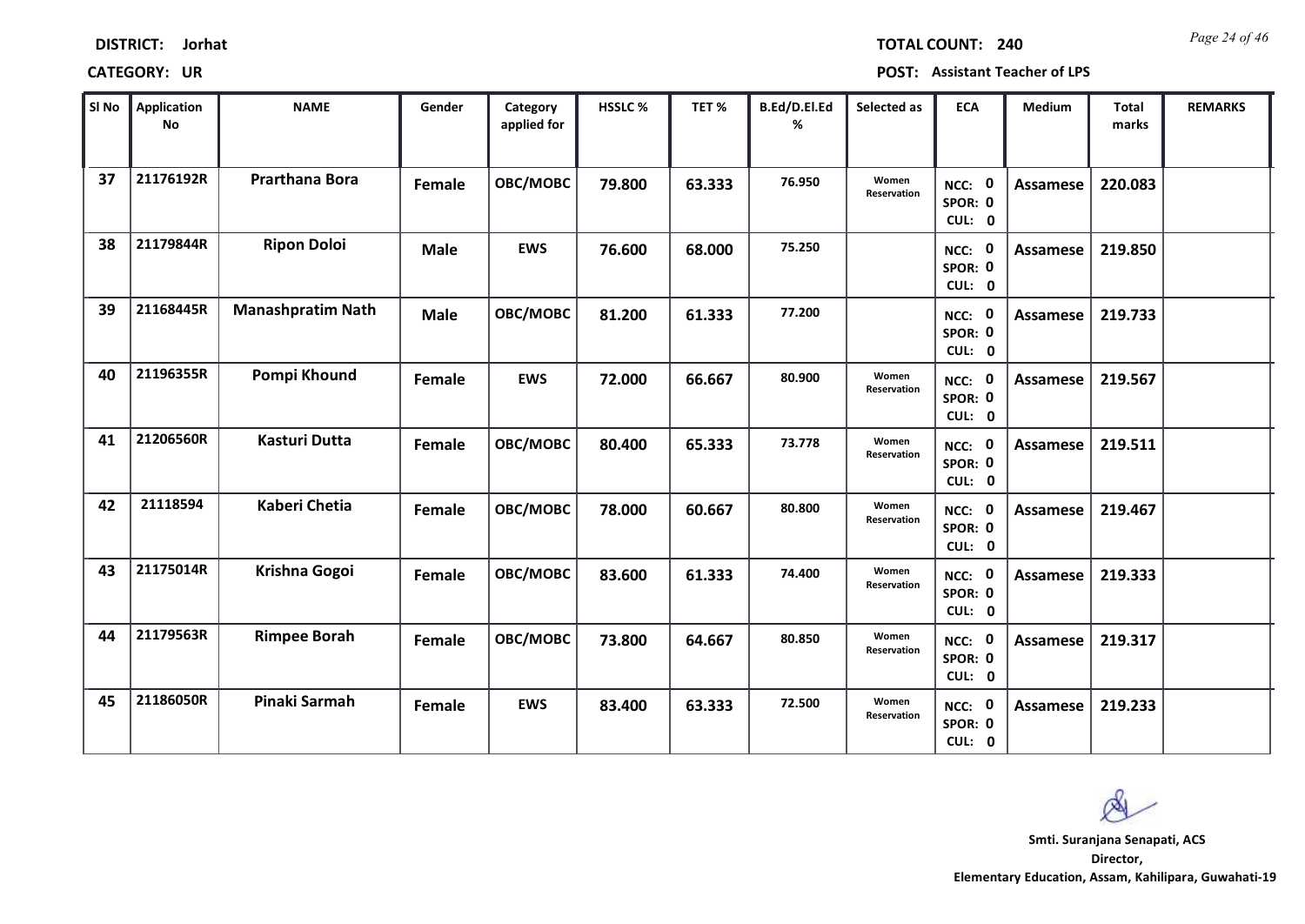| Sl No | Application<br><b>No</b> | <b>NAME</b>                   | Gender      | Category<br>applied for | <b>HSSLC %</b> | TET%   | B.Ed/D.El.Ed<br>% | Selected as          | <b>ECA</b>                               | Medium          | <b>Total</b><br>marks | <b>REMARKS</b> |
|-------|--------------------------|-------------------------------|-------------|-------------------------|----------------|--------|-------------------|----------------------|------------------------------------------|-----------------|-----------------------|----------------|
| 46    | 21190828R                | <b>Mayur Boruah</b>           | <b>Male</b> | OBC/MOBC                | 66.800         | 66.000 | 81.300            |                      | <b>NCC: 5</b><br>SPOR: 0<br>CUL: 0       | Assamese        | 219.100               |                |
| 47    | 21190094R                | Omprakash Saikia              | <b>Male</b> | <b>EWS</b>              | 74.400         | 63.333 | 81.000            |                      | $\mathbf 0$<br>NCC:<br>SPOR: 0<br>CUL: 0 | Assamese        | 218.733               |                |
| 48    | 21197075R                | Debangana<br><b>Bharadwaj</b> | Female      | <b>UR</b>               | 72.000         | 66.667 | 79.950            | Women<br>Reservation | $\mathbf 0$<br>NCC:<br>SPOR: 0<br>CUL: 0 | Assamese        | 218.617               |                |
| 49    | 21195392R                | <b>Bhaswati Boruah</b>        | Female      | <b>EWS</b>              | 87.000         | 63.333 | 68.222            | Women<br>Reservation | NCC: 0<br>SPOR: 0<br>CUL: 0              | Assamese        | 218.556               |                |
| 50    | 21188381R                | Partha Pratim Boruah          | <b>Male</b> | <b>UR</b>               | 73.200         | 72.000 | 73.286            |                      | NCC: 0<br>SPOR: 0<br>CUL: 0              | <b>Assamese</b> | 218.486               |                |
| 51    | 21175719R                | <b>Bidisha Gogoi</b>          | Female      | OBC/MOBC                | 77.800         | 66.000 | 74.550            | Women<br>Reservation | NCC: 0<br>SPOR: 0<br>CUL: 0              | <b>Assamese</b> | 218.350               |                |
| 52    | 21181346R                | <b>Trishna Gogoi</b>          | Female      | OBC/MOBC                | 84.200         | 64.000 | 70.143            | Women<br>Reservation | NCC: 0<br>SPOR: 0<br>CUL: 0              | Assamese        | 218.343               |                |
| 53    | 21107127                 | Porishikha Sarma              | Female      | <b>UR</b>               | 76.000         | 64.000 | 78.300            | Women<br>Reservation | NCC: 0<br>SPOR: 0<br>CUL: 0              | Assamese        | 218.300               |                |
| 54    | 21180015R                | <b>Pritam Pallab Borah</b>    | <b>Male</b> | OBC/MOBC                | 74.400         | 66.667 | 77.050            |                      | $\mathbf 0$<br>NCC:<br>SPOR: 0<br>CUL: 0 | Assamese        | 218.117               |                |

## **CATEGORY: UR POST: Assistant Teacher of LPS**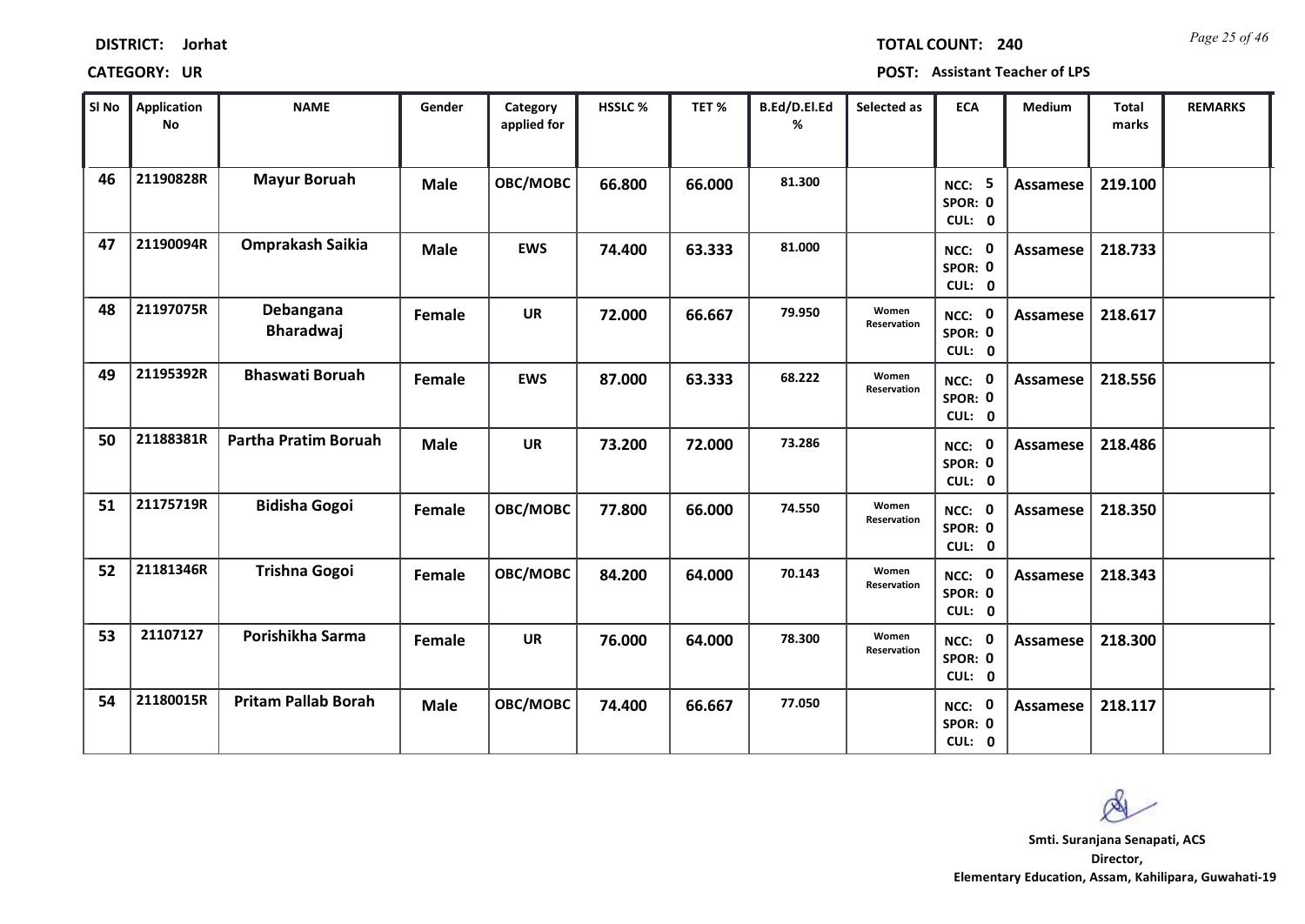| <b>DISTRICT:</b> | Jorhat |
|------------------|--------|
|------------------|--------|

*Page 26 of 46* **TOTAL COUNT: 240**

| SI No | Application<br><b>No</b> | <b>NAME</b>                    | Gender      | Category<br>applied for | HSSLC % | TET %  | B.Ed/D.El.Ed<br>% | Selected as          | <b>ECA</b>                  | <b>Medium</b>   | Total<br>marks | <b>REMARKS</b> |
|-------|--------------------------|--------------------------------|-------------|-------------------------|---------|--------|-------------------|----------------------|-----------------------------|-----------------|----------------|----------------|
| 55    | 21183317R                | <b>Archona Boruah</b>          | Female      | <b>EWS</b>              | 70.600  | 66.000 | 81.400            | Women<br>Reservation | NCC: 0<br>SPOR: 0<br>CUL: 0 | Assamese        | 218.000        |                |
| 56    | 21193065R                | <b>Ranjan Ghosh</b>            | <b>Male</b> | OBC/MOBC                | 76.000  | 64.000 | 77.929            |                      | NCC: 0<br>SPOR: 0<br>CUL: 0 | <b>Assamese</b> | 217.929        |                |
| 57    | 21165253R                | <b>Mridusmita Dutta</b>        | Female      | OBC/MOBC                | 77.200  | 60.000 | 80.571            | Women<br>Reservation | NCC: 0<br>SPOR: 0<br>CUL: 0 | Assamese        | 217.771        |                |
| 58    | 21169529R                | <b>Ritusree Saikia</b>         | Female      | OBC/MOBC                | 77.600  | 60.667 | 79.450            | Women<br>Reservation | NCC: 0<br>SPOR: 0<br>CUL: 0 | Assamese        | 217.717        |                |
| 59    | 21172736R                | Manaspratim<br><b>Talukdar</b> | <b>Male</b> | <b>UR</b>               | 71.200  | 73.333 | 73.071            |                      | NCC: 0<br>SPOR: 0<br>CUL: 0 | <b>Assamese</b> | 217.605        |                |
| 60    | 21190517R                | <b>Ashim Dutta</b>             | <b>Male</b> | <b>EWS</b>              | 86.400  | 60.000 | 71.000            |                      | NCC: 0<br>SPOR: 0<br>CUL: 0 | <b>Assamese</b> | 217.400        |                |
| 61    | 21176382R                | Dadu Hazarika                  | <b>Male</b> | <b>EWS</b>              | 79.600  | 62.667 | 75.100            |                      | NCC: 0<br>SPOR: 0<br>CUL: 0 | <b>Assamese</b> | 217.367        |                |
| 62    | 21205735R                | <b>Ritashree Sarma</b>         | Female      | <b>UR</b>               | 82.400  | 60.000 | 74.857            | Women<br>Reservation | NCC: 0<br>SPOR: 0<br>CUL: 0 | Assamese        | 217.257        |                |
| 63    | 21174426R                | Dipanka Saikia                 | <b>Male</b> | OBC/MOBC                | 66.600  | 68.667 | 81.900            |                      | NCC: 0<br>SPOR: 0<br>CUL: 0 | <b>Assamese</b> | 217.167        |                |

 $\infty$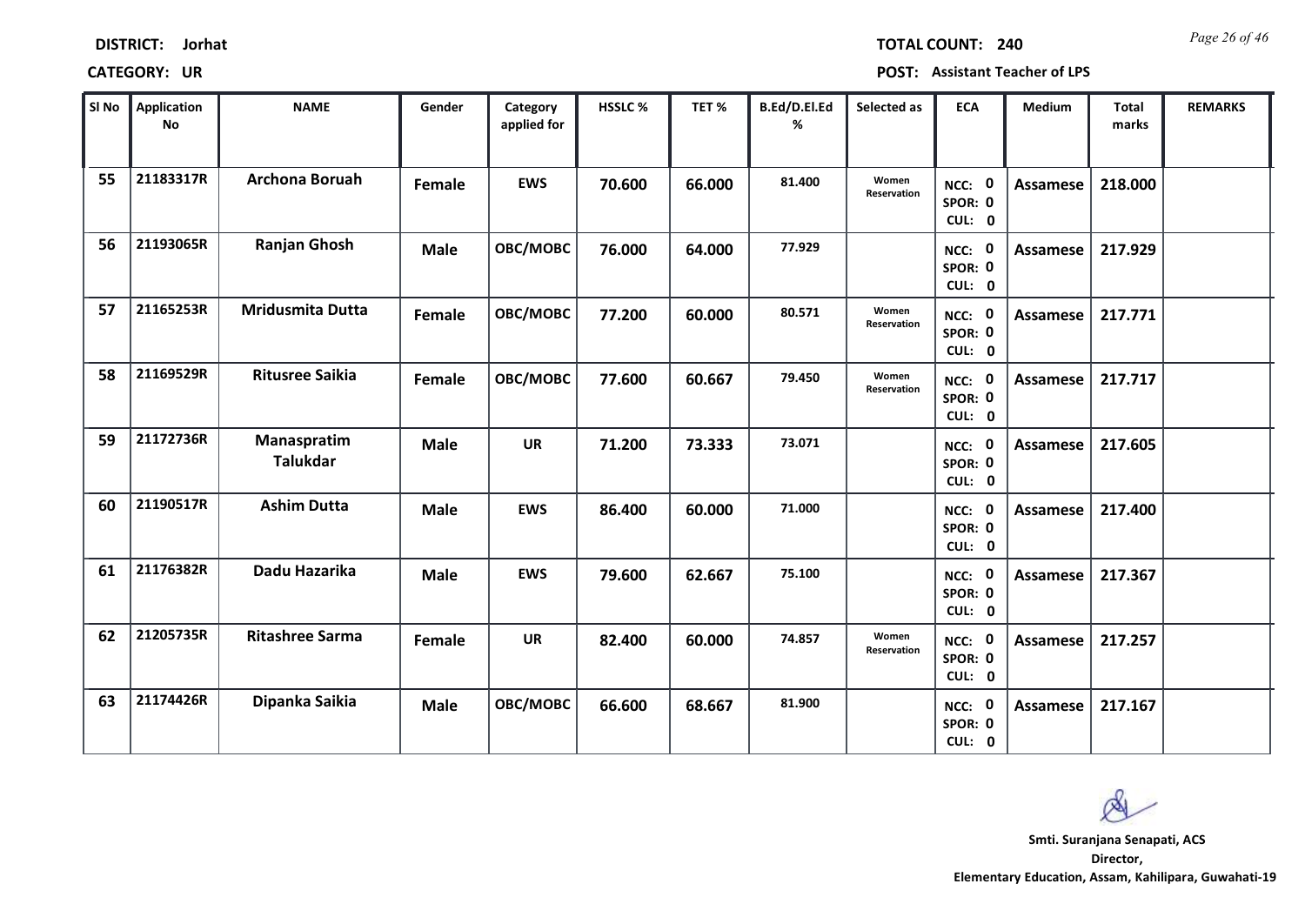| <b>DISTRICT:</b> | Jorhat |
|------------------|--------|
|------------------|--------|

*Page 27 of 46* **TOTAL COUNT: 240**

| SI No | <b>Application</b><br>No | <b>NAME</b>                 | Gender        | Category<br>applied for | <b>HSSLC%</b> | TET %  | B.Ed/D.El.Ed<br>% | Selected as          | <b>ECA</b>                          | <b>Medium</b>   | Total<br>marks | <b>REMARKS</b> |
|-------|--------------------------|-----------------------------|---------------|-------------------------|---------------|--------|-------------------|----------------------|-------------------------------------|-----------------|----------------|----------------|
| 64    | 21189447R                | <b>Prabitri Bailung</b>     | Female        | OBC/MOBC                | 74.600        | 66.667 | 75.900            | Women<br>Reservation | NCC: 0<br>SPOR: 0<br>CUL: 0         | <b>Assamese</b> | 217.167        |                |
| 65    | 21110632                 | <b>Mrinmoy Saikia</b>       | <b>Male</b>   | <b>EWS</b>              | 67.800        | 68.667 | 80.500            |                      | NCC: 0<br>SPOR: 0<br>CUL: 0         | Assamese        | 216.967        |                |
| 66    | 21175273R                | Niharika Deka               | Female        | <b>UR</b>               | 78.200        | 63.333 | 75.214            | Women<br>Reservation | NCC: 0<br>SPOR: 0<br>CUL: 0         | <b>Assamese</b> | 216.748        |                |
| 67    | 21165541R                | <b>Riplimoni Dutta</b>      | Female        | <b>UR</b>               | 73.800        | 61.333 | 81.200            | Women<br>Reservation | NCC: 0<br>SPOR: 0<br>CUL: 0         | Assamese        | 216.333        |                |
| 68    | 21208477R                | Jahnabi Saikia              | Female        | OBC/MOBC                | 73.000        | 64.667 | 68.556            | Women<br>Reservation | NCC: 0<br>SPOR: 0<br><b>CUL: 10</b> | Assamese        | 216.222        |                |
| 69    | 21116622                 | Sarmistha Bharadwaj         | Female        | <b>EWS</b>              | 73.600        | 62.667 | 79.950            | Women<br>Reservation | NCC: 0<br>SPOR: 0<br>CUL: 0         | <b>Assamese</b> | 216.217        |                |
| 70    | 21182014R                | Aungana Khound              | <b>Female</b> | <b>UR</b>               | 83.600        | 66.667 | 65.778            | Women<br>Reservation | NCC: 0<br>SPOR: 0<br>CUL: 0         | <b>Assamese</b> | 216.044        |                |
| 71    | 21212516R                | <b>Sayed Asif Shahnawaz</b> | <b>Male</b>   | <b>UR</b>               | 73.600        | 65.333 | 77.071            |                      | NCC: 0<br>SPOR: 0<br>CUL: 0         | <b>Assamese</b> | 216.005        |                |
| 72    | 21171358R                | <b>Ujjal Boruah</b>         | <b>Male</b>   | <b>UR</b>               | 82.200        | 61.333 | 72.300            |                      | NCC: 0<br>SPOR: 0<br>CUL: 0         | Assamese        | 215.833        |                |

 $\infty$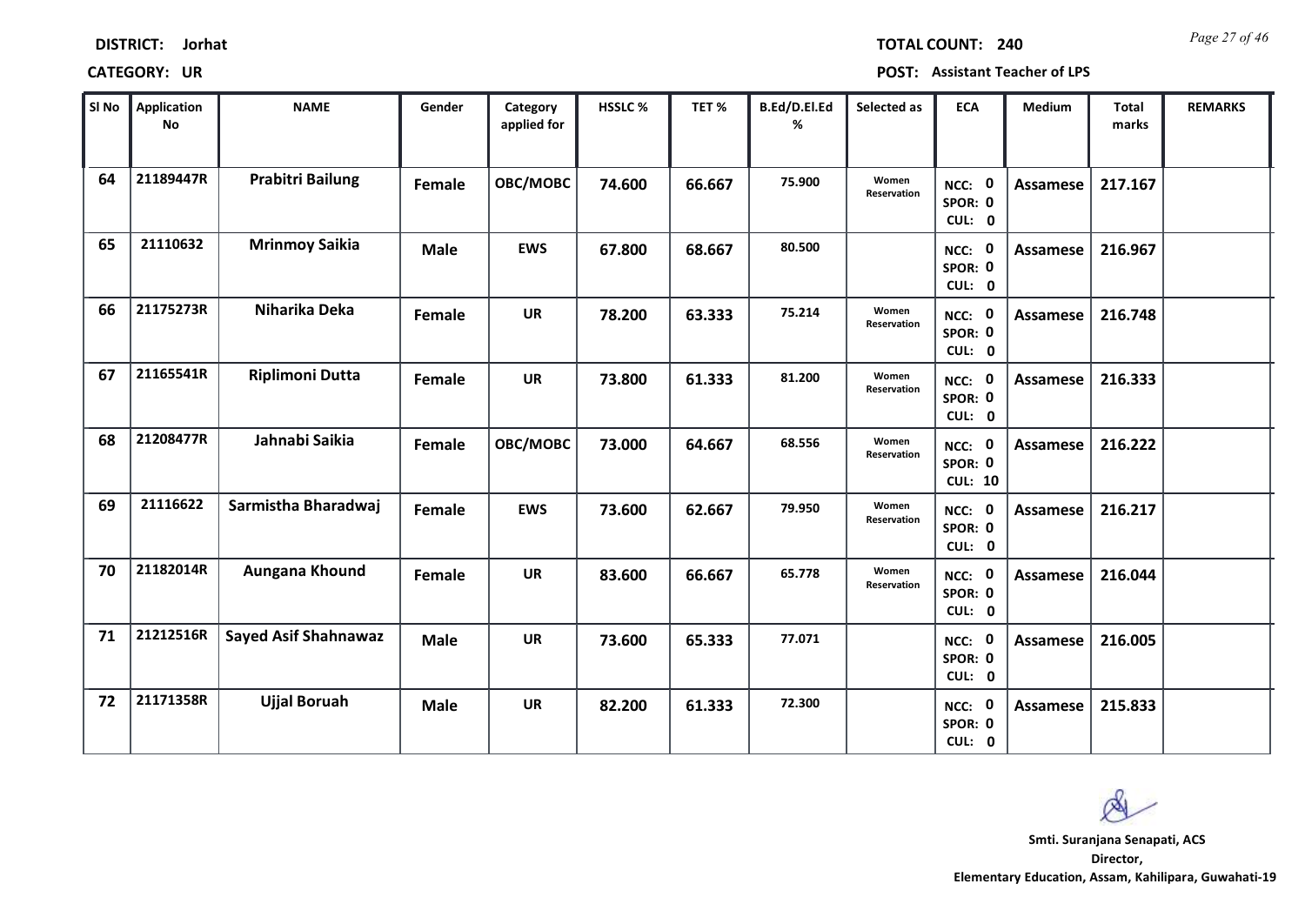| <b>DISTRICT:</b> | Jorhat |
|------------------|--------|
|------------------|--------|

*Page 28 of 46* **TOTAL COUNT: 240**

| SI No | <b>Application</b><br>No | <b>NAME</b>            | Gender      | Category<br>applied for | <b>HSSLC %</b> | TET %  | B.Ed/D.El.Ed<br>% | Selected as          | <b>ECA</b>                  | <b>Medium</b>   | <b>Total</b><br>marks | <b>REMARKS</b> |
|-------|--------------------------|------------------------|-------------|-------------------------|----------------|--------|-------------------|----------------------|-----------------------------|-----------------|-----------------------|----------------|
| 73    | 21182330R                | <b>Ishanee Goswami</b> | Female      | <b>UR</b>               | 77.200         | 60.667 | 77.857            | Women<br>Reservation | NCC: 0<br>SPOR: 0<br>CUL: 0 | <b>Assamese</b> | 215.724               |                |
| 74    | 21132255                 | Junmoni Borah          | Female      | OBC/MOBC                | 70.400         | 62.667 | 82.600            | Women<br>Reservation | NCC: 0<br>SPOR: 0<br>CUL: 0 | Assamese        | 215.667               |                |
| 75    | 21178698R                | <b>Nayan Das</b>       | <b>Male</b> | <b>EWS</b>              | 73.200         | 61.333 | 80.950            |                      | NCC: 0<br>SPOR: 0<br>CUL: 0 | Assamese        | 215.483               |                |
| 76    | 21191402R                | Pinku Goswami          | <b>Male</b> | <b>EWS</b>              | 84.400         | 62.000 | 69.000            |                      | NCC: 0<br>SPOR: 0<br>CUL: 0 | Assamese        | 215.400               |                |
| 77    | 21108658                 | <b>Ankur Dutta</b>     | <b>Male</b> | <b>UR</b>               | 72.200         | 64.000 | 79.150            |                      | NCC: 0<br>SPOR: 0<br>CUL: 0 | <b>Assamese</b> | 215.350               |                |
| 78    | 21104045                 | Krishna Sankar Borah   | <b>Male</b> | OBC/MOBC                | 73.200         | 63.333 | 78.800            |                      | NCC: 0<br>SPOR: 0<br>CUL: 0 | Assamese        | 215.333               |                |
| 79    | 21117534                 | <b>Sanjay Das</b>      | <b>Male</b> | <b>EWS</b>              | 76.600         | 64.000 | 74.700            |                      | NCC: 0<br>SPOR: 0<br>CUL: 0 | <b>Assamese</b> | 215.300               |                |
| 80    | 21183395R                | Krisangi Saikia        | Female      | <b>UR</b>               | 77.000         | 68.000 | 70.286            | Women<br>Reservation | NCC: 0<br>SPOR: 0<br>CUL: 0 | <b>Assamese</b> | 215.286               |                |
| 81    | 21197591R                | Sanjana Bhowmick       | Female      | <b>UR</b>               | 74.600         | 65.333 | 75.286            | Women<br>Reservation | NCC: 0<br>SPOR: 0<br>CUL: 0 | Assamese        | 215.219               |                |

 $\infty$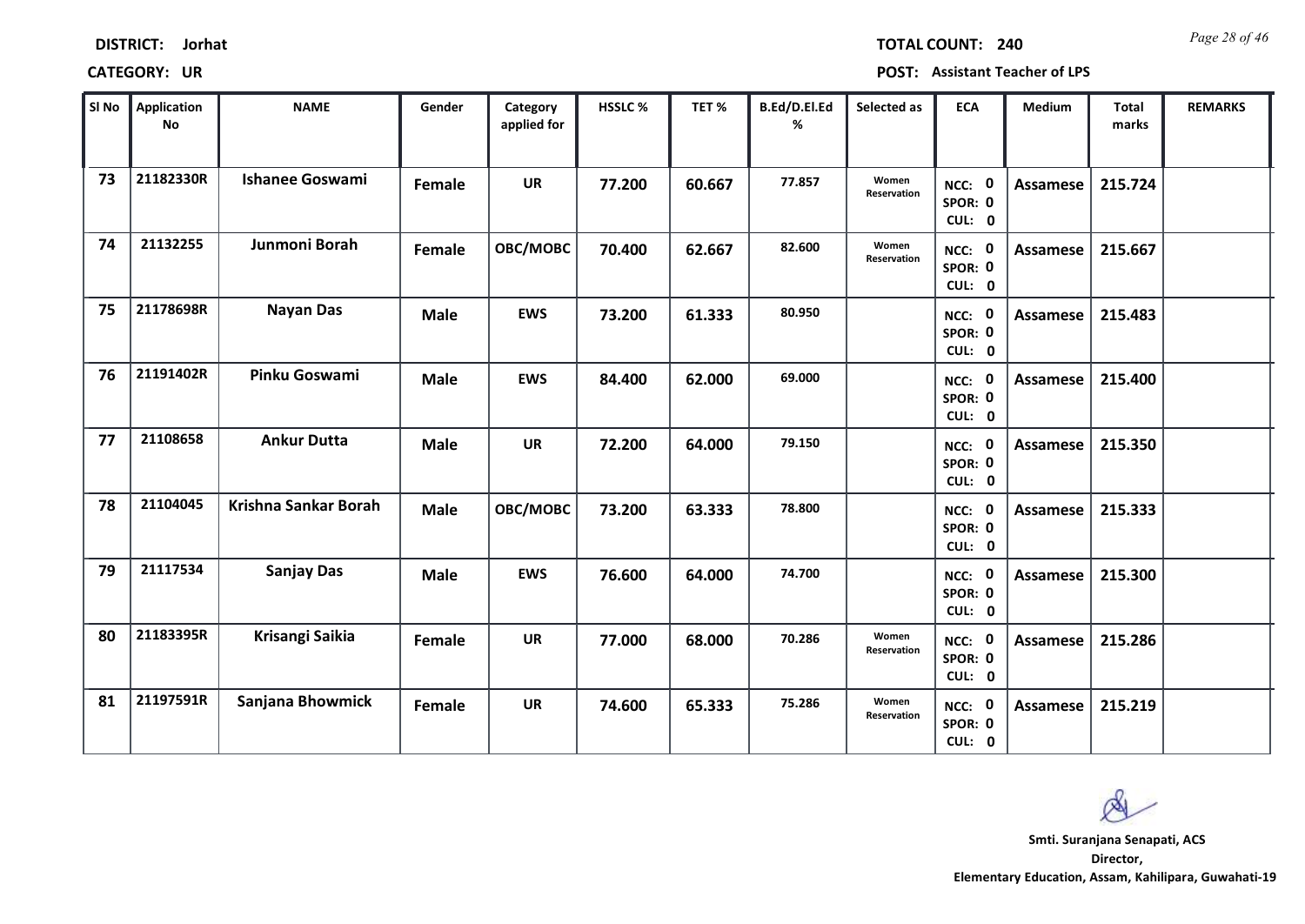| <b>DISTRICT:</b> | Jorhat |
|------------------|--------|
|------------------|--------|

*Page 29 of 46* **TOTAL COUNT: 240**

| SI No | <b>Application</b><br>No | <b>NAME</b>               | Gender      | Category<br>applied for | <b>HSSLC %</b> | TET %  | B.Ed/D.El.Ed<br>% | Selected as          | <b>ECA</b>                  | <b>Medium</b>   | <b>Total</b><br>marks | <b>REMARKS</b> |
|-------|--------------------------|---------------------------|-------------|-------------------------|----------------|--------|-------------------|----------------------|-----------------------------|-----------------|-----------------------|----------------|
| 82    | 21181812R                | Swapnali<br>Bhattacharyya | Female      | <b>UR</b>               | 71.800         | 64.667 | 78.750            | Women<br>Reservation | NCC: 0<br>SPOR: 0<br>CUL: 0 | <b>Assamese</b> | 215.217               |                |
| 83    | 21186279R                | <b>Hemchandra Mahanta</b> | <b>Male</b> | <b>EWS</b>              | 74.200         | 66.667 | 74.300            |                      | NCC: 0<br>SPOR: 0<br>CUL: 0 | Assamese        | 215.167               |                |
| 84    | 21188272R                | Nilakshi Khataniar        | Female      | <b>EWS</b>              | 75.000         | 60.000 | 80.143            | Women<br>Reservation | NCC: 0<br>SPOR: 0<br>CUL: 0 | Assamese        | 215.143               |                |
| 85    | 21171429R                | Pallob Jyoti Dutta        | <b>Male</b> | <b>EWS</b>              | 84.400         | 60.667 | 70.071            |                      | NCC: 0<br>SPOR: 0<br>CUL: 0 | Assamese        | 215.138               |                |
| 86    | 21207005R                | Smritirekha Talukdar      | Female      | <b>UR</b>               | 72.200         | 70.000 | 72.929            | Women<br>Reservation | NCC: 0<br>SPOR: 0<br>CUL: 0 | <b>Assamese</b> | 215.129               |                |
| 87    | 21176183R                | <b>Samiran Saikia</b>     | <b>Male</b> | OBC/MOBC                | 74.200         | 66.667 | 74.000            |                      | NCC: 0<br>SPOR: 0<br>CUL: 0 | Assamese        | 214.867               |                |
| 88    | 21120168                 | Swasati Tamuli            | Female      | <b>UR</b>               | 67.000         | 64.000 | 83.800            | Women<br>Reservation | NCC: 0<br>SPOR: 0<br>CUL: 0 | Assamese        | 214.800               |                |
| 89    | 21197235R                | Urmi Ara Ahmed            | Female      | <b>UR</b>               | 75.800         | 61.333 | 77.643            | Women<br>Reservation | NCC: 0<br>SPOR: 0<br>CUL: 0 | <b>Assamese</b> | 214.776               |                |
| 90    | 21175589R                | Nargis Jahan              | Female      | <b>EWS</b>              | 75.200         | 62.667 | 76.643            | Women<br>Reservation | NCC: 0<br>SPOR: 0<br>CUL: 0 | Assamese        | 214.510               |                |

 $\infty$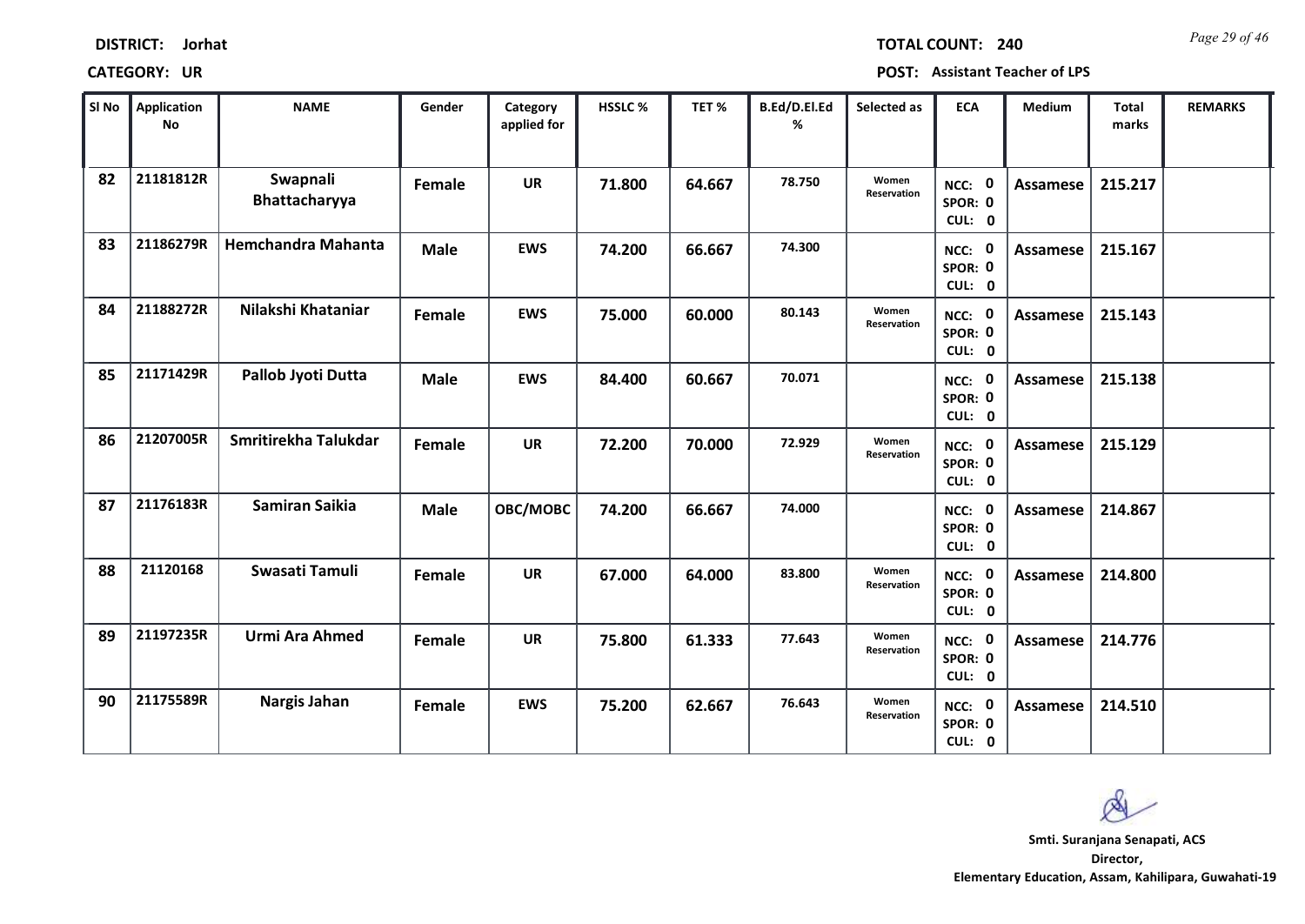| <b>DISTRICT:</b> | Jorhat |
|------------------|--------|
|------------------|--------|

*Page 30 of 46* **TOTAL COUNT: 240**

| SI No | Application<br><b>No</b> | <b>NAME</b>           | Gender      | Category<br>applied for | <b>HSSLC %</b> | TET %  | B.Ed/D.El.Ed<br>% | Selected as          | <b>ECA</b>                  | Medium          | Total<br>marks | <b>REMARKS</b> |
|-------|--------------------------|-----------------------|-------------|-------------------------|----------------|--------|-------------------|----------------------|-----------------------------|-----------------|----------------|----------------|
| 91    | 21175604R                | <b>Bumoni Dutta</b>   | Female      | <b>EWS</b>              | 66.200         | 70.000 | 78.100            | Women<br>Reservation | NCC: 0<br>SPOR: 0<br>CUL: 0 | <b>Assamese</b> | 214.300        |                |
| 92    | 21191118R                | Trisnakshi Saikia     | Female      | <b>EWS</b>              | 72.000         | 62.667 | 79.600            | Women<br>Reservation | NCC: 0<br>SPOR: 0<br>CUL: 0 | Assamese        | 214.267        |                |
| 93    | 21175339R                | <b>Shehnaz Ahmed</b>  | Female      | <b>EWS</b>              | 76.000         | 68.667 | 69.556            | Women<br>Reservation | NCC: 0<br>SPOR: 0<br>CUL: 0 | Assamese        | 214.222        |                |
| 94    | 21105787                 | Manob Jyoti Saikia    | <b>Male</b> | OBC/MOBC                | 77.200         | 71.333 | 65.667            |                      | NCC: 0<br>SPOR: 0<br>CUL: 0 | Assamese        | 214.200        |                |
| 95    | 21164985R                | <b>Yasmina Parbin</b> | Female      | <b>EWS</b>              | 74.000         | 64.667 | 75.500            | Women<br>Reservation | NCC: 0<br>SPOR: 0<br>CUL: 0 | Assamese        | 214.167        |                |
| 96    | 21174551R                | Himashree Baruwati    | Female      | OBC/MOBC                | 77.600         | 60.667 | 75.850            | Women<br>Reservation | NCC: 0<br>SPOR: 0<br>CUL: 0 | Assamese        | 214.117        |                |
| 97    | 21180444R                | <b>Farhana Wahid</b>  | Female      | <b>EWS</b>              | 77.800         | 61.333 | 74.950            | Women<br>Reservation | NCC: 0<br>SPOR: 0<br>CUL: 0 | Assamese        | 214.083        |                |
| 98    | 21184074R                | Kankana Deka          | Female      | <b>EWS</b>              | 74.600         | 62.667 | 76.786            | Women<br>Reservation | NCC: 0<br>SPOR: 0<br>CUL: 0 | <b>Assamese</b> | 214.052        |                |
| 99    | 21120683                 | <b>Mofidul Islam</b>  | <b>Male</b> | <b>EWS</b>              | 62.800         | 60.000 | 91.200            |                      | NCC: 0<br>SPOR: 0<br>CUL: 0 | Assamese        | 214.000        |                |

 $\infty$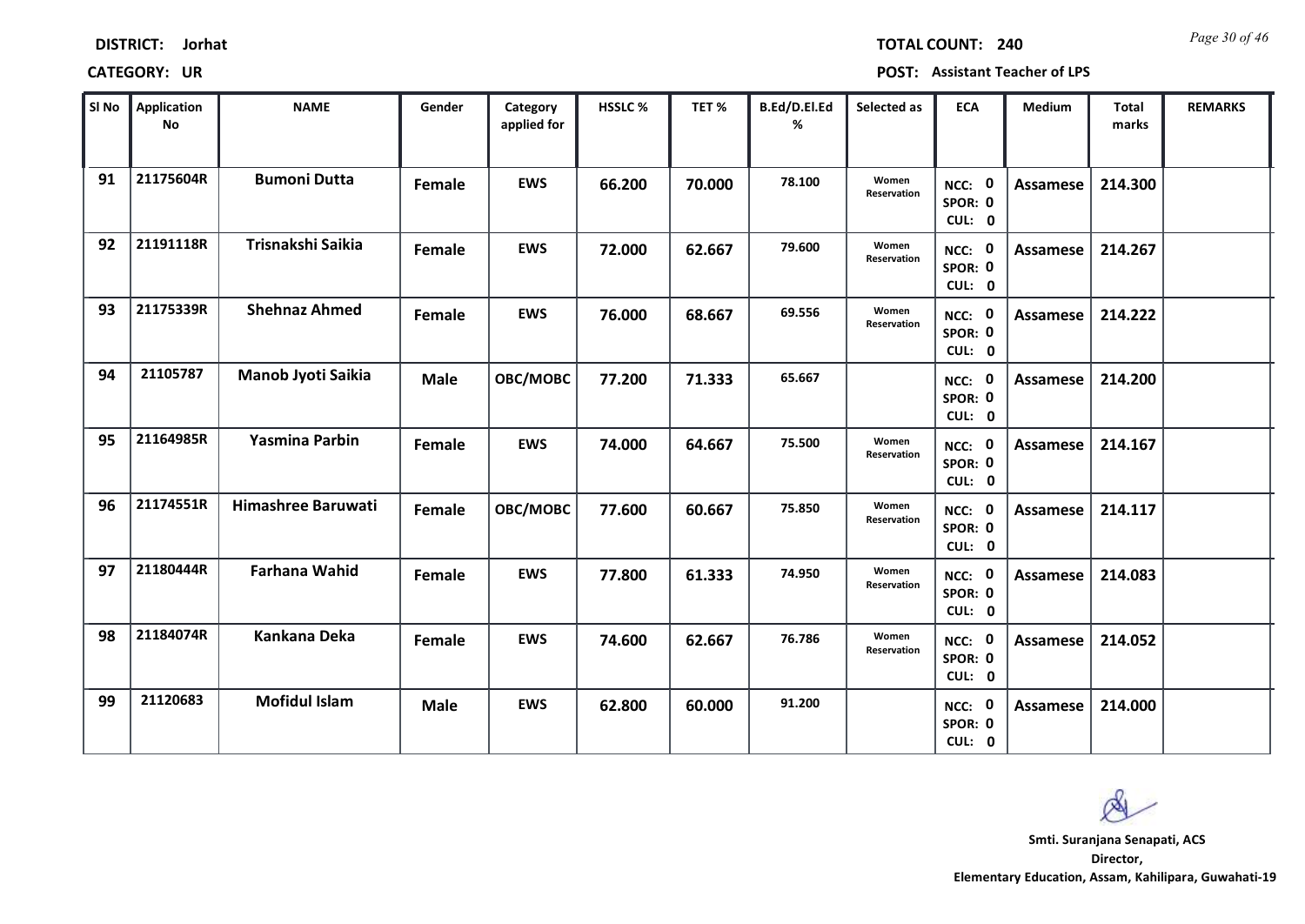| <b>DISTRICT:</b> | Jorhat |
|------------------|--------|
|------------------|--------|

*Page 31 of 46* **TOTAL COUNT: 240**

| SI No | Application<br><b>No</b> | <b>NAME</b>                      | Gender      | Category<br>applied for | <b>HSSLC %</b> | TET %  | B.Ed/D.El.Ed<br>% | Selected as          | <b>ECA</b>                     | Medium          | <b>Total</b><br>marks | <b>REMARKS</b> |
|-------|--------------------------|----------------------------------|-------------|-------------------------|----------------|--------|-------------------|----------------------|--------------------------------|-----------------|-----------------------|----------------|
| 100   | 21178809R                | Nazima Khatun                    | Female      | <b>EWS</b>              | 76.800         | 63.333 | 73.857            | Women<br>Reservation | NCC: 0<br>SPOR: 0<br>CUL: 0    | Assamese        | 213.990               |                |
| 101   | 21180094R                | Ananya Chakravarty               | Female      | <b>UR</b>               | 64.600         | 68.667 | 80.714            | Women<br>Reservation | NCC: 0<br>SPOR: 0<br>CUL: 0    | Assamese        | 213.981               |                |
| 102   | 21166369R                | <b>Pranjal Nath</b>              | <b>Male</b> | OBC/MOBC                | 79.400         | 62.667 | 71.800            |                      | NCC: 0<br>SPOR: 0<br>CUL: 0    | Assamese        | 213.867               |                |
| 103   | 21180032R                | Sarjina Begum                    | Female      | <b>UR</b>               | 79.400         | 66.000 | 68.300            | Women<br>Reservation | 0<br>NCC:<br>SPOR: 0<br>CUL: 0 | Assamese        | 213.700               |                |
| 104   | 21167730R                | Manashi Devi                     | Female      | <b>EWS</b>              | 79.400         | 60.000 | 74.300            | Women<br>Reservation | NCC: 0<br>SPOR: 0<br>CUL: 0    | <b>Assamese</b> | 213.700               |                |
| 105   | 21172869R                | Suraj Sarmah                     | <b>Male</b> | <b>UR</b>               | 72.600         | 62.000 | 79.100            |                      | NCC: 0<br>SPOR: 0<br>CUL: 0    | <b>Assamese</b> | 213.700               |                |
| 106   | 21184704R                | Ankita Kachari                   | Female      | <b>STP</b>              | 76.200         | 62.000 | 75.450            | Women<br>Reservation | NCC: 0<br>SPOR: 0<br>CUL: 0    | <b>Assamese</b> | 213.650               |                |
| 107   | 21200300R                | <b>Mustafizur Rahman</b><br>Kaji | <b>Male</b> | <b>EWS</b>              | 81.000         | 60.000 | 72.643            |                      | NCC: 0<br>SPOR: 0<br>CUL: 0    | <b>Assamese</b> | 213.643               |                |
| 108   | 21168587R                | <b>Chandan Borah</b>             | <b>Male</b> | UR                      | 71.600         | 68.000 | 74.000            |                      | NCC: 0<br>SPOR: 0<br>CUL: 0    | Assamese        | 213.600               |                |

 $\infty$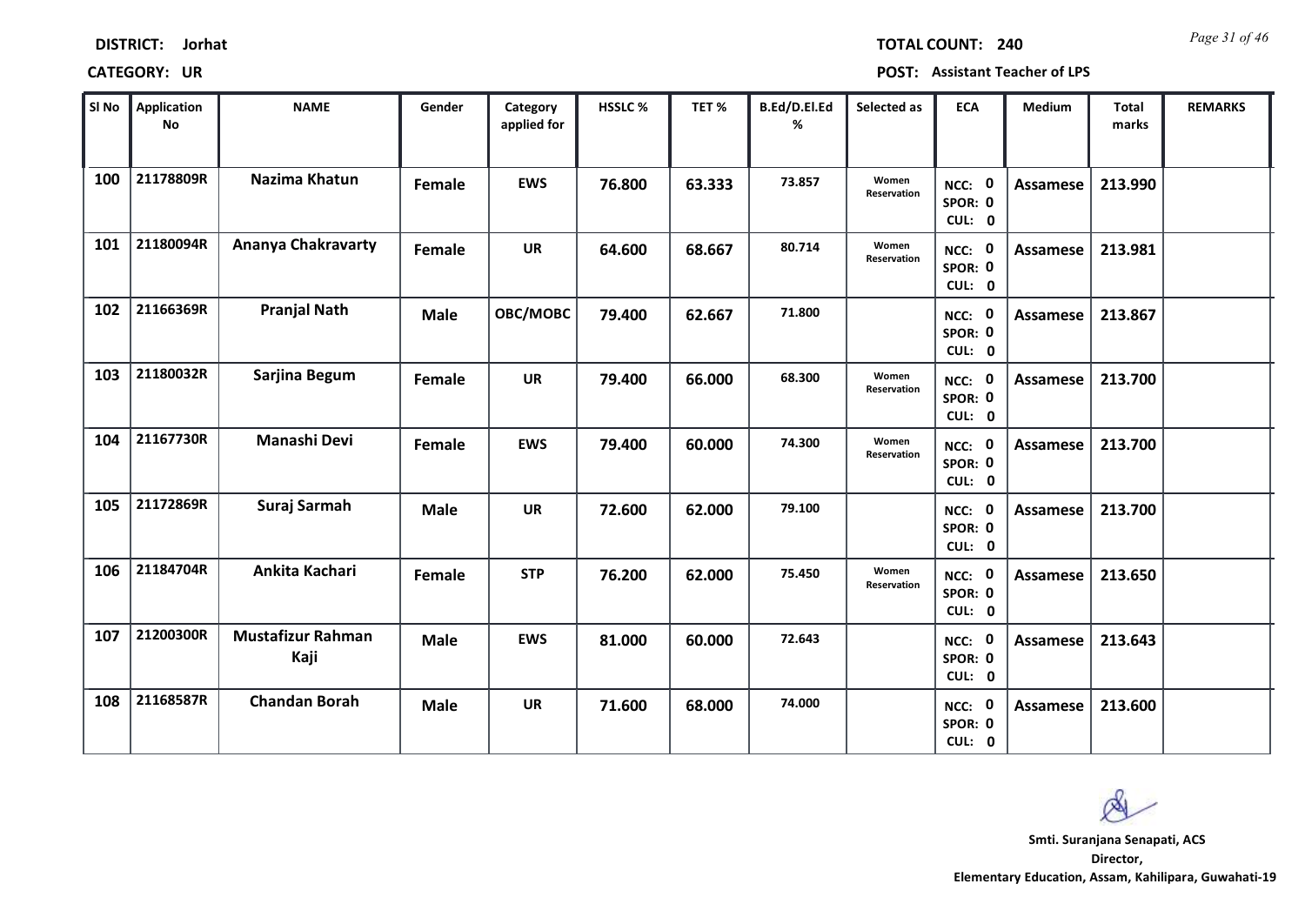| <b>DISTRICT:</b> | Jorhat |
|------------------|--------|
|------------------|--------|

*Page 32 of 46* **TOTAL COUNT: 240**

| SI No | <b>Application</b><br><b>No</b> | <b>NAME</b>                     | Gender      | Category<br>applied for | HSSLC % | TET %  | B.Ed/D.El.Ed<br>% | Selected as          | <b>ECA</b>                  | Medium          | <b>Total</b><br>marks | <b>REMARKS</b> |
|-------|---------------------------------|---------------------------------|-------------|-------------------------|---------|--------|-------------------|----------------------|-----------------------------|-----------------|-----------------------|----------------|
| 109   | 21175965R                       | <b>Nibedita</b><br>Bhattacharya | Female      | <b>EWS</b>              | 73.600  | 74.000 | 66.000            | Women<br>Reservation | NCC: 0<br>SPOR: 0<br>CUL: 0 | <b>Assamese</b> | 213.600               |                |
| 110   | 21184175R                       | Agnisikha Barua                 | Female      | <b>EWS</b>              | 72.800  | 60.000 | 80.714            | Women<br>Reservation | NCC: 0<br>SPOR: 0<br>CUL: 0 | Assamese        | 213.514               |                |
| 111   | 21107339                        | Dhrubajyoti Hazarika            | <b>Male</b> | <b>UR</b>               | 80.000  | 63.333 | 70.071            |                      | NCC: 0<br>SPOR: 0<br>CUL: 0 | Assamese        | 213.405               |                |
| 112   | 21176171R                       | Snigdha Devi                    | Female      | <b>UR</b>               | 78.800  | 63.333 | 71.143            | Women<br>Reservation | NCC: 0<br>SPOR: 0<br>CUL: 0 | <b>Assamese</b> | 213.276               |                |
| 113   | 21176245R                       | <b>Dharitri Sarma</b><br>Phukan | Female      | <b>EWS</b>              | 79.800  | 62.667 | 70.750            | Women<br>Reservation | NCC: 0<br>SPOR: 0<br>CUL: 0 | <b>Assamese</b> | 213.217               |                |
| 114   | 21191820R                       | Gitamani Das                    | Female      | <b>UR</b>               | 69.600  | 64.000 | 79.600            | Women<br>Reservation | NCC: 0<br>SPOR: 0<br>CUL: 0 | <b>Assamese</b> | 213.200               |                |
| 115   | 21201076R                       | <b>Bandana Devi</b>             | Female      | <b>UR</b>               | 70.200  | 64.667 | 78.286            | Women<br>Reservation | NCC: 0<br>SPOR: 0<br>CUL: 0 | Assamese        | 213.152               |                |
| 116   | 21173401R                       | Chayanika Borah                 | Female      | <b>EWS</b>              | 74.600  | 69.333 | 69.200            | Women<br>Reservation | NCC: 0<br>SPOR: 0<br>CUL: 0 | <b>Assamese</b> | 213.133               |                |
| 117   | 21191797R                       | Sulakshana Thakuria             | Female      | <b>EWS</b>              | 82.000  | 60.000 | 71.111            |                      | NCC: 0<br>SPOR: 0<br>CUL: 0 | Assamese        | 213.111               |                |

 $\infty$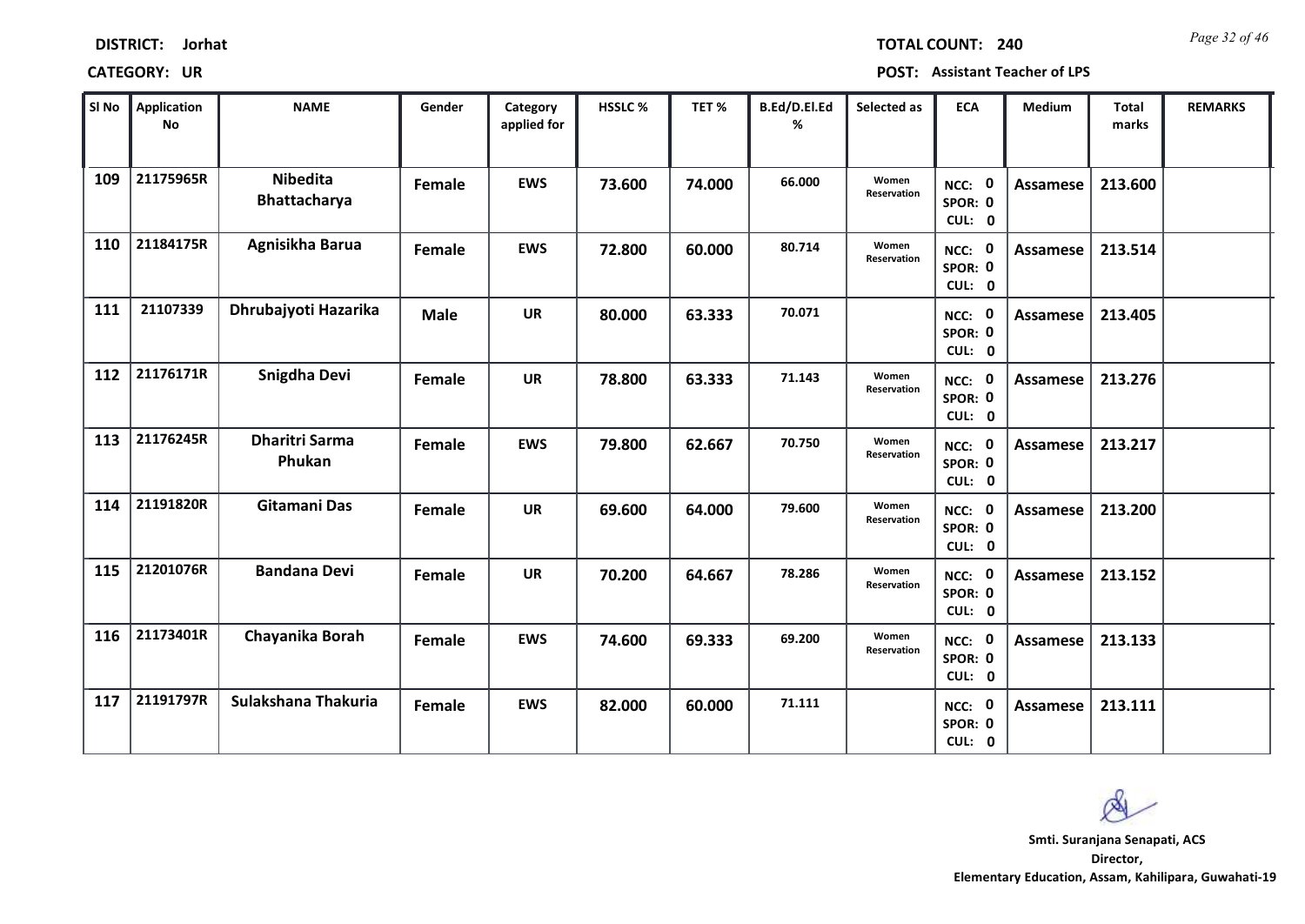| Sl No | Application<br><b>No</b> | <b>NAME</b>              | Gender      | Category<br>applied for | HSSLC% | TET%   | B.Ed/D.El.Ed<br>% | Selected as | <b>ECA</b>                  | Medium          | Total<br>marks | <b>REMARKS</b> |
|-------|--------------------------|--------------------------|-------------|-------------------------|--------|--------|-------------------|-------------|-----------------------------|-----------------|----------------|----------------|
| 118   | 21185619R                | Jinti Talukdar           | Female      | <b>UR</b>               | 68.800 | 70.667 | 73.600            |             | NCC: 0<br>SPOR: 0<br>CUL: 0 | Assamese        | 213.067        |                |
| 119   | 21169639R                | Jitu Barman              | Female      | <b>UR</b>               | 82.200 | 60.667 | 70.143            |             | NCC: 0<br>SPOR: 0<br>CUL: 0 | Assamese        | 213.010        |                |
| 120   | 21186632R                | Dipamoni Deka            | Female      | <b>UR</b>               | 69.200 | 60.000 | 83.786            |             | NCC: 0<br>SPOR: 0<br>CUL: 0 | Assamese        | 212.986        |                |
| 121   | 21170581R                | Nandini Sarma            | Female      | <b>EWS</b>              | 77.600 | 62.000 | 73.350            |             | NCC: 0<br>SPOR: 0<br>CUL: 0 | <b>Assamese</b> | 212.950        |                |
| 122   | 21166382R                | <b>Prity Rekha Dutta</b> | Female      | <b>EWS</b>              | 83.600 | 60.000 | 69.333            |             | NCC: 0<br>SPOR: 0<br>CUL: 0 | Assamese        | 212.933        |                |
| 123   | 21197459R                | Iyakub Ali               | <b>Male</b> | <b>EWS</b>              | 78.000 | 66.000 | 68.929            |             | NCC: 0<br>SPOR: 0<br>CUL: 0 | <b>Assamese</b> | 212.929        |                |
| 124   | 21180073R                | Dhruba Jyoti Hazarika    | <b>Male</b> | <b>EWS</b>              | 76.600 | 61.333 | 74.950            |             | NCC: 0<br>SPOR: 0<br>CUL: 0 | Assamese        | 212.883        |                |
| 125   | 21198447R                | <b>Mustafizur Rahman</b> | <b>Male</b> | <b>EWS</b>              | 73.400 | 67.333 | 72.143            |             | NCC: 0<br>SPOR: 0<br>CUL: 0 | Assamese        | 212.876        |                |
| 126   | 21185646R                | Karishma Boruah          | Female      | OBC/MOBC                | 63.000 | 72.667 | 77.200            |             | NCC: 0<br>SPOR: 0<br>CUL: 0 | Assamese        | 212.867        |                |

*Page 33 of 46* **TOTAL COUNT: 240**

**DISTRICT: Jorhat**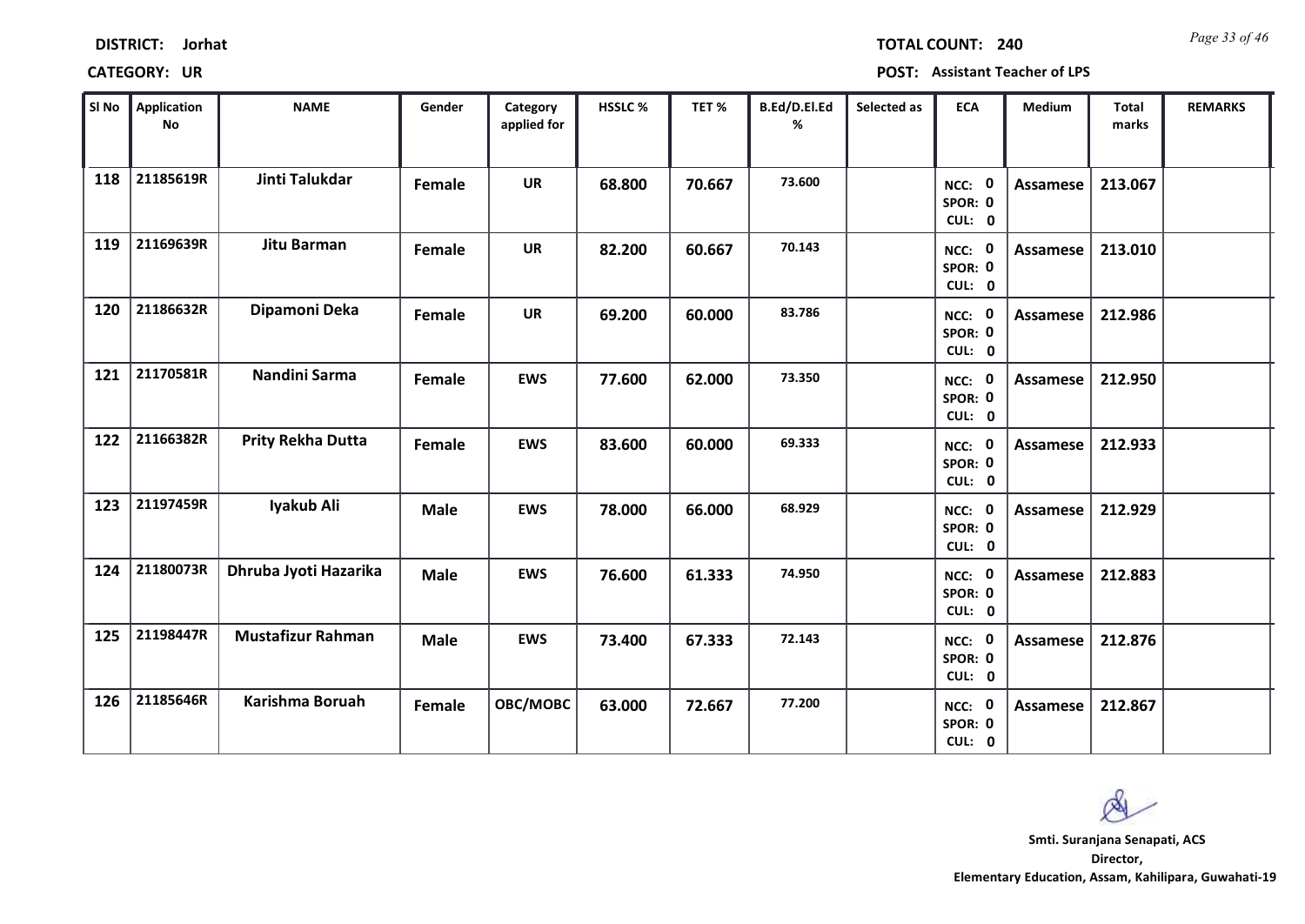| Sl No | Application<br>No | <b>NAME</b>          | Gender      | Category<br>applied for | <b>HSSLC %</b> | TET %  | B.Ed/D.El.Ed<br>% | Selected as | <b>ECA</b>                     | Medium          | <b>Total</b><br>marks | <b>REMARKS</b> |
|-------|-------------------|----------------------|-------------|-------------------------|----------------|--------|-------------------|-------------|--------------------------------|-----------------|-----------------------|----------------|
| 127   | 21199254R         | Rabia Khatun         | Female      | <b>EWS</b>              | 75.600         | 61.333 | 75.929            |             | NCC: 0<br>SPOR: 0<br>CUL: 0    | Assamese        | 212.862               |                |
| 128   | 21183997R         | <b>Sahanaz Hoque</b> | Female      | <b>EWS</b>              | 75.200         | 64.667 | 72.950            |             | NCC: 0<br>SPOR: 0<br>CUL: 0    | Assamese        | 212.817               |                |
| 129   | 21187122R         | Purabi Sarma         | Female      | <b>UR</b>               | 75.600         | 61.333 | 75.857            |             | NCC: 0<br>SPOR: 0<br>CUL: 0    | Assamese        | 212.790               |                |
| 130   | 21187061R         | Salma Ara Sultana    | Female      | <b>EWS</b>              | 69.800         | 63.333 | 79.643            |             | NCC: 0<br>SPOR: 0<br>CUL: 0    | Assamese        | 212.776               |                |
| 131   | 21170742R         | Najia Akhter Sultana | Female      | <b>UR</b>               | 78.200         | 61.333 | 73.200            |             | NCC: 0<br>SPOR: 0<br>CUL: 0    | Assamese        | 212.733               |                |
| 132   | 21178103R         | Chiranjeeta Boruah   | Female      | <b>EWS</b>              | 74.400         | 68.000 | 70.333            |             | NCC: 0<br>SPOR: 0<br>CUL: 0    | Assamese        | 212.733               |                |
| 133   | 21108945          | <b>Mahendra Nath</b> | <b>Male</b> | OBC/MOBC                | 68.000         | 70.667 | 74.050            |             | NCC: 0<br>SPOR: 0<br>CUL: 0    | Assamese        | 212.717               |                |
| 134   | 21178980R         | Pinki Devi           | Female      | <b>EWS</b>              | 75.200         | 61.333 | 76.150            |             | 0<br>NCC:<br>SPOR: 0<br>CUL: 0 | <b>Assamese</b> | 212.683               |                |
| 135   | 21203246R         | Pawan Kumar Sharma   | <b>Male</b> | <b>UR</b>               | 75.400         | 61.333 | 75.929            |             | NCC: 0<br>SPOR: 0<br>CUL: 0    | Assamese        | 212.662               |                |

## **CATEGORY: UR POST: Assistant Teacher of LPS**

*Page 34 of 46* **TOTAL COUNT: 240**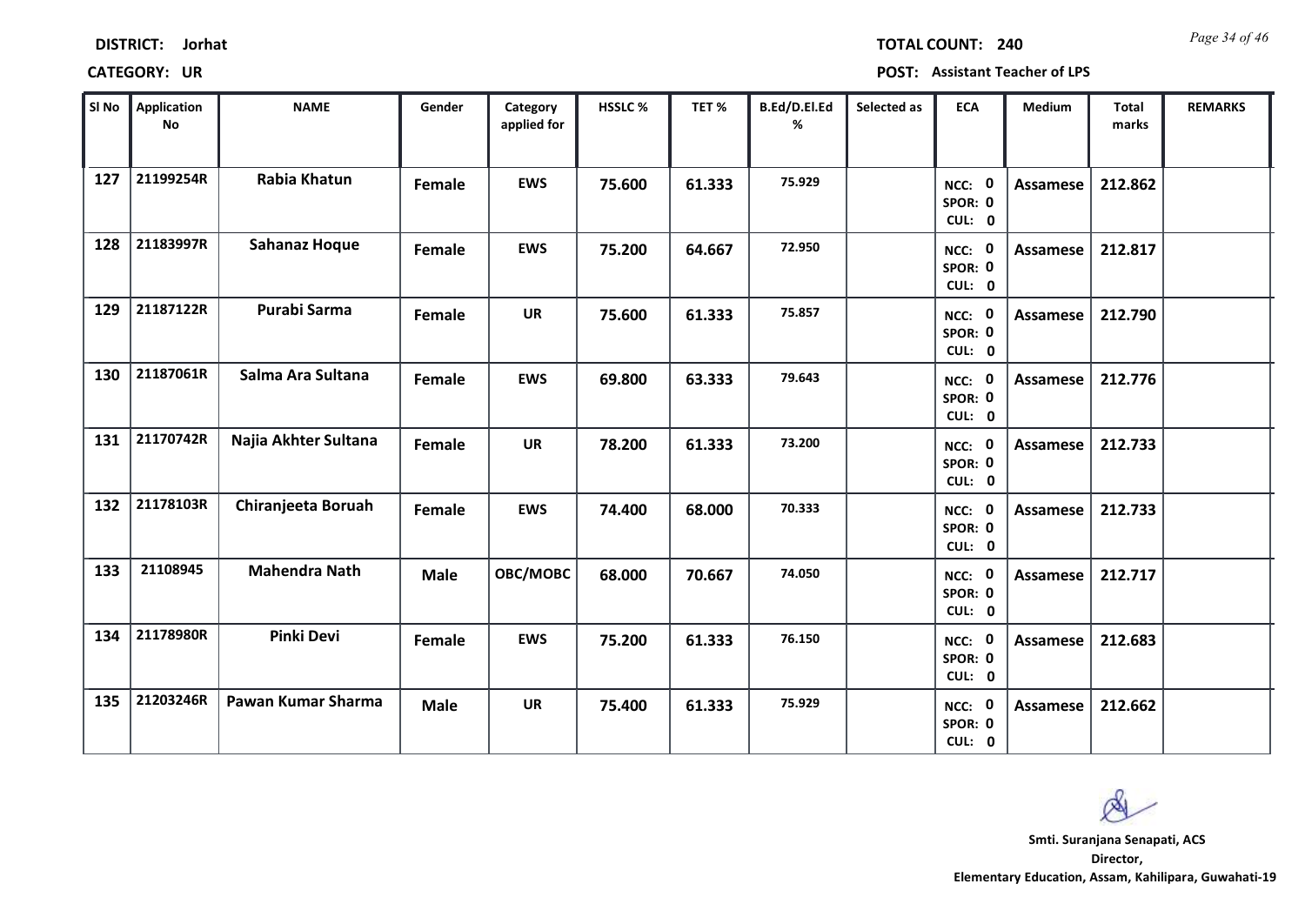| <b>DISTRICT:</b> | Jorhat |
|------------------|--------|
|------------------|--------|

*Page 35 of 46* **TOTAL COUNT: 240**

| SI No | <b>Application</b><br>$\mathsf{No}$ | <b>NAME</b>            | Gender      | Category<br>applied for | <b>HSSLC %</b> | TET%   | B.Ed/D.El.Ed<br>% | Selected as | <b>ECA</b>                  | <b>Medium</b>   | <b>Total</b><br>marks | <b>REMARKS</b> |
|-------|-------------------------------------|------------------------|-------------|-------------------------|----------------|--------|-------------------|-------------|-----------------------------|-----------------|-----------------------|----------------|
| 136   | 21195964R                           | Geetanjali Kalita      | Female      | <b>UR</b>               | 73.800         | 66.000 | 72.857            |             | NCC: 0<br>SPOR: 0<br>CUL: 0 | <b>Assamese</b> | 212.657               |                |
| 137   | 21184377R                           | Salma Akhtar           | Female      | <b>EWS</b>              | 67.800         | 65.333 | 79.500            |             | NCC: 0<br>SPOR: 0<br>CUL: 0 | Assamese        | 212.633               |                |
| 138   | 21182122R                           | <b>Dharitree Dutta</b> | Female      | <b>UR</b>               | 67.000         | 65.333 | 80.286            |             | NCC: 0<br>SPOR: 0<br>CUL: 0 | Assamese        | 212.619               |                |
| 139   | 21176958R                           | Arunima Devi           | Female      | OBC/MOBC                | 65.800         | 68.000 | 78.800            |             | NCC: 0<br>SPOR: 0<br>CUL: 0 | Assamese        | 212.600               |                |
| 140   | 21176884R                           | <b>Manalisha Borah</b> | Female      | <b>EWS</b>              | 66.400         | 66.667 | 79.500            |             | NCC: 0<br>SPOR: 0<br>CUL: 0 | Assamese        | 212.567               |                |
| 141   | 21178744R                           | <b>Banajit Kalita</b>  | <b>Male</b> | <b>EWS</b>              | 76.000         | 64.667 | 71.850            |             | NCC: 0<br>SPOR: 0<br>CUL: 0 | Assamese        | 212.517               |                |
| 142   | 21177484R                           | Dibyasri Kalita        | Female      | <b>UR</b>               | 73.600         | 60.667 | 78.150            |             | NCC: 0<br>SPOR: 0<br>CUL: 0 | Assamese        | 212.417               |                |
| 143   | 21192873R                           | <b>Munmi Boruah</b>    | Female      | OBC/MOBC                | 76.600         | 62.000 | 73.800            |             | NCC: 0<br>SPOR: 0<br>CUL: 0 | <b>Assamese</b> | 212.400               |                |
| 144   | 21173904R                           | Shilpi Bora            | Female      | OBC/MOBC                | 72.200         | 61.333 | 78.850            |             | NCC: 0<br>SPOR: 0<br>CUL: 0 | Assamese        | 212.383               |                |

 $\infty$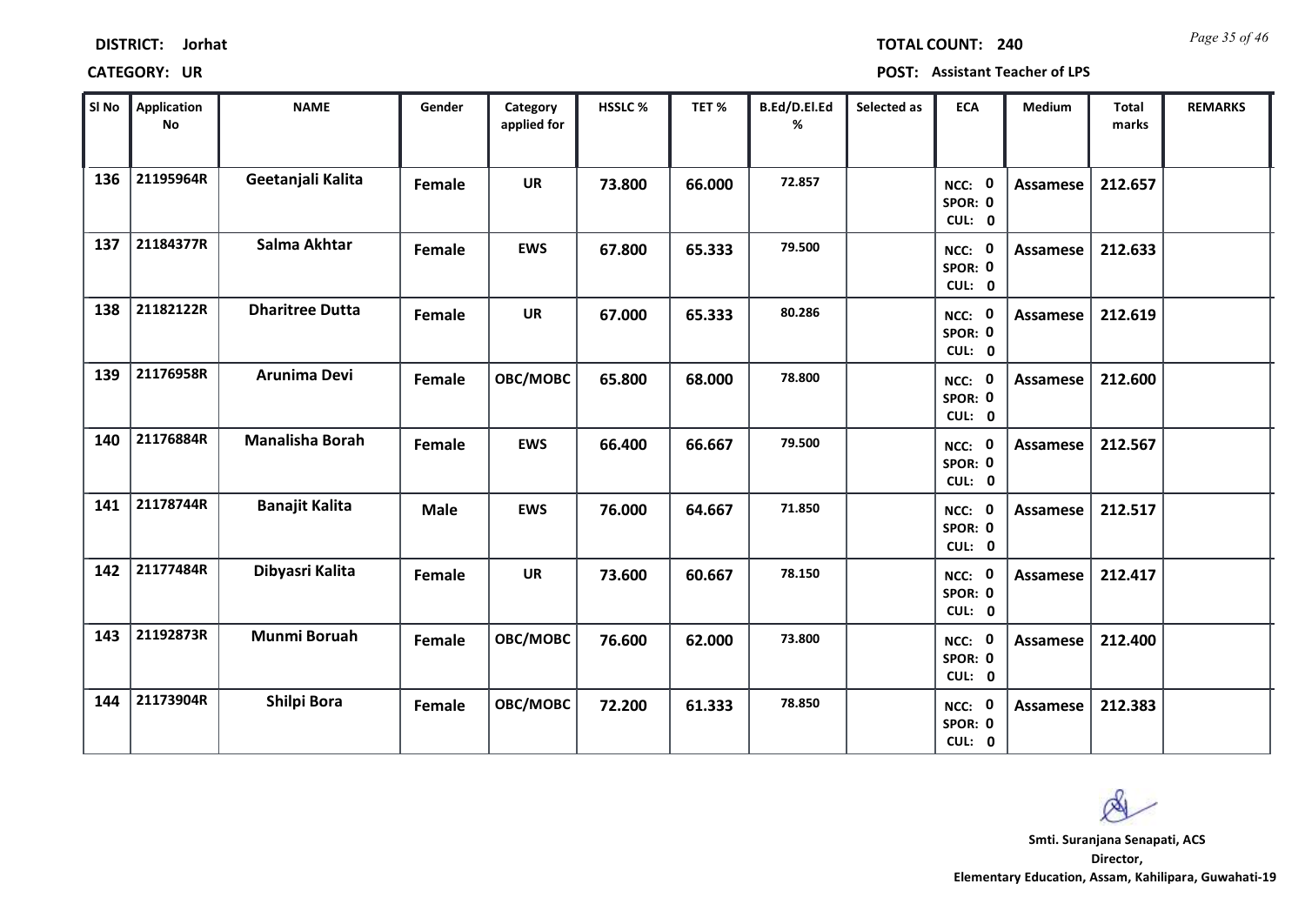| <b>DISTRICT:</b> | Jorhat |
|------------------|--------|
|------------------|--------|

*Page 36 of 46* **TOTAL COUNT: 240**

| SI No | Application<br>No | <b>NAME</b>           | Gender        | Category<br>applied for | <b>HSSLC%</b> | TET %  | B.Ed/D.El.Ed<br>% | Selected as | <b>ECA</b>                         | <b>Medium</b>   | <b>Total</b><br>marks | <b>REMARKS</b> |
|-------|-------------------|-----------------------|---------------|-------------------------|---------------|--------|-------------------|-------------|------------------------------------|-----------------|-----------------------|----------------|
| 145   | 21165535R         | Abida Sultana Begum   | Female        | <b>EWS</b>              | 70.200        | 62.667 | 79.400            |             | NCC: 0<br>SPOR: 0<br>CUL: 0        | <b>Assamese</b> | 212.267               |                |
| 146   | 21179071R         | Jugiraj Gogoi         | <b>Male</b>   | OBC/MOBC                | 76.800        | 71.333 | 64.111            |             | NCC: 0<br>SPOR: 0<br>CUL: 0        | Assamese        | 212.244               |                |
| 147   | 21191541R         | <b>Abdul Hai</b>      | <b>Male</b>   | <b>EWS</b>              | 68.400        | 66.667 | 77.077            |             | NCC: 0<br>SPOR: 0<br>CUL: 0        | <b>Assamese</b> | 212.144               |                |
| 148   | 21193080R         | Himashree Kalita      | Female        | <b>UR</b>               | 68.800        | 62.667 | 80.643            |             | NCC: 0<br>SPOR: 0<br>CUL: 0        | Assamese        | 212.110               |                |
| 149   | 21204372R         | Sabiha Akhter Sultana | Female        | <b>UR</b>               | 74.000        | 64.000 | 74.000            |             | NCC: 0<br>SPOR: 0<br>CUL: 0        | Assamese        | 212.000               |                |
| 150   | 21204288R         | Akhiruz Zaman         | <b>Male</b>   | <b>UR</b>               | 66.000        | 70.667 | 75.286            |             | NCC: 0<br>SPOR: 0<br>CUL: 0        | <b>Assamese</b> | 211.952               |                |
| 151   | 21114255          | Jyotika Dutta         | <b>Female</b> | <b>EWS</b>              | 70.600        | 60.000 | 76.286            |             | <b>NCC: 5</b><br>SPOR: 0<br>CUL: 0 | <b>Assamese</b> | 211.886               |                |
| 152   | 21167790R         | Salma Shabnam         | Female        | <b>EWS</b>              | 68.400        | 64.667 | 78.750            |             | NCC: 0<br>SPOR: 0<br>CUL: 0        | Assamese        | 211.817               |                |
| 153   | 21186286R         | <b>Sumiwara Begum</b> | Female        | <b>EWS</b>              | 73.800        | 61.333 | 76.600            |             | NCC: 0<br>SPOR: 0<br>CUL: 0        | <b>Assamese</b> | 211.733               |                |

 $\infty$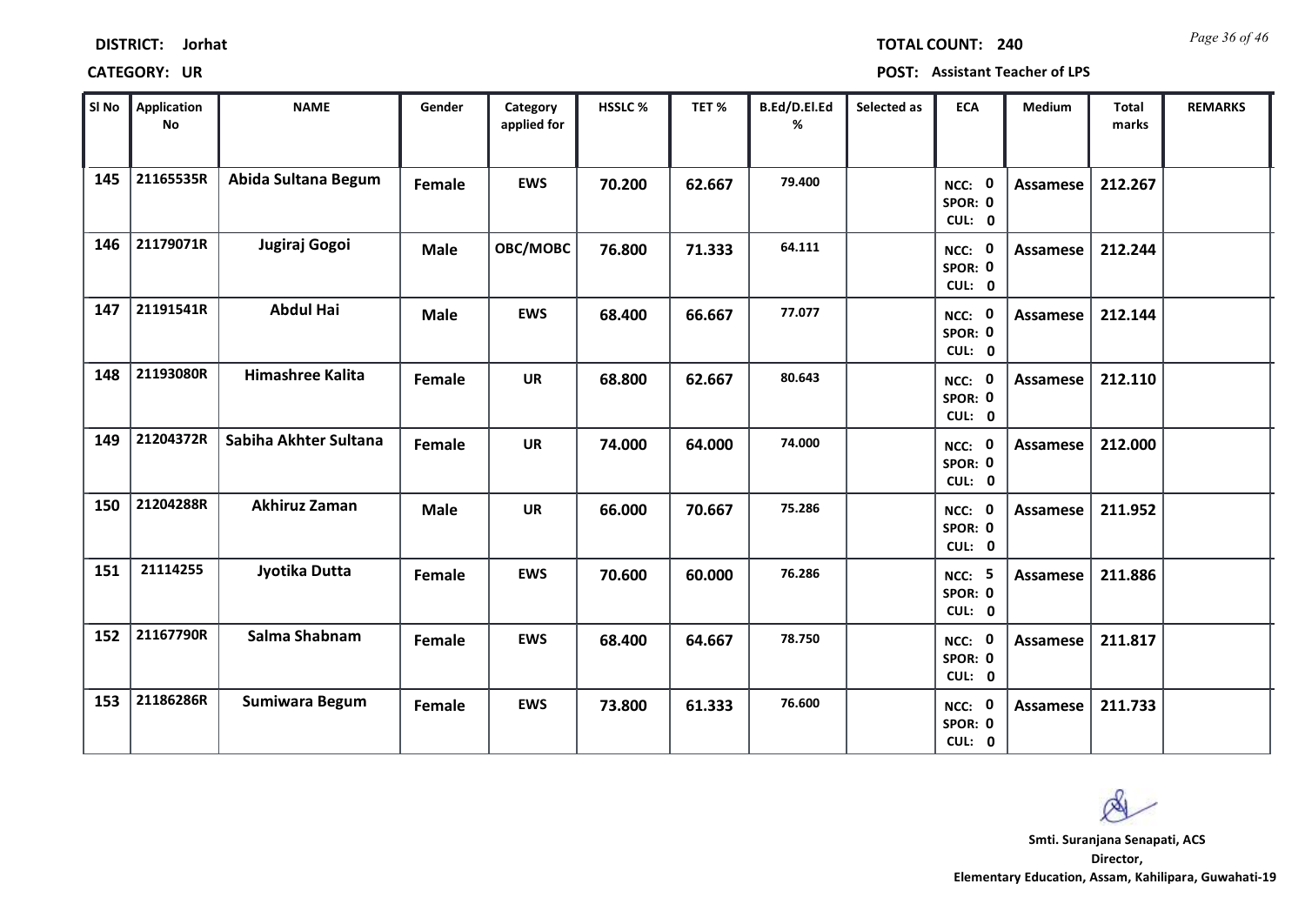| <b>DISTRICT:</b> | Jorhat |
|------------------|--------|
|------------------|--------|

*Page 37 of 46* **TOTAL COUNT: 240**

| SI No | <b>Application</b><br><b>No</b> | <b>NAME</b>                | Gender      | Category<br>applied for | HSSLC % | TET%   | B.Ed/D.El.Ed<br>% | Selected as | <b>ECA</b>                  | <b>Medium</b>   | <b>Total</b><br>marks | <b>REMARKS</b> |
|-------|---------------------------------|----------------------------|-------------|-------------------------|---------|--------|-------------------|-------------|-----------------------------|-----------------|-----------------------|----------------|
| 154   | 21204594R                       | <b>Beauty Goswami</b>      | Female      | <b>EWS</b>              | 67.000  | 64.667 | 80.000            |             | NCC: 0<br>SPOR: 0<br>CUL: 0 | <b>Assamese</b> | 211.667               |                |
| 155   | 21196485R                       | <b>Hasina Begum</b>        | Female      | <b>EWS</b>              | 69.800  | 60.000 | 81.857            |             | NCC: 0<br>SPOR: 0<br>CUL: 0 | Assamese        | 211.657               |                |
| 156   | 21173966R                       | <b>Akramul Islam</b>       | <b>Male</b> | <b>EWS</b>              | 73.800  | 63.333 | 74.500            |             | NCC: 0<br>SPOR: 0<br>CUL: 0 | Assamese        | 211.633               |                |
| 157   | 21166452R                       | Kakali Kalita              | Female      | <b>UR</b>               | 79.000  | 62.667 | 69.929            |             | NCC: 0<br>SPOR: 0<br>CUL: 0 | Assamese        | 211.595               |                |
| 158   | 21196917R                       | Salma Sultana              | Female      | <b>EWS</b>              | 75.400  | 60.000 | 76.143            |             | NCC: 0<br>SPOR: 0<br>CUL: 0 | <b>Assamese</b> | 211.543               |                |
| 159   | 21166482R                       | <b>Budhidipta Dihingia</b> | <b>Male</b> | OBC/MOBC                | 72.400  | 65.333 | 73.800            |             | NCC: 0<br>SPOR: 0<br>CUL: 0 | <b>Assamese</b> | 211.533               |                |
| 160   | 21181255R                       | Papari Sarma               | Female      | <b>UR</b>               | 68.200  | 70.667 | 72.643            |             | NCC: 0<br>SPOR: 0<br>CUL: 0 | <b>Assamese</b> | 211.510               |                |
| 161   | 21188782R                       | <b>Shahnas Sultana</b>     | Female      | <b>EWS</b>              | 69.400  | 72.667 | 69.429            |             | NCC: 0<br>SPOR: 0<br>CUL: 0 | <b>Assamese</b> | 211.495               |                |
| 162   | 21167550R                       | Mukutamoni Gogoi           | Female      | OBC/MOBC                | 67.600  | 63.333 | 80.550            |             | NCC: 0<br>SPOR: 0<br>CUL: 0 | <b>Assamese</b> | 211.483               |                |

 $\infty$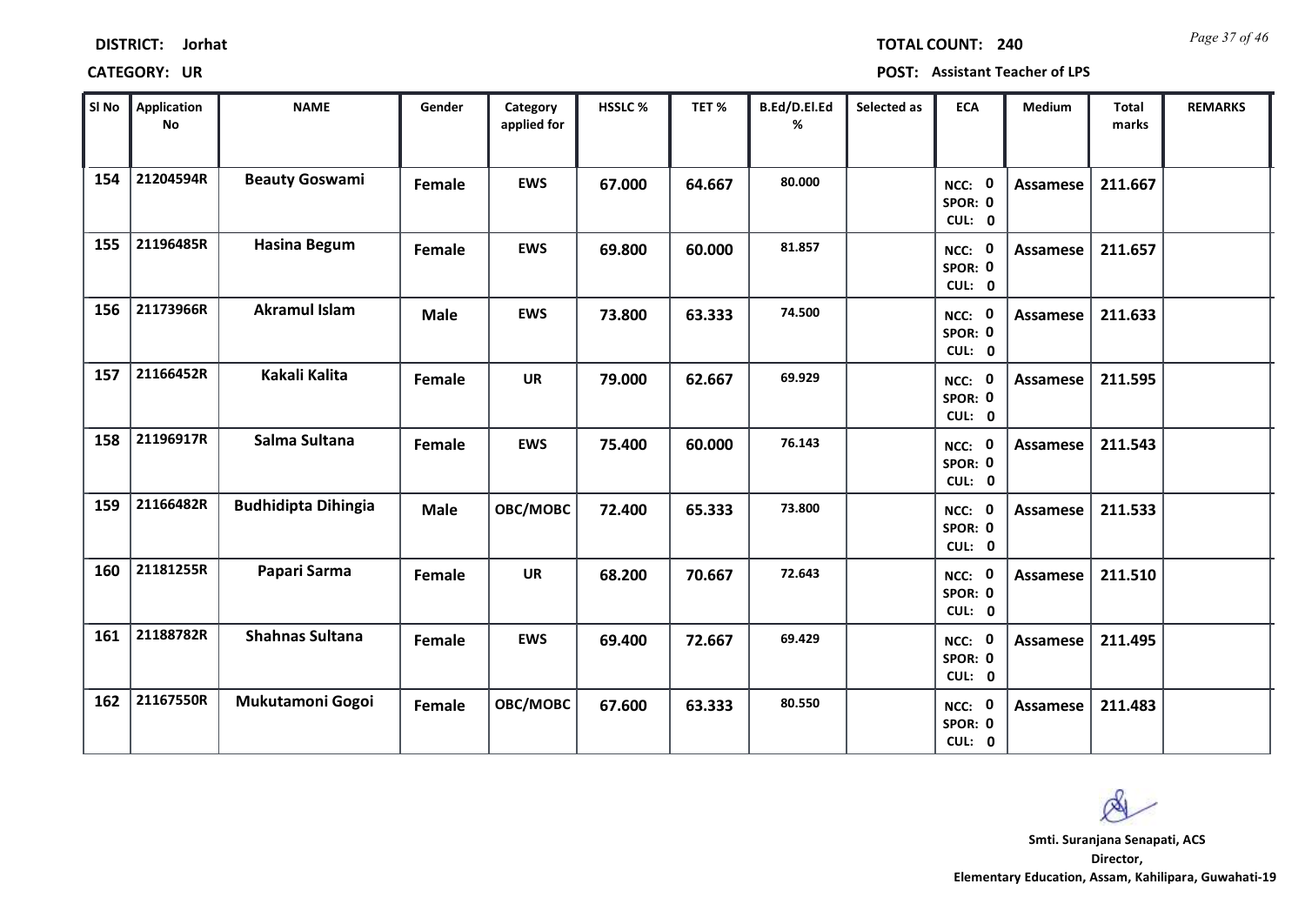| Sl No | Application<br>No | <b>NAME</b>               | Gender      | Category<br>applied for | HSSLC% | TET%   | B.Ed/D.El.Ed<br>% | Selected as | <b>ECA</b>                  | Medium          | <b>Total</b><br>marks | <b>REMARKS</b> |
|-------|-------------------|---------------------------|-------------|-------------------------|--------|--------|-------------------|-------------|-----------------------------|-----------------|-----------------------|----------------|
| 163   | 21169115R         | <b>Elima Khatun</b>       | Female      | <b>EWS</b>              | 82.800 | 60.000 | 68.650            |             | NCC: 0<br>SPOR: 0<br>CUL: 0 | Assamese        | 211.450               |                |
| 164   | 21176098R         | <b>Rocktutpal Duarah</b>  | <b>Male</b> | OBC/MOBC                | 76.600 | 63.333 | 71.429            |             | NCC: 0<br>SPOR: 0<br>CUL: 0 | Assamese        | 211.362               |                |
| 165   | 21175303R         | Mauchumi Hazarika         | Female      | <b>EWS</b>              | 75.000 | 60.000 | 76.350            |             | NCC: 0<br>SPOR: 0<br>CUL: 0 | <b>Assamese</b> | 211.350               |                |
| 166   | 21175830R         | <b>Matiur Rahman</b>      | <b>Male</b> | <b>UR</b>               | 74.200 | 61.333 | 75.786            |             | NCC: 0<br>SPOR: 0<br>CUL: 0 | Assamese        | 211.319               |                |
| 167   | 21177081R         | Debanga Chutia            | <b>Male</b> | OBC/MOBC                | 60.600 | 76.000 | 74.714            |             | NCC: 0<br>SPOR: 0<br>CUL: 0 | Assamese        | 211.314               |                |
| 168   | 21171287R         | <b>Nawshad Ali Sheikh</b> | <b>Male</b> | <b>EWS</b>              | 72.400 | 64.000 | 74.900            |             | NCC: 0<br>SPOR: 0<br>CUL: 0 | <b>Assamese</b> | 211.300               |                |
| 169   | 21196166R         | <b>Rumpi Hom</b>          | Female      | <b>UR</b>               | 78.800 | 63.333 | 69.150            |             | NCC: 0<br>SPOR: 0<br>CUL: 0 | Assamese        | 211.283               |                |
| 170   | 21186456R         | Simanta Duwaria           | Male        | <b>EWS</b>              | 70.800 | 65.333 | 75.150            |             | NCC: 0<br>SPOR: 0<br>CUL: 0 | Assamese        | 211.283               |                |
| 171   | 21204911R         | <b>Abira Chakraborty</b>  | Female      | <b>UR</b>               | 76.200 | 62.000 | 73.071            |             | NCC: 0<br>SPOR: 0<br>CUL: 0 | Assamese        | 211.271               |                |

## **CATEGORY: UR POST: Assistant Teacher of LPS**

**Director, Elementary Education, Assam, Kahilipara, Guwahati-19 Smti. Suranjana Senapati, ACS**

Q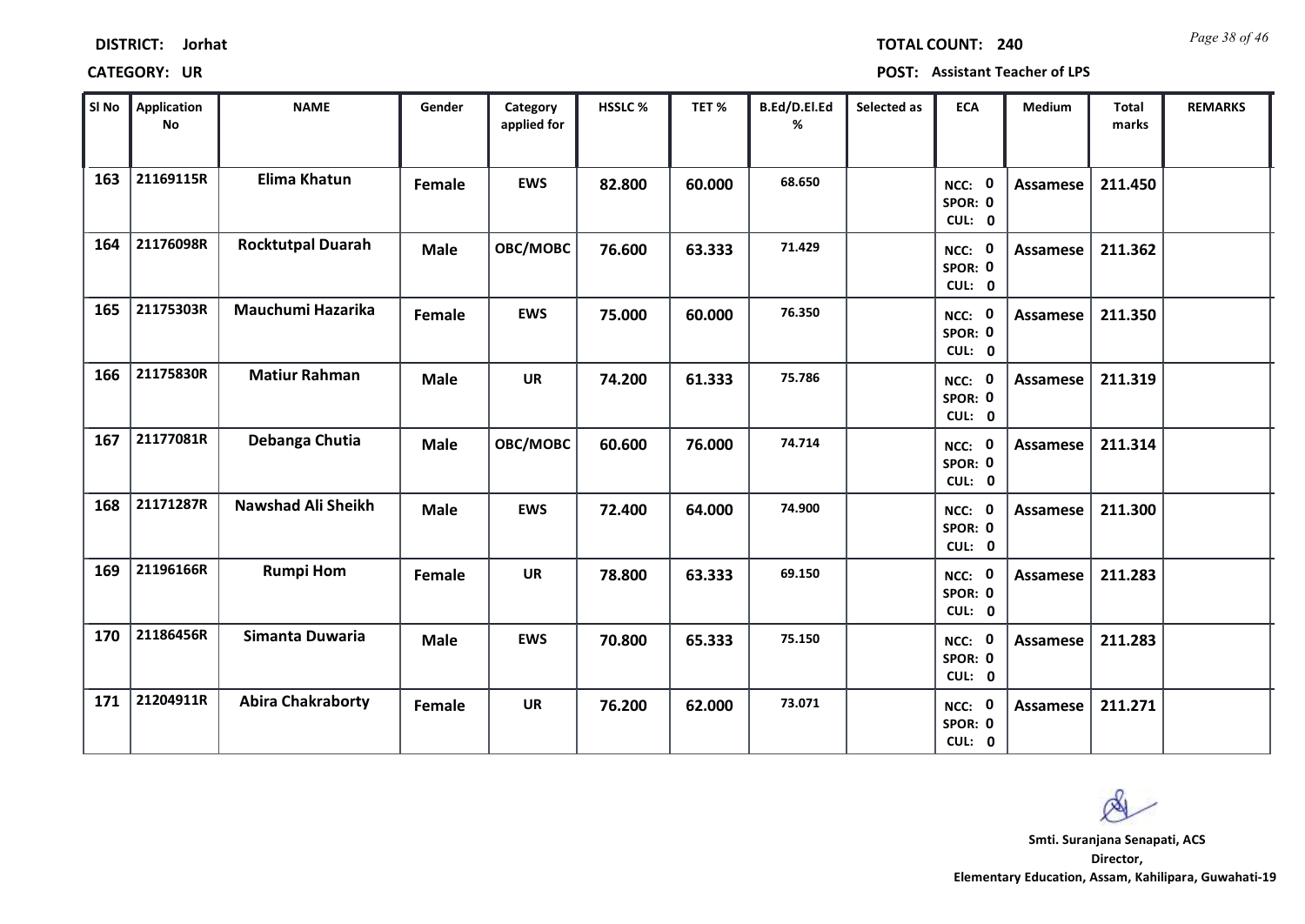| <b>DISTRICT:</b> | Jorhat |
|------------------|--------|
|------------------|--------|

*Page 39 of 46* **TOTAL COUNT: 240**

| SI No | Application<br>No | <b>NAME</b>           | Gender      | Category<br>applied for | HSSLC % | TET%   | B.Ed/D.El.Ed<br>% | Selected as | <b>ECA</b>                  | Medium          | <b>Total</b><br>marks | <b>REMARKS</b> |
|-------|-------------------|-----------------------|-------------|-------------------------|---------|--------|-------------------|-------------|-----------------------------|-----------------|-----------------------|----------------|
| 172   | 21105426          | <b>Gitashree Bora</b> | Female      | OBC/MOBC                | 81.800  | 60.667 | 68.778            |             | NCC: 0<br>SPOR: 0<br>CUL: 0 | Assamese        | 211.244               |                |
| 173   | 21195377R         | <b>Asha Dutta</b>     | Female      | <b>EWS</b>              | 83.600  | 64.000 | 63.600            |             | NCC: 0<br>SPOR: 0<br>CUL: 0 | Assamese        | 211.200               |                |
| 174   | 21180461R         | <b>Pubali Saikia</b>  | Female      | <b>EWS</b>              | 74.200  | 60.000 | 77.000            |             | NCC: 0<br>SPOR: 0<br>CUL: 0 | Assamese        | 211.200               |                |
| 175   | 21192915R         | <b>Bijita Barman</b>  | Female      | <b>EWS</b>              | 75.000  | 60.000 | 76.100            |             | NCC: 0<br>SPOR: 0<br>CUL: 0 | Assamese        | 211.100               |                |
| 176   | 21193311R         | Priyanka Mahanta      | Female      | <b>UR</b>               | 75.400  | 61.333 | 74.300            |             | NCC: 0<br>SPOR: 0<br>CUL: 0 | Assamese        | 211.033               |                |
| 177   | 21197709R         | Jonali Saikia         | Female      | <b>EWS</b>              | 73.000  | 60.000 | 78.000            |             | NCC: 0<br>SPOR: 0<br>CUL: 0 | <b>Assamese</b> | 211.000               |                |
| 178   | 21185997R         | Apsuma Begum          | Female      | <b>EWS</b>              | 73.800  | 60.000 | 77.150            |             | NCC: 0<br>SPOR: 0<br>CUL: 0 | <b>Assamese</b> | 210.950               |                |
| 179   | 21167405R         | Haripriya Borah       | Female      | <b>UR</b>               | 75.800  | 60.000 | 75.143            |             | NCC: 0<br>SPOR: 0<br>CUL: 0 | Assamese        | 210.943               |                |
| 180   | 21121305          | Saifur Rahman Mollah  | <b>Male</b> | <b>EWS</b>              | 78.200  | 60.000 | 72.700            |             | NCC: 0<br>SPOR: 0<br>CUL: 0 | <b>Assamese</b> | 210.900               |                |

 $\infty$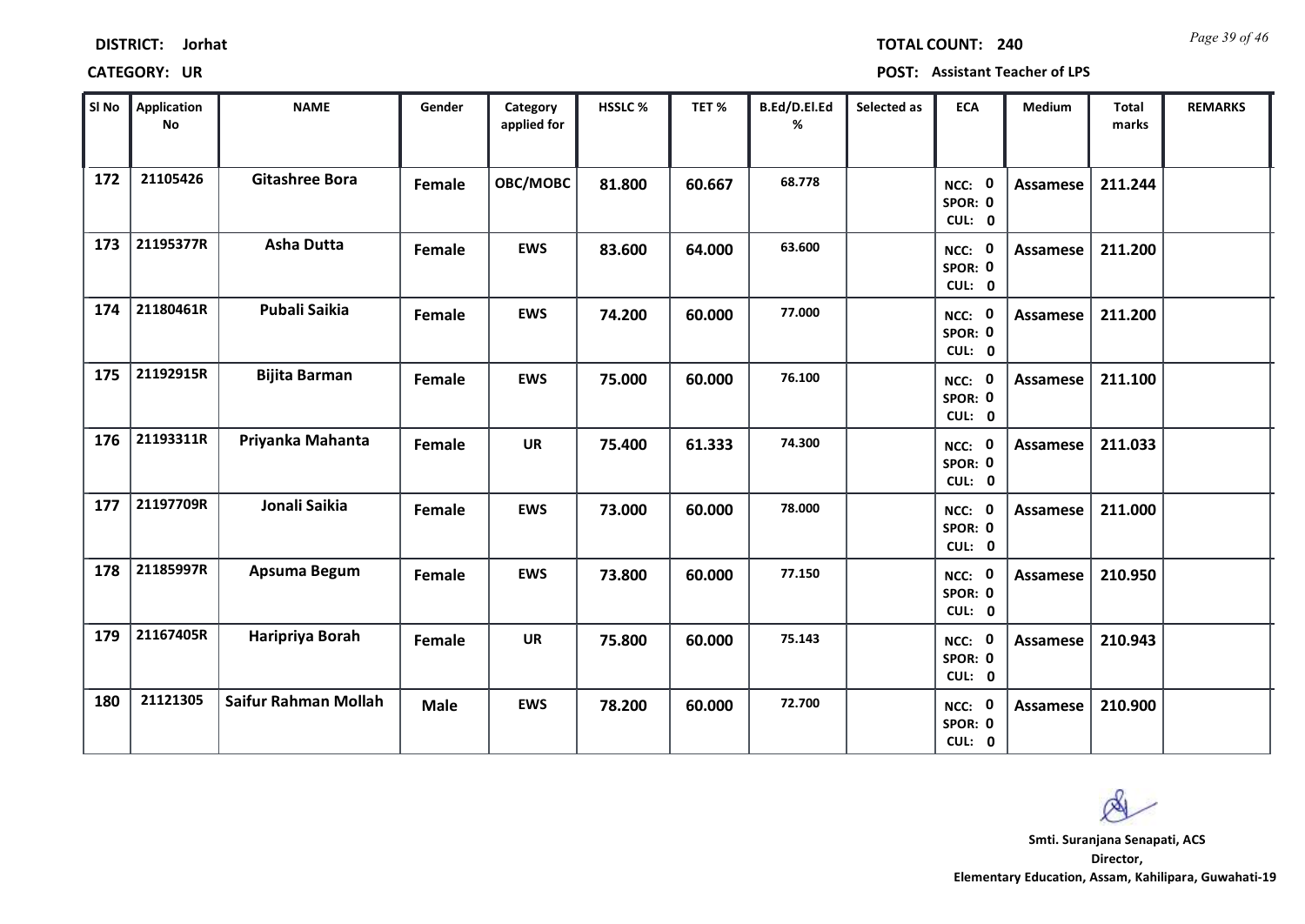| <b>DISTRICT:</b> | Jorhat |
|------------------|--------|
|------------------|--------|

*Page 40 of 46* **TOTAL COUNT: 240**

| SI No | <b>Application</b><br>No | <b>NAME</b>             | Gender      | Category<br>applied for | <b>HSSLC %</b> | TET%   | B.Ed/D.El.Ed<br>% | Selected as | <b>ECA</b>                  | Medium          | <b>Total</b><br>marks | <b>REMARKS</b> |
|-------|--------------------------|-------------------------|-------------|-------------------------|----------------|--------|-------------------|-------------|-----------------------------|-----------------|-----------------------|----------------|
| 181   | 21197629R                | <b>Abhilekh Saikia</b>  | <b>Male</b> | <b>UR</b>               | 74.200         | 65.333 | 71.357            |             | NCC: 0<br>SPOR: 0<br>CUL: 0 | <b>Assamese</b> | 210.890               |                |
| 182   | 21194119R                | Jyotsna Ahmeda          | Female      | <b>EWS</b>              | 72.000         | 66.667 | 72.214            |             | NCC: 0<br>SPOR: 0<br>CUL: 0 | Assamese        | 210.881               |                |
| 183   | 21210979R                | <b>Md Aktarul Hoque</b> | <b>Male</b> | <b>EWS</b>              | 69.600         | 74.667 | 66.611            |             | NCC: 0<br>SPOR: 0<br>CUL: 0 | <b>Assamese</b> | 210.878               |                |
| 184   | 21197578R                | <b>Meena Surana</b>     | Female      | <b>UR</b>               | 69.800         | 64.000 | 77.000            |             | NCC: 0<br>SPOR: 0<br>CUL: 0 | Assamese        | 210.800               |                |
| 185   | 21166797R                | Ranjan Saikia           | <b>Male</b> | <b>EWS</b>              | 70.200         | 62.000 | 78.550            |             | NCC: 0<br>SPOR: 0<br>CUL: 0 | Assamese        | 210.750               |                |
| 186   | 21190098R                | <b>Bitupon Borah</b>    | <b>Male</b> | OBC/MOBC                | 62.000         | 64.000 | 84.750            |             | NCC: 0<br>SPOR: 0<br>CUL: 0 | <b>Assamese</b> | 210.750               |                |
| 187   | 21198114R                | <b>Tahmina Yesmin</b>   | Female      | <b>EWS</b>              | 72.200         | 62.000 | 76.550            |             | NCC: 0<br>SPOR: 0<br>CUL: 0 | <b>Assamese</b> | 210.750               |                |
| 188   | 21189358R                | Jesmina Ahmed           | Female      | <b>EWS</b>              | 72.600         | 60.000 | 78.143            |             | NCC: 0<br>SPOR: 0<br>CUL: 0 | <b>Assamese</b> | 210.743               |                |
| 189   | 21191755R                | <b>Joy Bhowal</b>       | <b>Male</b> | <b>EWS</b>              | 65.000         | 68.000 | 77.700            |             | NCC: 0<br>SPOR: 0<br>CUL: 0 | Assamese        | 210.700               |                |

 $\infty$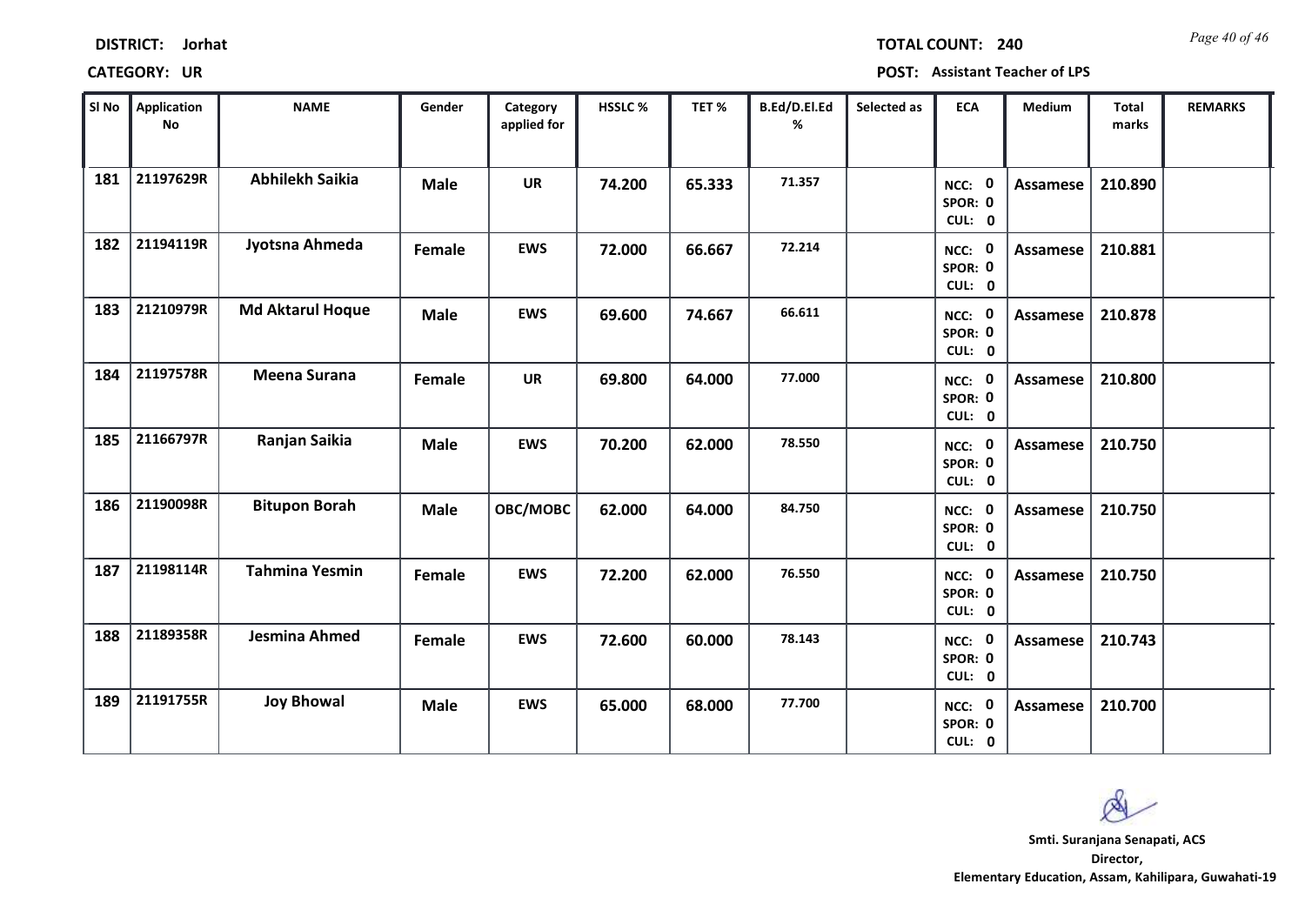| <b>DISTRICT:</b> | Jorhat |
|------------------|--------|
|------------------|--------|

*Page 41 of 46* **TOTAL COUNT: 240**

| SI No | <b>Application</b><br>$\mathsf{No}$ | <b>NAME</b>             | Gender      | Category<br>applied for | HSSLC % | TET%   | B.Ed/D.El.Ed<br>% | Selected as | <b>ECA</b>                  | <b>Medium</b>   | <b>Total</b><br>marks | <b>REMARKS</b> |
|-------|-------------------------------------|-------------------------|-------------|-------------------------|---------|--------|-------------------|-------------|-----------------------------|-----------------|-----------------------|----------------|
| 190   | 21209252R                           | Naba Jyoti Saikia       | <b>Male</b> | <b>EWS</b>              | 75.000  | 60.667 | 75.000            |             | NCC: 0<br>SPOR: 0<br>CUL: 0 | <b>Assamese</b> | 210.667               |                |
| 191   | 21169454R                           | <b>Gitimoni Nath</b>    | Female      | OBC/MOBC                | 67.800  | 60.000 | 82.850            |             | NCC: 0<br>SPOR: 0<br>CUL: 0 | Assamese        | 210.650               |                |
| 192   | 21171964R                           | Dimpi Dutta             | Female      | <b>UR</b>               | 66.600  | 66.000 | 78.000            |             | NCC: 0<br>SPOR: 0<br>CUL: 0 | <b>Assamese</b> | 210.600               |                |
| 193   | 21124703                            | Sarita Khatoon          | Female      | <b>UR</b>               | 73.400  | 65.333 | 71.829            |             | NCC: 0<br>SPOR: 0<br>CUL: 0 | Assamese        | 210.562               |                |
| 194   | 21203572R                           | Rijumani Medhi          | Female      | <b>EWS</b>              | 71.200  | 66.000 | 73.357            |             | NCC: 0<br>SPOR: 0<br>CUL: 0 | Assamese        | 210.557               |                |
| 195   | 21182882R                           | Manashi Dehingia        | Female      | OBC/MOBC                | 78.400  | 63.333 | 68.778            |             | NCC: 0<br>SPOR: 0<br>CUL: 0 | <b>Assamese</b> | 210.511               |                |
| 196   | 21174222R                           | Mridupanakhi<br>Mahanta | Female      | <b>UR</b>               | 76.200  | 60.000 | 74.300            |             | NCC: 0<br>SPOR: 0<br>CUL: 0 | <b>Assamese</b> | 210.500               |                |
| 197   | 21197685R                           | Laba Sarmah             | <b>Male</b> | <b>EWS</b>              | 65.200  | 70.000 | 75.286            |             | NCC: 0<br>SPOR: 0<br>CUL: 0 | <b>Assamese</b> | 210.486               |                |
| 198   | 21199801R                           | <b>Farhaj Afrin</b>     | Female      | <b>EWS</b>              | 72.400  | 60.000 | 78.071            |             | NCC: 0<br>SPOR: 0<br>CUL: 0 | Assamese        | 210.471               |                |

 $\infty$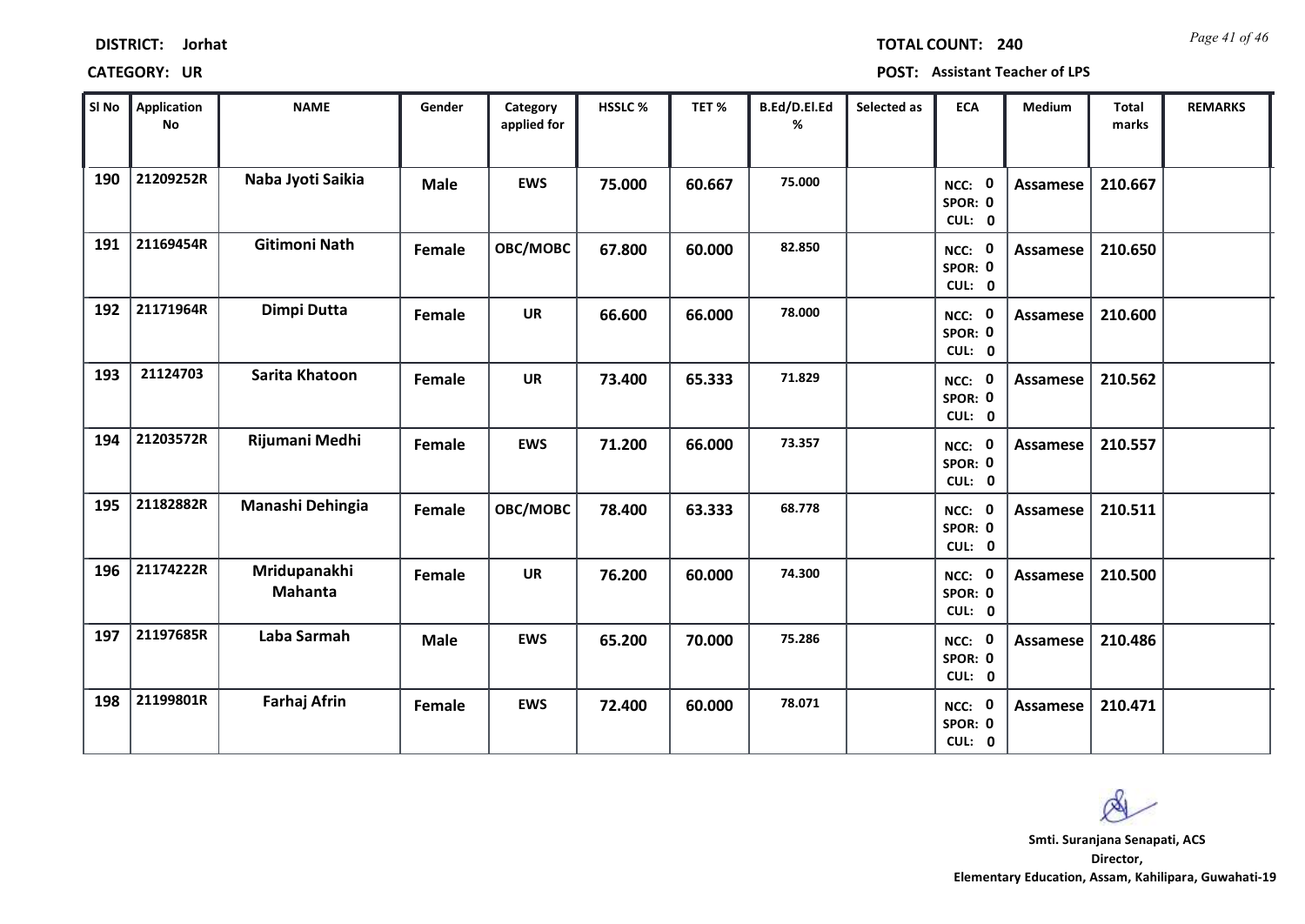| <b>DISTRICT:</b> | Jorhat |
|------------------|--------|
|------------------|--------|

*Page 42 of 46* **TOTAL COUNT: 240**

| SI No | Application<br><b>No</b> | <b>NAME</b>                     | Gender        | Category<br>applied for | <b>HSSLC %</b> | TET %  | B.Ed/D.El.Ed<br>% | Selected as | <b>ECA</b>                         | <b>Medium</b>   | <b>Total</b><br>marks | <b>REMARKS</b> |
|-------|--------------------------|---------------------------------|---------------|-------------------------|----------------|--------|-------------------|-------------|------------------------------------|-----------------|-----------------------|----------------|
| 199   | 21197418R                | <b>Aatif Aslam</b><br>Choudhury | <b>Male</b>   | <b>EWS</b>              | 73.600         | 70.000 | 66.857            |             | NCC: 0<br>SPOR: 0<br>CUL: 0        | <b>Assamese</b> | 210.457               |                |
| 200   | 21173169R                | <b>Shafikul Bhuyan</b>          | <b>Male</b>   | <b>EWS</b>              | 65.000         | 68.667 | 76.750            |             | NCC: 0<br>SPOR: 0<br>CUL: 0        | <b>Assamese</b> | 210.417               |                |
| 201   | 21176466R                | <b>Bulbuli Baruah</b>           | Female        | OBC/MOBC                | 63.800         | 68.667 | 77.900            |             | NCC: 0<br>SPOR: 0<br>CUL: 0        | <b>Assamese</b> | 210.367               |                |
| 202   | 21202710R                | <b>Abdur Rezzak</b>             | <b>Male</b>   | <b>EWS</b>              | 74.400         | 67.333 | 68.571            |             | <b>NCC: 0</b><br>SPOR: 0<br>CUL: 0 | Assamese        | 210.305               |                |
| 203   | 21185180R                | Liza Mahanta                    | <b>Female</b> | <b>EWS</b>              | 73.400         | 64.000 | 72.850            |             | NCC: 0<br>SPOR: 0<br>CUL: 0        | <b>Assamese</b> | 210.250               |                |
| 204   | 21187990R                | <b>Abdul Latif Mandal</b>       | <b>Male</b>   | <b>EWS</b>              | 66.200         | 71.333 | 72.643            |             | NCC: 0<br>SPOR: 0<br>CUL: 0        | Assamese        | 210.176               |                |
| 205   | 21206868R                | <b>Pulin Bharali Boruah</b>     | <b>Male</b>   | <b>EWS</b>              | 70.400         | 64.667 | 75.050            |             | NCC: 0<br>SPOR: 0<br>CUL: 0        | Assamese        | 210.117               |                |
| 206   | 21172174R                | Papori Hazarika                 | Female        | <b>EWS</b>              | 62.800         | 62.667 | 84.600            |             | NCC: 0<br>SPOR: 0<br>CUL: 0        | <b>Assamese</b> | 210.067               |                |
| 207   | 21190525R                | Parishmita Sharma               | Female        | <b>EWS</b>              | 72.800         | 60.000 | 77.250            |             | NCC: 0<br>SPOR: 0<br>CUL: 0        | <b>Assamese</b> | 210.050               |                |

 $\infty$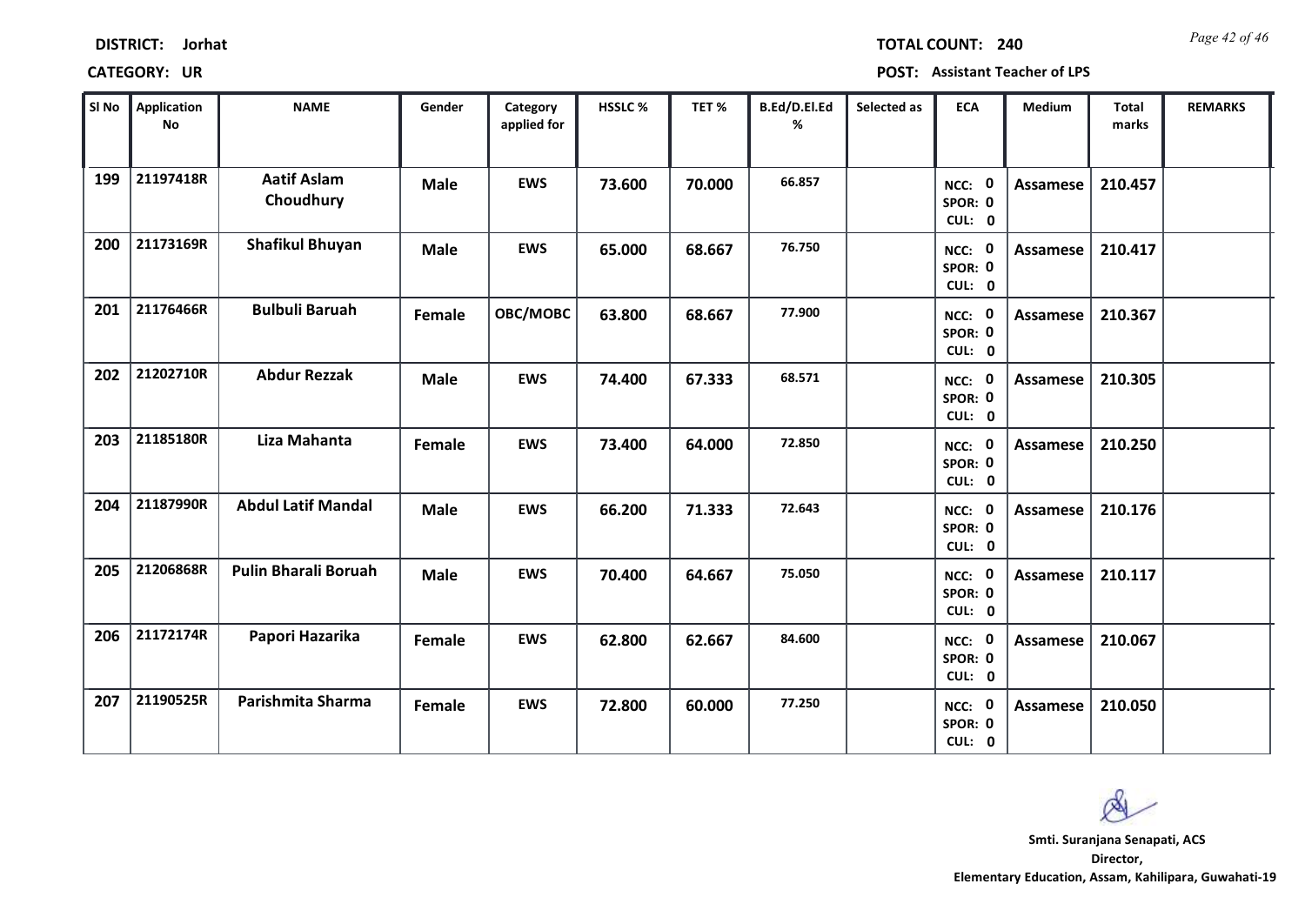*Page 43 of 46* **TOTAL COUNT: 240**

| SI No | <b>Application</b><br>No | <b>NAME</b>                      | Gender      | Category<br>applied for | <b>HSSLC%</b> | TET%   | B.Ed/D.El.Ed<br>% | Selected as | <b>ECA</b>                  | <b>Medium</b>   | <b>Total</b><br>marks | <b>REMARKS</b> |
|-------|--------------------------|----------------------------------|-------------|-------------------------|---------------|--------|-------------------|-------------|-----------------------------|-----------------|-----------------------|----------------|
| 208   | 21109888                 | <b>Md Moidul Islam</b>           | <b>Male</b> | <b>EWS</b>              | 65.600        | 65.333 | 79.100            |             | NCC: 0<br>SPOR: 0<br>CUL: 0 | Assamese        | 210.033               |                |
| 209   | 21197238R                | <b>Abdul Azit</b>                | <b>Male</b> | <b>EWS</b>              | 72.000        | 65.333 | 72.700            |             | NCC: 0<br>SPOR: 0<br>CUL: 0 | Assamese        | 210.033               |                |
| 210   | 21198210R                | <b>Gopal Surana</b>              | <b>Male</b> | <b>UR</b>               | 68.800        | 64.000 | 77.214            |             | NCC: 0<br>SPOR: 0<br>CUL: 0 | <b>Assamese</b> | 210.014               |                |
| 211   | 21174520R                | <b>Chinmoyee Talukdar</b>        | Female      | <b>EWS</b>              | 71.200        | 68.000 | 70.786            |             | NCC: 0<br>SPOR: 0<br>CUL: 0 | <b>Assamese</b> | 209.986               |                |
| 212   | 21172632R                | <b>Atikul Islam</b>              | <b>Male</b> | <b>EWS</b>              | 69.200        | 65.333 | 75.450            |             | NCC: 0<br>SPOR: 0<br>CUL: 0 | <b>Assamese</b> | 209.983               |                |
| 213   | 21197963R                | <b>Jimnus Chaudhury</b>          | <b>Male</b> | <b>EWS</b>              | 64.600        | 66.667 | 78.714            |             | NCC: 0<br>SPOR: 0<br>CUL: 0 | <b>Assamese</b> | 209.981               |                |
| 214   | 21172395R                | <b>Bhargab Bhuyan</b>            | <b>Male</b> | <b>EWS</b>              | 74.200        | 72.000 | 63.778            |             | NCC: 0<br>SPOR: 0<br>CUL: 0 | Assamese        | 209.978               |                |
| 215   | 21171171R                | Semima Zinnatara<br><b>Begum</b> | Female      | <b>UR</b>               | 76.000        | 60.000 | 73.950            |             | NCC: 0<br>SPOR: 0<br>CUL: 0 | Assamese        | 209.950               |                |
| 216   | 21177241R                | Shibangi Borah                   | Female      | <b>EWS</b>              | 83.400        | 62.000 | 64.500            |             | NCC: 0<br>SPOR: 0<br>CUL: 0 | Assamese        | 209.900               |                |

 $\infty$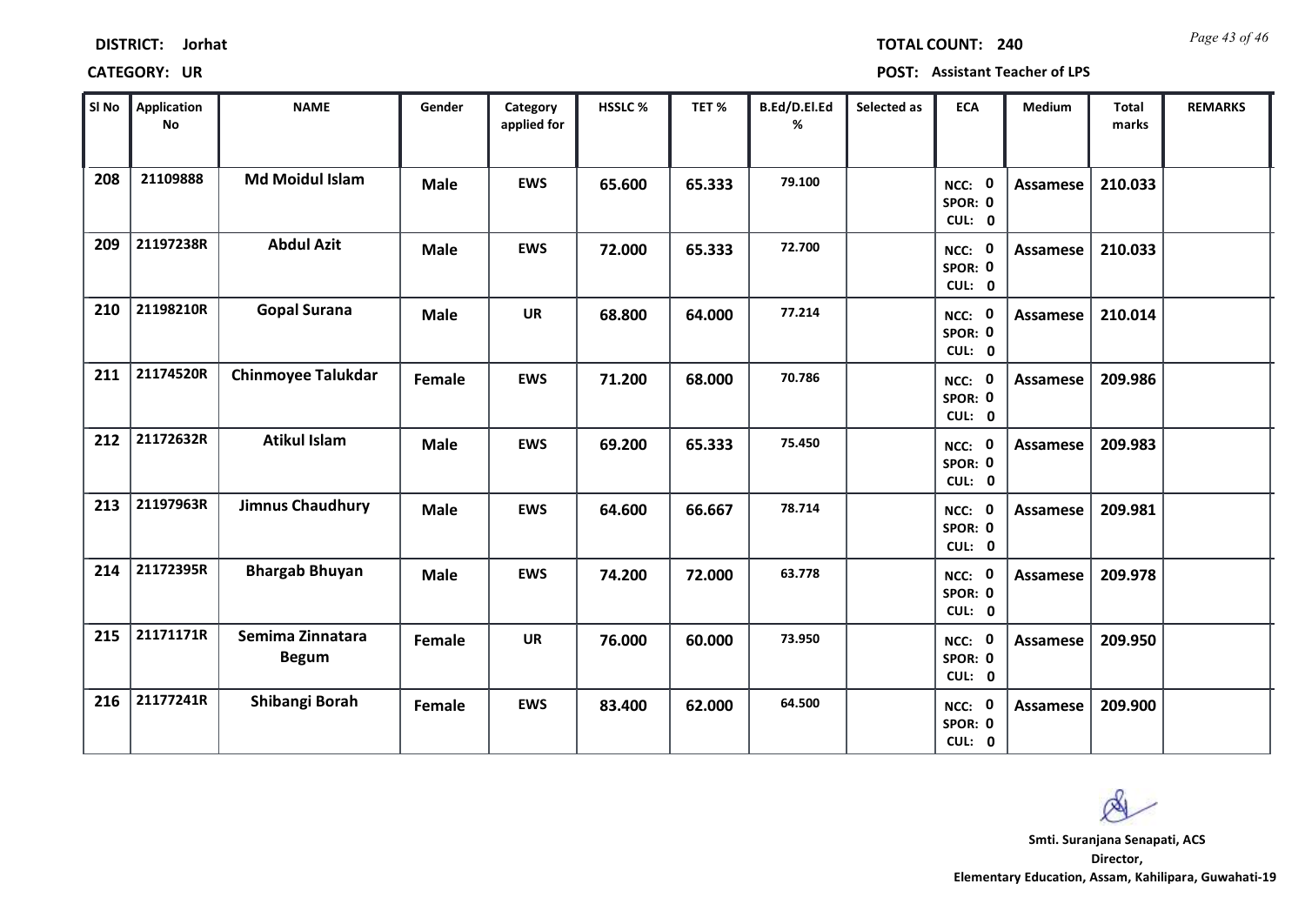|            | <b>CATEGORY: UR</b>      |                  |        |                         |              |
|------------|--------------------------|------------------|--------|-------------------------|--------------|
| SI No      | <b>Application</b><br>No | <b>NAME</b>      | Gender | Category<br>applied for | <b>HSSLC</b> |
| 217        | 21109154                 | Mitusmita Kalita | Female | <b>UR</b>               | 65.00        |
| <b>310</b> | 211600200                | Designation Devi |        |                         |              |

**DISTRICT: Jorhat**

*Page 44 of 46* **TOTAL COUNT: 240**

**CATEGORY: UR POST: Assistant Teacher of LPS**

| SI No | Application<br><b>No</b> | <b>NAME</b>            | Gender      | Category<br>applied for | HSSLC% | TET%   | B.Ed/D.El.Ed<br>% | Selected as | <b>ECA</b>                  | Medium   | <b>Total</b><br>marks | <b>REMARKS</b> |
|-------|--------------------------|------------------------|-------------|-------------------------|--------|--------|-------------------|-------------|-----------------------------|----------|-----------------------|----------------|
| 217   | 21109154                 | Mitusmita Kalita       | Female      | <b>UR</b>               | 65.000 | 64.667 | 80.214            |             | NCC: 0<br>SPOR: 0<br>CUL: 0 | Assamese | 209.881               |                |
| 218   | 21168939R                | Parismita Devi         | Female      | <b>UR</b>               | 74.600 | 60.000 | 75.250            |             | NCC: 0<br>SPOR: 0<br>CUL: 0 | Assamese | 209.850               |                |
| 219   | 21175588R                | Jayshree Priyam Kalita | Female      | <b>EWS</b>              | 80.200 | 60.000 | 69.600            |             | NCC: 0<br>SPOR: 0<br>CUL: 0 | Assamese | 209.800               |                |
| 220   | 21186144R                | <b>Bhaswati Baruah</b> | Female      | <b>EWS</b>              | 74.000 | 62.000 | 73.786            |             | NCC: 0<br>SPOR: 0<br>CUL: 0 | Assamese | 209.786               |                |
| 221   | 21205975R                | Satyajeet Saikia       | <b>Male</b> | <b>EWS</b>              | 71.200 | 62.000 | 76.550            |             | NCC: 0<br>SPOR: 0<br>CUL: 0 | Assamese | 209.750               |                |
| 222   | 21182924R                | Arjuwara Begum         | Female      | <b>UR</b>               | 75.600 | 60.000 | 74.143            |             | NCC: 0<br>SPOR: 0<br>CUL: 0 | Assamese | 209.743               |                |
| 223   | 21181533R                | Sangita Kalita         | Female      | <b>UR</b>               | 68.200 | 64.667 | 76.850            |             | NCC: 0<br>SPOR: 0<br>CUL: 0 | Assamese | 209.717               |                |
| 224   | 21173804R                | Namita Devi            | Female      | <b>EWS</b>              | 71.000 | 62.000 | 76.700            |             | NCC: 0<br>SPOR: 0<br>CUL: 0 | Assamese | 209.700               |                |
| 225   | 21175671R                | Sarada Devi            | Female      | <b>EWS</b>              | 66.400 | 70.000 | 73.286            |             | NCC: 0<br>SPOR: 0<br>CUL: 0 | Assamese | 209.686               |                |

Ø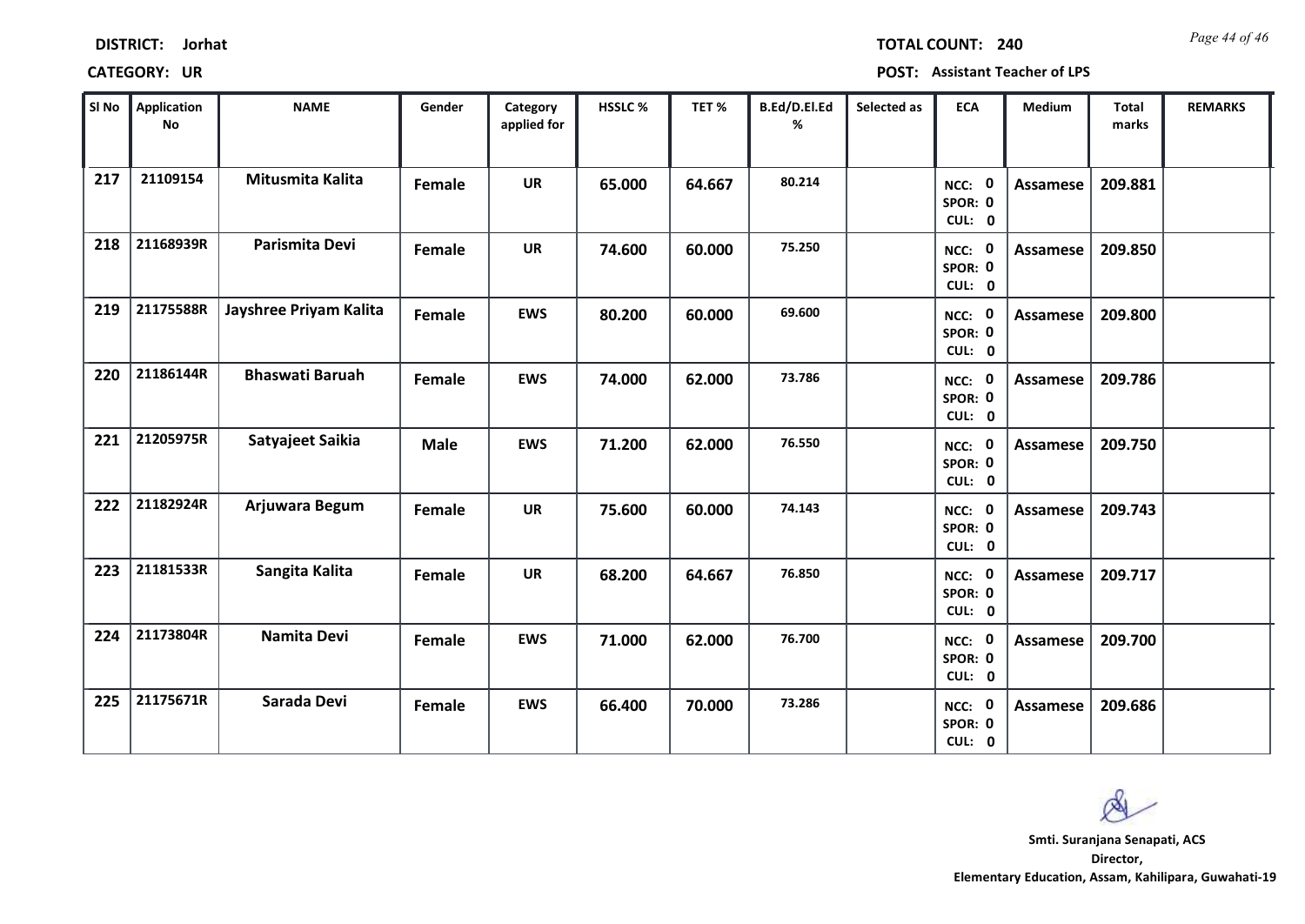| SI <sub>No</sub> | <b>Application</b><br>$\mathsf{No}$ | <b>NAME</b>           | Gender        | Category<br>applied for | HSSLC % | TET%   | B.Ed/D.El.Ed<br>% | Selected as | <b>ECA</b>                               | <b>Medium</b>   | <b>Total</b><br>marks | <b>REMARKS</b> |
|------------------|-------------------------------------|-----------------------|---------------|-------------------------|---------|--------|-------------------|-------------|------------------------------------------|-----------------|-----------------------|----------------|
| 226              | 21192398R                           | <b>Pubali Bhatta</b>  | <b>Female</b> | <b>UR</b>               | 75.800  | 60.667 | 73.150            |             | NCC: 0<br>SPOR: 0<br>CUL: 0              | Assamese        | 209.617               |                |
| 227              | 21186754R                           | Chitralekha Rajkhowa  | Female        | <b>UR</b>               | 75.600  | 66.667 | 67.350            |             | $\mathbf 0$<br>NCC:<br>SPOR: 0<br>CUL: 0 | Assamese        | 209.617               |                |
| 228              | 21192131R                           | <b>Fatema Khatun</b>  | Female        | <b>EWS</b>              | 75.600  | 60.000 | 74.000            |             | NCC: 0<br>SPOR: 0<br>CUL: 0              | Assamese        | 209.600               |                |
| 229              | 21173408R                           | <b>Chandana Deka</b>  | Female        | <b>UR</b>               | 76.000  | 60.667 | 72.857            |             | NCC: 0<br>SPOR: 0<br>CUL: 0              | Assamese        | 209.524               |                |
| 230              | 21180107R                           | Gangutri Saikia       | Female        | <b>UR</b>               | 63.800  | 66.667 | 79.050            |             | NCC: 0<br>SPOR: 0<br>CUL: 0              | <b>Assamese</b> | 209.517               |                |
| 231              | 21178241R                           | Sujata Das            | Female        | <b>UR</b>               | 68.400  | 64.667 | 76.400            |             | NCC: 0<br>SPOR: 0<br>CUL: 0              | Assamese        | 209.467               |                |
| 232              | 21179049R                           | Deepika Patowary      | Female        | <b>UR</b>               | 66.800  | 64.667 | 78.000            |             | NCC: 0<br>SPOR: 0<br>CUL: 0              | <b>Assamese</b> | 209.467               |                |
| 233              | 21145211                            | <b>Tahmina Yasmin</b> | Female        | <b>EWS</b>              | 72.200  | 60.667 | 76.550            |             | NCC: 0<br>SPOR: 0<br>CUL: 0              | Assamese        | 209.417               |                |
| 234              | 21117286                            | Priyanka Deka         | Female        | OBC/MOBC                | 70.800  | 60.667 | 77.929            |             | NCC: 0                                   | Assamese        | 209.395               |                |

**DISTRICT: Jorhat**

## **CATEGORY: UR POST: Assistant Teacher of LPS**

*Page 45 of 46* **TOTAL COUNT: 240**

**Director, Elementary Education, Assam, Kahilipara, Guwahati-19 Smti. Suranjana Senapati, ACS**

**0 0 CUL:**

**SPOR:**